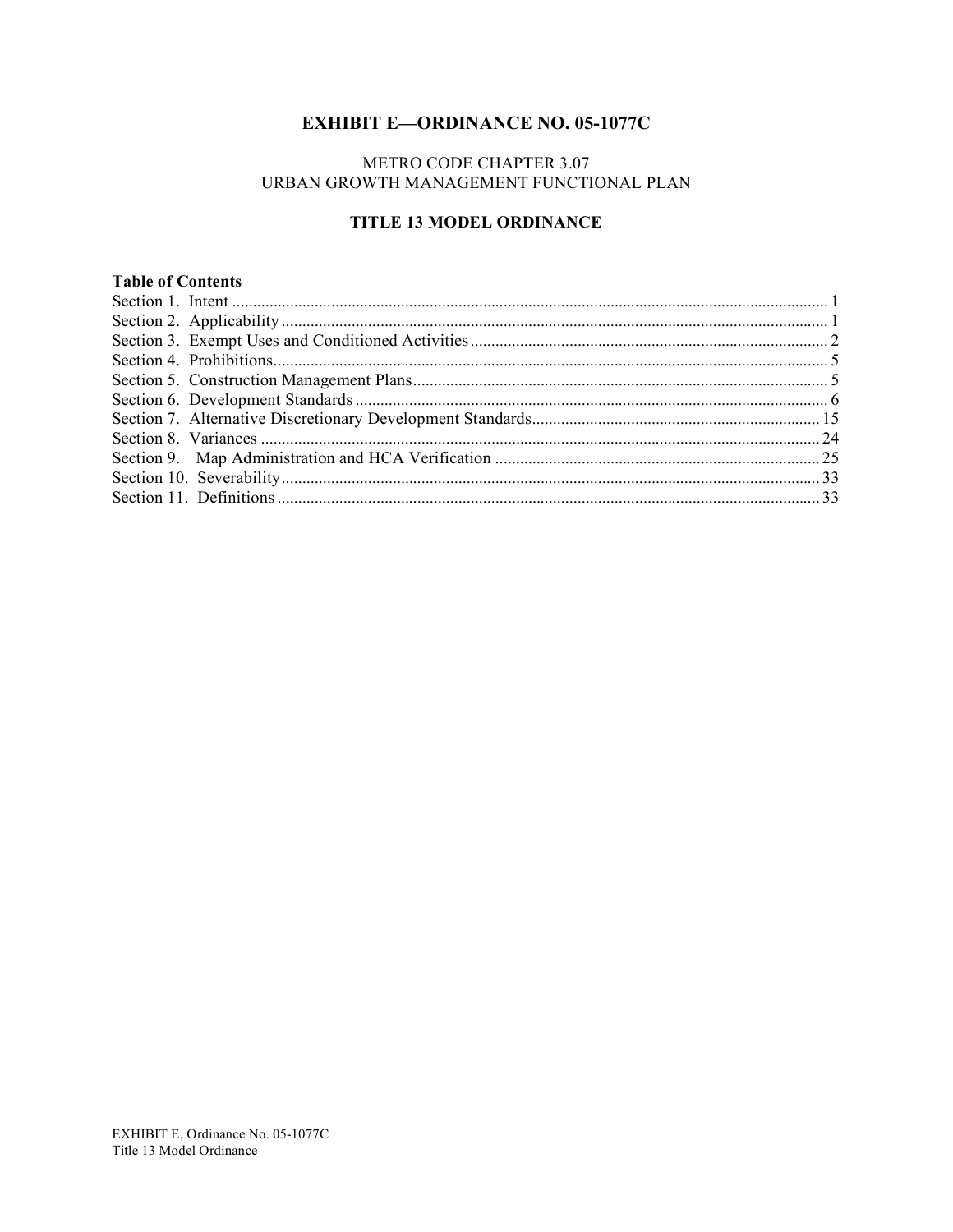#### **Section 1. Intent**

The purpose of this ordinance is to comply with Section 4 of Title 13 of Metro's Urban Growth Management Functional Plan.

- A. To protect and improve the following functions and values that contribute to fish and wildlife habitat in urban streamside areas:
	- 1. Microclimate and shade;
	- 2. Stream-flow moderation and water storage;
	- 3. Bank stabilization, sediment and pollution control;
	- 4. Large wood recruitment and retention and channel dynamics; and
	- 5. Organic material sources.
- B. To protect and improve the following functions and values that contribute to upland wildlife habitat in new urban growth boundary expansion areas:
	- 1. Large habitat patches
	- 2. Interior habitat
	- 3. Connectivity and proximity to water; and
	- 4. Connectivity and proximity to other upland habitat areas
- C. To establish High, Moderate, and Low Habitat Conservation Areas (HCA) to implement the performance standards of Title 13 of the Urban Growth Management Functional Plan.
- D. To provide clear and objective standards and a discretionary review process, applicable to development in Habitat Conservation Areas, in accordance with Statewide Land Use Planning Goal 5.
- E. To allow and encourage habitat-friendly development, while minimizing the impact on fish and wildlife habitat functions.
- F. To provide mitigation standards for the replacement of ecological functions and values lost through development in Habitat Conservation Areas.

#### **Section 2. Applicability**

- A. This ordinance applies to all properties containing mapped Habitat Conservation Areas (HCA).
- B. All applicants must provide Construction Management Plans, in accordance with Section 5 of this ordinance.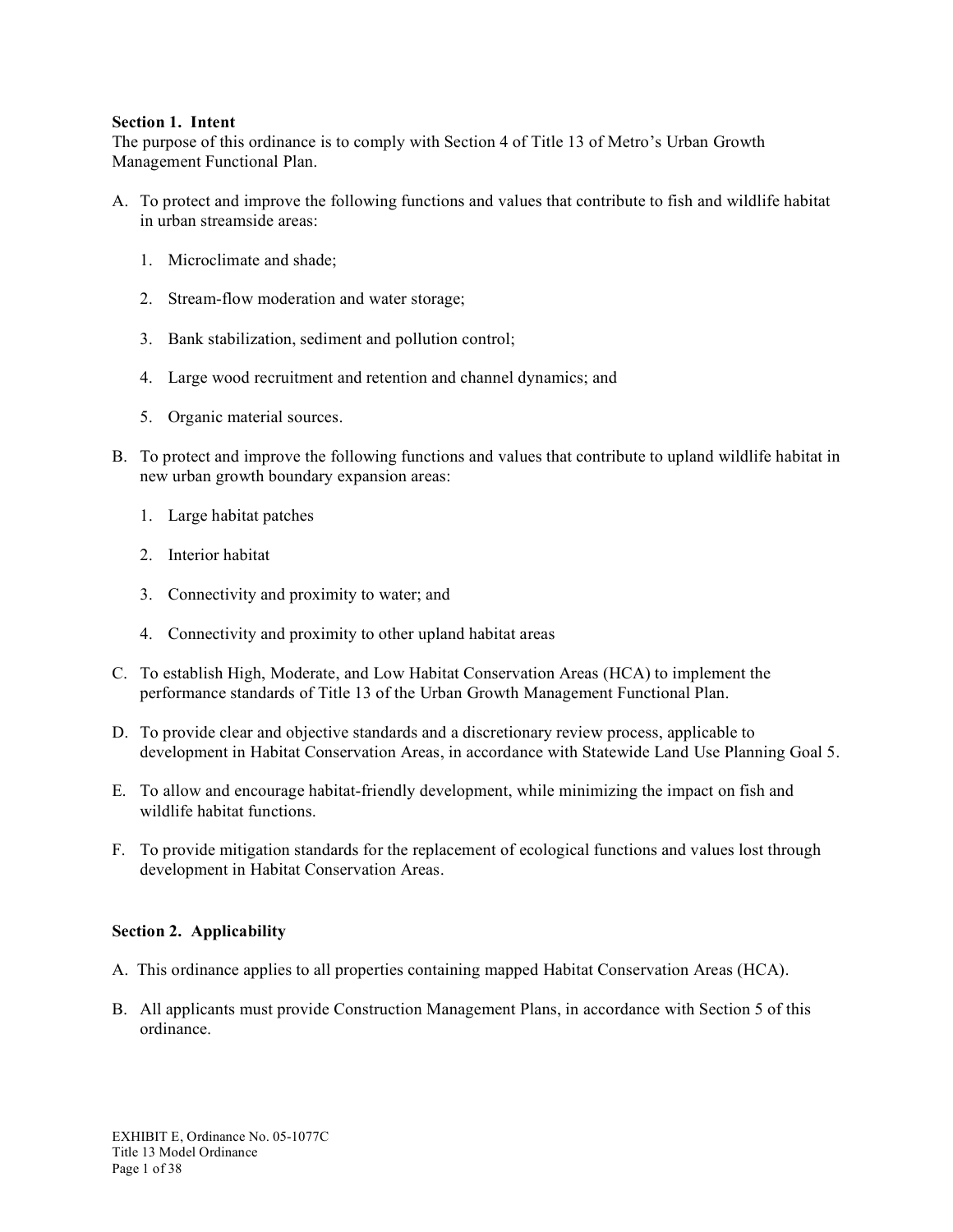- C. Where applicants are proposing development entirely outside of the HCA, but within 100 feet of its boundary, applicants must verify this boundary through the procedures outlined in Section 9 of this ordinance.
- D. Where applicants are proposing development within the HCA, they must comply with the Development Standards found in Section 6 and Section 7 of this ordinance, and the Map Verification procedures found in Section 9 of this ordinance. Conditioned Uses, and Activities that are exempt from these requirements, may be found in Section 3 of this ordinance.
- E. Applicants proposing to partition or subdivide properties containing HCA must comply with the partition and subdivision standards found in Section 6(F) of this ordinance, or the Discretionary standards in Section 7 of this ordinance; as well as the Map Verification procedure in Section 9 of this ordinance.
- F. The Development Standards found in Sections 6 and 7 of this ordinance do not apply to development that occurs entirely outside of any portion of the HCA.
- G. The requirements of this ordinance apply in addition to other applicable local, state, regional, and federal development requirements, including those for Water Quality Resource Areas and Flood Management Areas; except that:
	- 1. Applicants using the discretionary review process in Section 7 of this ordinance do not need to engage in any additional review process for Water Quality Resource Areas; and
	- 2. This ordinance shall not impose any mitigation requirements for wetlands beyond those required by federal and state law.
- H. "Development," "Partition," and "Subdivision" are defined in Section 11 of this ordinance.

### **Section 3. Exempt Uses and Conditioned Activities**

The following uses and activities are exempt from the requirements of this chapter:

- A. Change of ownership.
- B. Where construction of a residence was completed before January 1, 2006, the owners or residents shall not be restricted from engaging in any development that was allowed prior to September 22, 2005; unless such development required obtaining a land use decision, or a building, erosion control, or grading permit.
- C. A building permit for a phased development project for which the applicant has previously met the application requirements, so long as the site for new construction was identified on the original permit and no new portion of the HCA will be disturbed.
- D. Where a property has been subdivided under subsection 6(F) of this ordinance, and the mitigation requirements of subsection  $6(E)$  (and, if appropriate, subsections  $7(B)$  and  $7(C)$ ) have been completed for the subdivision, development on the individual lots may proceed without further review under this ordinance. Similarly, where a property has been subdivided under subsection 7(D) of this ordinance, and the mitigation requirements of subsection 7(D) have been completed for the subdivision, development on the individual lots may proceed without further review under this ordinance.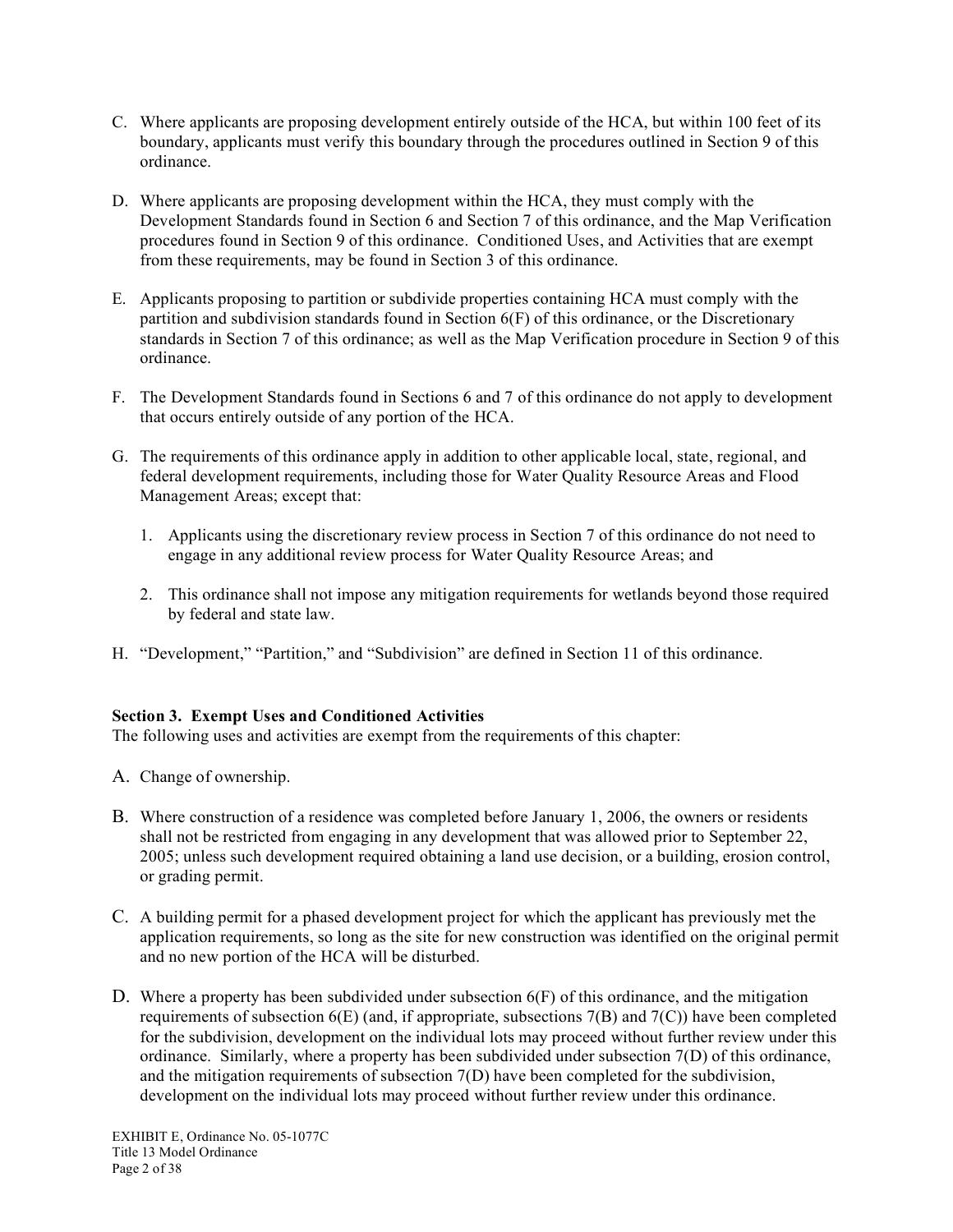- E. Limited types of development, redevelopment, operations, and improvements, including the following:
	- 1. Maintenance, alteration, expansion, repair and replacement of existing structures provided that the building footprint is not increased.
	- 2. The alteration, expansion, or replacement of existing structures, provided that:
		- a. The alteration, expansion, or replacement of a structure will not intrude more than 500 sq. ft. into the HCA in addition to the area defined as the building footprint as of January 1, 2006; and
		- b. The new intrusion into the HCA is no closer to the protected water feature than the preexisting structure or improvement.
	- 3. Minor encroachments not to exceed 120 sq. ft. of impervious surface such as accessory buildings, eave overhangs, exterior building improvements for access and exiting requirements, or other similar features.
	- 4. Temporary and minor clearing not to exceed 200 square feet for the purpose of site investigations and pits for preparing soil profiles, provided that such areas are restored to their original condition when the investigation is complete.
	- 5. Up to 10% of vegetative cover within the original mapped HCA on a lot or parcel may be removed, provided that no more than 20,000 square feet is removed; and provided that if more than 10% has been removed at the time of a development application, the review process shall use the original mapped HCA, subject to map verification, as the basis for determining the Maximum Disturbance Area in Section 6(C) of this ordinance and Mitigation standards in Sections  $6(E)$  and  $7(B)$ ,  $7(C)$ ,  $7(D)(1)(b)$  and  $7(D)(2)(d)$  of this ordinance.
	- 6. Maintenance of existing gardens, pastures, lawns and landscape perimeters, including the installation of new irrigation systems within existing gardens, pastures, lawns, and landscape perimeters.
	- 7. Removal of plants identified as nuisance or prohibited plants on the *Metro Native Plant List* and the planting or propagation of plants identified as native plants on the *Metro Native Plant List*. Handheld tools must be used to remove nuisance or prohibited plants, and after such removal all open soil areas greater than 25 square feet must be replanted.
	- 8. Farming practices and farm uses on land within an exclusive farm use zone established under ORS 215.203, within an area designated as marginal land under ORS 197.247 (1991 Edition), or on other agricultural lands, except that this exemption does not apply to buildings associated with farm practices or farm uses. "Farming practice" as used in this subsection shall have the meaning set out in ORS 30.930. "Farm use" as used in this subsection shall have the meaning set out in ORS 215.203.
	- 9. Forest practices on forestlands situated outside the Metro UGB, except as provided in ORS 527.722(2), (3), and (4). "Forest practices" and "forestlands" as used in this subsection shall have the meaning set out in ORS 30.930.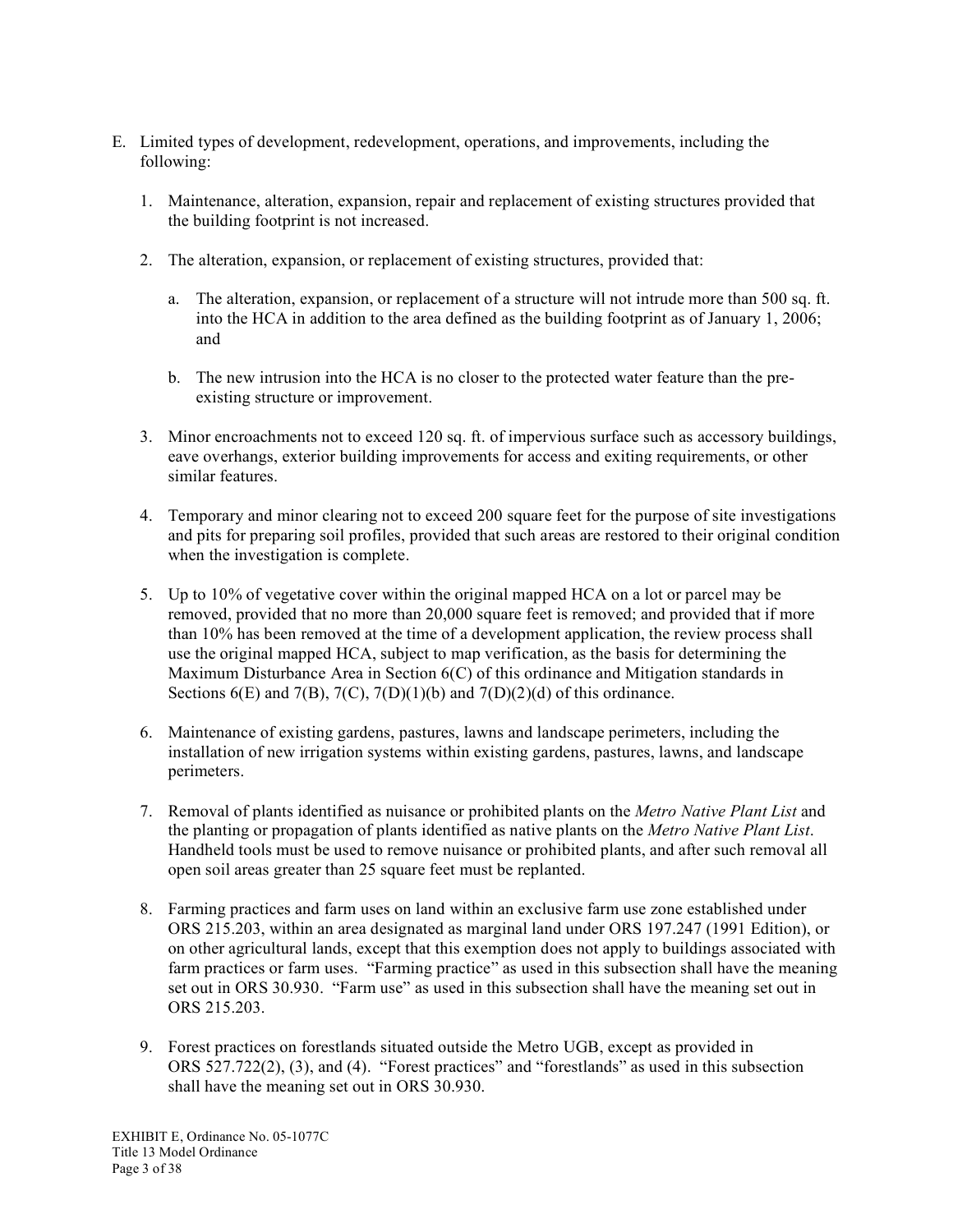- 10. Maintenance, alteration, repair, and replacement of roads and utilities when no additional incursion into the HCA is proposed.
- 11. Maintenance and repair of existing streets, railroads, shipping terminals, and utilities within rights-of-way, easements, and access roads.
- 12. Existing water-dependent uses that can only be carried out on, in, or adjacent to water because they require access to the water for waterborne transportation or recreation.
- 13. Operation, maintenance, and repair of manmade water control facilities such as irrigation and drainage ditches, constructed ponds or lakes, wastewater facilities, and stormwater pretreatment facilities.
- 14. Projects with the sole purpose of restoring or enhancing wetlands, streams, or fish and wildlife habitat areas, provided that the project is part of an approved local, state, or federal restoration or enhancement plan.
- 15. Low-impact outdoor recreation facilities for public use, outside of Water Quality Resource Areas, including, but not limited to, multi-use paths, access ways, trails, picnic areas, or interpretive and educational displays and overlooks that include benches and outdoor furniture, provided that the facility meets the following requirements:
	- a. It contains less than 500 sq. ft. of new impervious surface; and,
	- b. Its trails shall be constructed using non-hazardous, pervious materials, with a maximum width of four feet.
- F. Emergency procedures or activities undertaken which are necessary to remove or abate hazards and nuisances or for the protection of public health, safety and welfare; provided that such remedial or preventative action must take place within a timeframe too short to allow for compliance with the requirements of this ordinance. After the emergency, the person or agency undertaking the action shall fully restore any impacts to the HCA resulting from the emergency action. Hazards that may be removed or abated include those required to maintain aircraft safety.
- G. Multnomah County Drainage District **-** Within Habitat Conservation Areas located in Multnomah County Drainage District No. 1, Peninsula Drainage District No. 1, Peninsula Drainage District No. 2, and the area managed by the Sandy Drainage Improvement Company, routine operations, repair, maintenance, reconfiguration, rehabilitation, or replacement of existing drainage and flood control facilities, and existing related facilities, including any structures, pump stations, water control structures, culverts, irrigation systems, roadways, utilities, accessory uses (such as off-load facilities that facilitate water-based maintenance), erosion control projects, levees, soil and bank stabilization projects, dredging and ditch clearing within the hydraulic cross-section in existing storm water conveyance drainageways, or other water quality and flood storage projects applicable to existing facilities and required to be undertaken pursuant to ORS chapters 547 or 554 or Titles 33 or 44 of the Code of Federal Regulations, shall be allowed, provided that:
	- 1. The project is consistent with all other applicable local, state, and federal laws and regulations;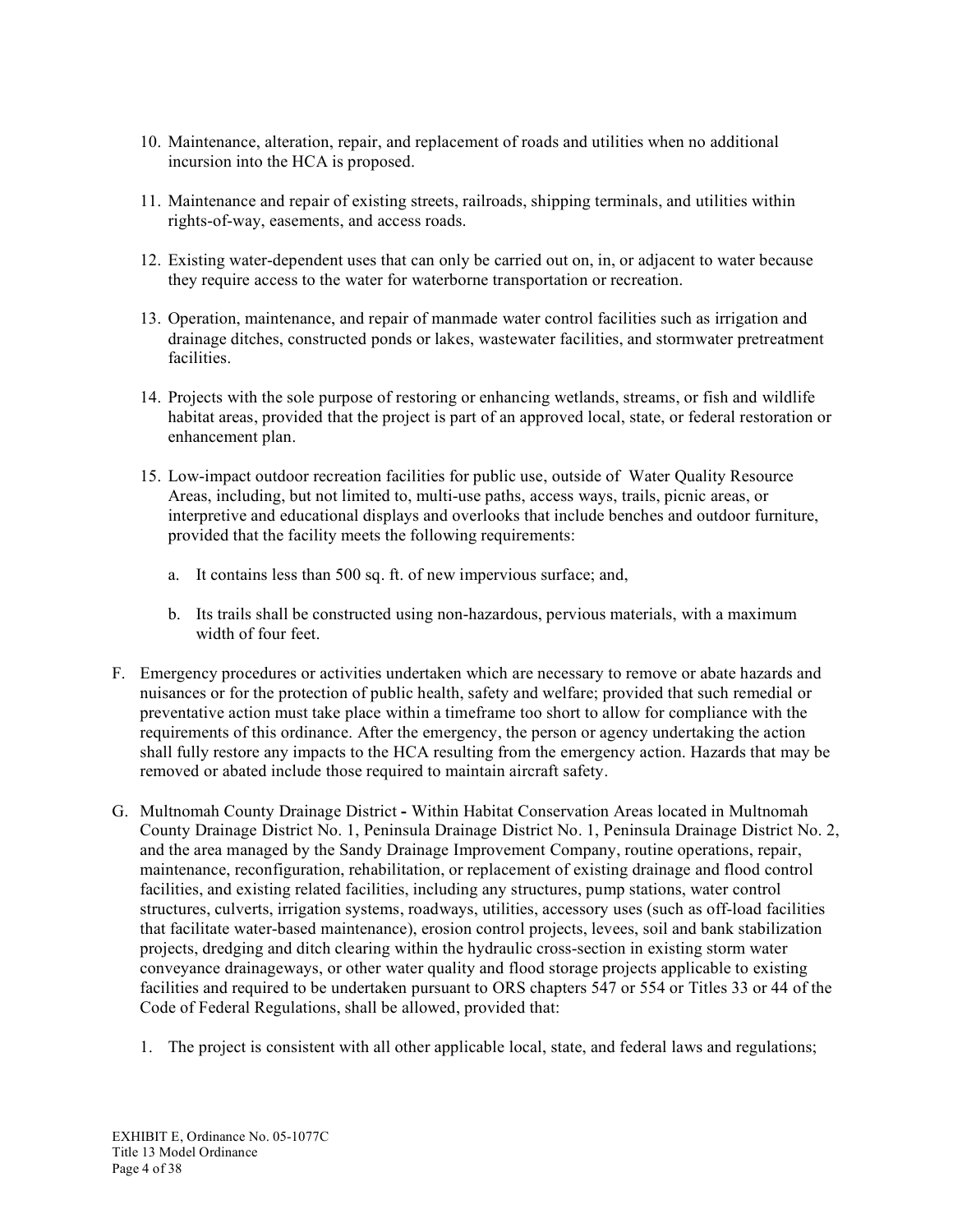- 2. The project does not encroach closer to a surface stream or river, wetland, or other body of open water than existing operations and development;
- 3. Disturbed areas are replanted with vegetation and no bare soils remain after project completion; the planting of native vegetation and removal of invasive non-native or noxious vegetation is encouraged; invasive non-native or noxious vegetation shall not be planted; and,
- 4. Each district submits an annual report, to all local permitting agencies in which the district operates, describing the projects the district completed in the previous year and how those projects complied with all applicable federal and state laws and requirements.
- H. Wildlife Hazard Management Areas Any activity that is required to implement a Federal Aviation Administration (FAA)-compliant Wildlife Hazard Management Plan (WHMP) on property owned by the Port of Portland within 10,000 feet of an Aircraft Operating Area, as defined by the FAA, shall not have to comply with subsections  $6(B-D)$ ,  $7(D)(1)(a)(3)$  and  $(4)$ , or  $7(D)(2)(b)$ , (c) and (e) of this ordinance. For disturbance within the HCA on property owned by the Port of Portland within 10,000 feet of an Aircraft Operating Area, as defined by the FAA, the applicant shall choose, at its sole discretion, between complying with subsection 6(E) of this ordinance or complying with subsection  $7(C)$ , or subsections  $7(D)(1)(b)$  and  $7(D)(2)(d)$  of this ordinance. Mitigation required pursuant to subsection  $6(E)$  or  $7(C)$ , or  $7(D)(1)(b)$  and  $7(D)(2)(d)$  of this ordinance as part of any development within the HCA on property owned by the Port of Portland within 10,000 feet of an Aircraft Operating Area, as defined by the FAA, shall be permitted at any property located:
	- 1. Within the same  $6<sup>th</sup>$  Field Hydrologic Unit Code subwatershed as delineated by the United States Department of Agriculture's Natural Resources Conservation Service (NRCS) if onsite mitigation would conflict with FAA-compliant WHMP; or
	- 2. Outside of the same  $6<sup>th</sup>$  Field Hydrologic Unit Code subwatershed as delineated by the United States Department of Agriculture's Natural Resources Conservation Service (NRCS) only if the applicant follows the discretionary review process in section 7 of this ordinance.

### **Section 4. Prohibitions**

- A. The planting of any invasive non-native or noxious vegetation is prohibited within the HCA.
- B. Outside storage of materials is prohibited within the HCA, unless such storage began before the effective date of this ordinance; or, unless such storage is approved during development review under either Section 6 or Section 7 of this ordinance.

### **Section 5. Construction Management Plans**

In order to ensure that trees and vegetation within HCAs are not damaged during construction, all applicants, even those not developing within an HCA, shall provide a construction management plan that includes the following information:

- A. Location of site access and egress that construction equipment will use;
- B. Equipment and material staging and stockpile areas;
- C. Erosion and sediment control measures; and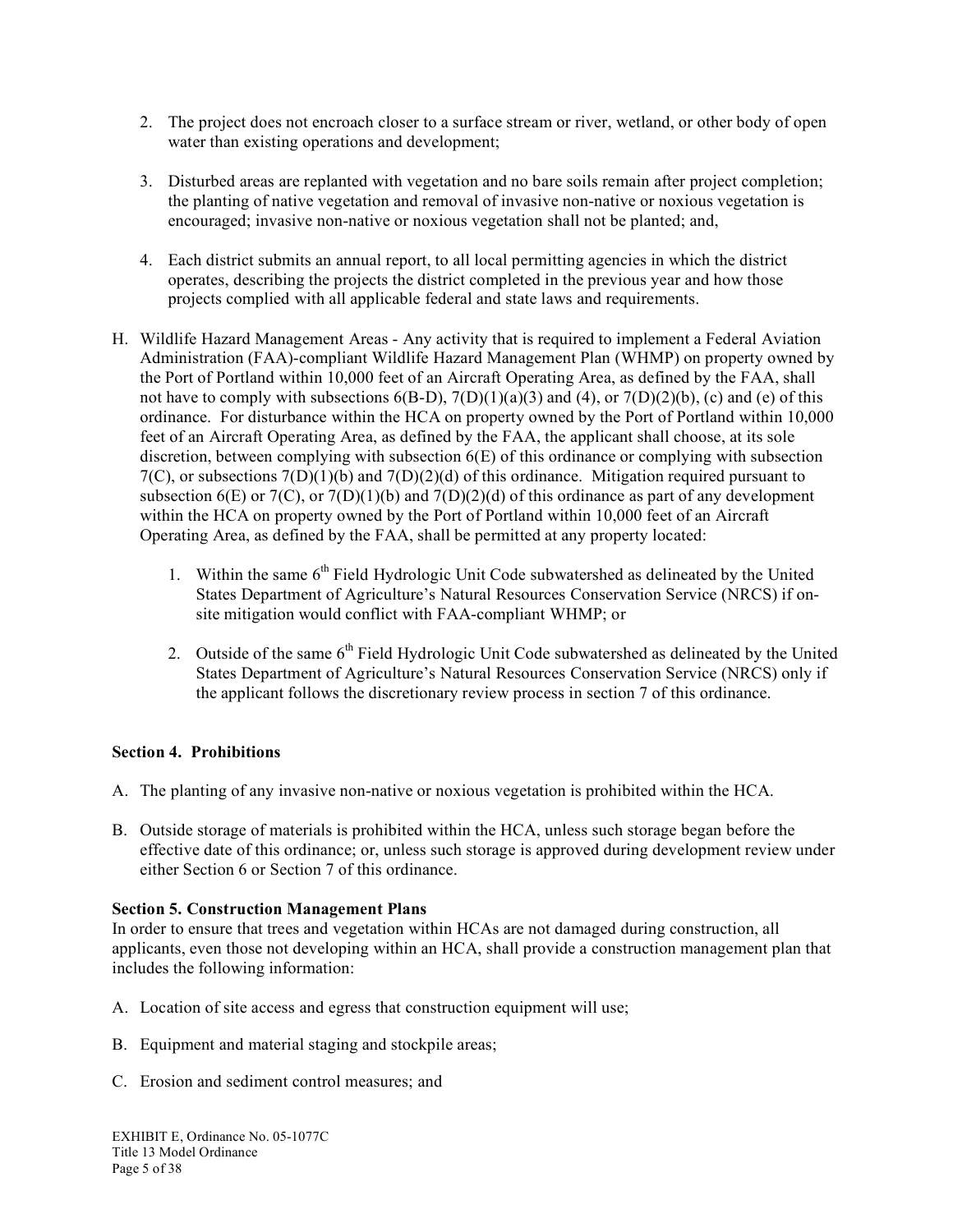D. Measures to protect trees and other vegetation located within the HCA, but outside of the disturbance area approved under the provisions of section 6 or section 7 of this ordinance.

### **Section 6. Development Standards**

The development standards described in this section apply to all development and redevelopment that occurs entirely, or partially, within Habitat Conservation Areas, unless such development is exempt under Section 3, or, unless the applicant chooses to follow the discretionary process in Section 7 of this ordinance. This section also applies to subdivisions and partitions of properties that contain HCAs.

Application for a land use, building, grading, land division, or other development permit through the clear and objective process may be an administrative decision. [*Insert city/county decision-type here*.]

- A. **Application Requirements.** Applications for a building permit or development permit must provide a development plan and accompanying narrative explanation that includes the following information in addition to any other building permit or development permit requirements. All of the application requirements must be met prior to approval of a building or development permit.
	- 1. Applicants must verify the HCA on their property as described in Section 9 of this ordinance.
	- 2. For the entire subject property (HCA and non-HCA), applicants must submit a scale map of the property that includes:
		- a. Location of all High, Moderate, and Low HCAs on the property;
		- b. Outline of any existing disturbance area, including the location of existing adjacent streets and paved areas, utilities, culverts, stormwater management facilities, or bridges;
		- c. Location of any wetlands or water bodies on the property, including a delineation of the Water Quality Resource Area;
		- d. Location of 100 year floodplain and floodway boundary as defined by the Federal Emergency Management Agency (FEMA) and the area of the 1996 flood inundation; and
		- e. Topography shown by contour lines of 2-ft. intervals for slopes less than 15% and by 10 ft. intervals for slopes 15% or greater. On properties that are two acres or larger, such a contour map is required only for the portion of the property to be developed.
	- 3. Detailed site plan of proposed development outlining total disturbance area, including, proposed building footprints, site property improvements, utilities and landscaping.
	- 4. The following additional information shall be provided about the HCA:
		- a. For properties containing less than one acre of HCA, the location of all trees within the HCA that are greater than six inches diameter at breast height (DBH), shall be identified by size and species. For properties containing one acre or more of HCA, the applicant may approximate the number of trees and the diameter range, and provide a listing of the dominant species;
		- b. For proposed disturbance areas containing less than one acre of HCA, all trees with a diameter of six inches or greater that will be removed shall be specifically identified as to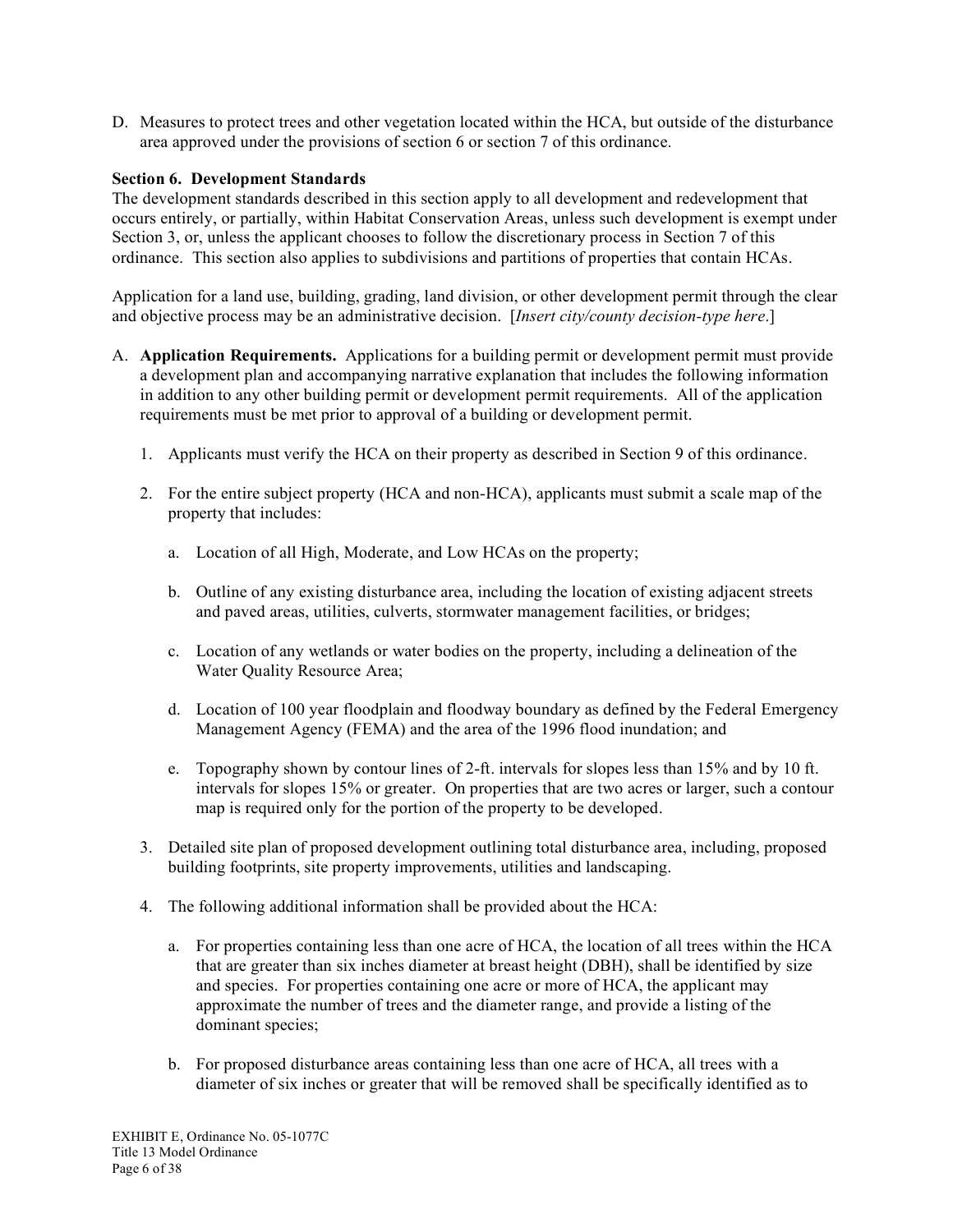diameter at breast height (DBH) and species. For proposed disturbance areas containing one acre or more of HCA an approximate of the number of trees, their diameters and the dominant species; and

- c. If grading will occur within the HCA, a grading plan showing the proposed alteration of the ground at 1-ft. vertical contours in areas of slopes less than 5%, and 2-ft. vertical contours in areas of slopes 6-15%, and at 5-ft. vertical contours of slopes 15% or greater.
- B. **Methods for avoiding Habitat Conservation Areas.** The following habitat-friendly development practices may be used to avoid or minimize development within HCAs by allowing flexible site design. [*Cities/counties shall allow the following methods to avoid, or minimize, development within HCAs*]:
	- 1. *Building setback flexibility* to avoid, or minimize, development within HCAs. The minimum building setback of the base zone may be reduced to any distance between the base zone minimum and zero, unless this reduction conflicts with applicable fire or life safety requirements.
	- 2. *Flexible landscaping requirements* to avoid, or minimize, development within HCAs.
		- a. Landscaping requirements, apart from those required for parking lots or street berms, may be met by preserving the HCA.
		- b. Facilities that infiltrate stormwater onsite, including the associated piping, may be placed within the HCA so long as the forest canopy and the areas within the driplines of the trees are not disturbed. Such facilities may include, but are not limited to, vegetated swales, rain gardens, vegetated filter strip, and vegetated infiltration basins. Only native vegetation may be planted in these facilities.
	- 3*. Flexible Site Design* (On-site Density Transfer) to avoid or minimize development within HCAs.
		- a. *Residential.* For residential development proposals on lands with a HCA, a transfer of density within the property site is permitted. [*Cities/counties may establish the appropriate percentage of density that may be transferred, provided that it is not less than 50% of the maximum density that would have been permitted in the portion of property within the HCA under the applicable zoning code requirements.]*
		- b. In order to accommodate the transferred density, dimensional standards and lot sizes may be adjusted by no more than 30 percent. [*Cities/counties may set the percentage of the adjustment, provided that it is no lower than 20%.*]
		- c. *Commercial and Industrial Zones.* For on-site density transfers in Commercial or Industrial zones, the transfer credit is 10,000 sq. ft floor area ratio (FAR) per acre of land within the HCA.
		- d. *Mixed-Use Zones.* Within mixed-use zones the density transfer credit can be factored using either 3(a) or 3(c) above, depending on the type of development proposed.
		- e. All remaining HCA shall be permanently restricted from development and maintained for habitat functions, such as by making a public dedication or executing a restrictive covenant.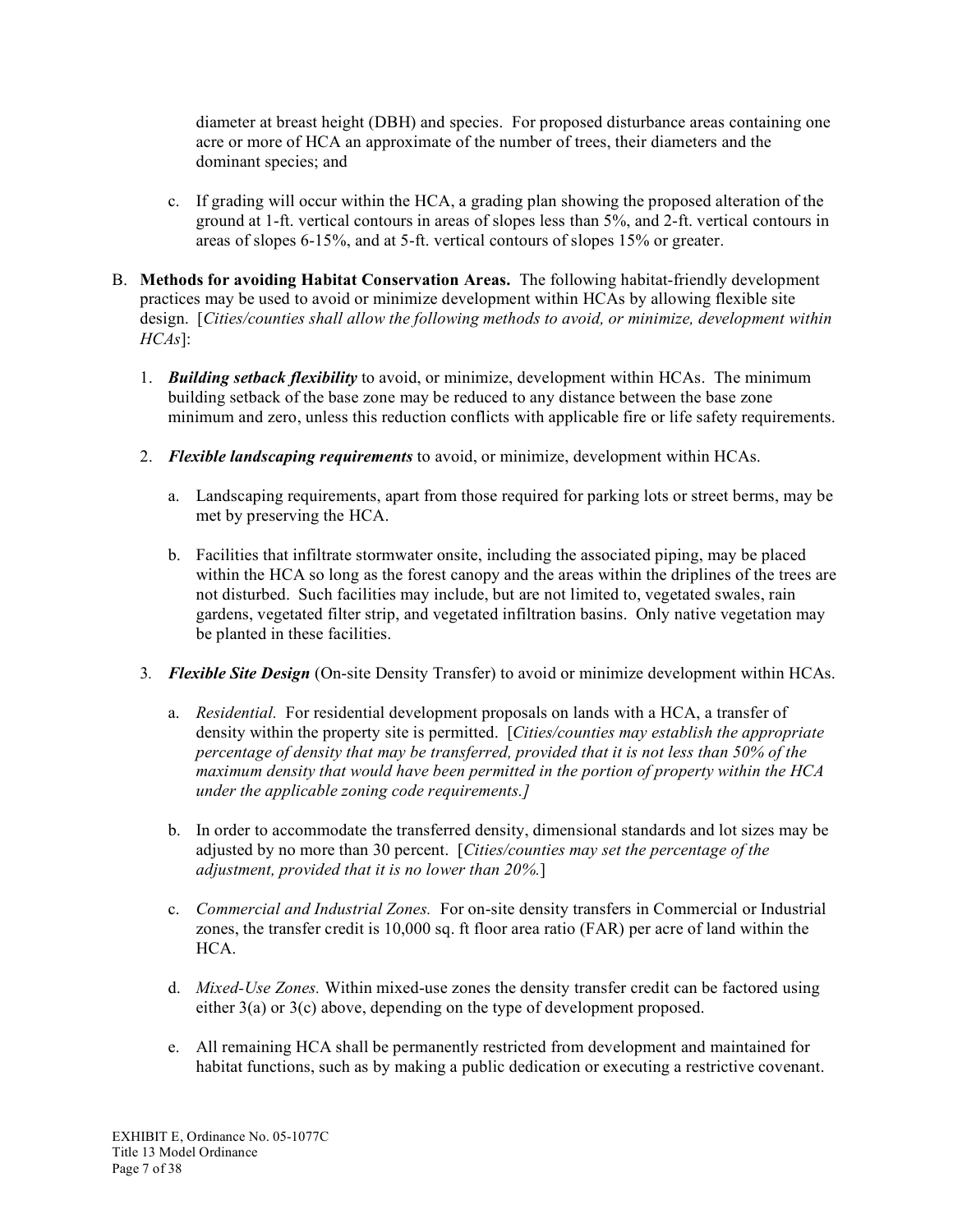- 4. *Site Capacity Incentives.* The following site capacity standards provide flexibility in the design of land divisions in order to allow ways to better protect HCAs.
	- a. Density bonus if HCA is protected. In multi-family residential zones, a 25 percent density bonus may be allowed for any development of four (4) or more dwelling units if 75 percent or more of the HCA on a site is permanently preserved, such as by making a public dedication or executing a restrictive covenant. The bonus density shall be in addition to the base density allowed in the applicable zoning district.
	- b. All area within a HCA, or any portion of it, may be subtracted from the calculations of net size for purposes of determining the minimum number of units that must be built on the property, provided that such area is protected, such as by making a public dedication or executing a restrictive covenant. This provision may only be applied to properties that were inside the Metro UGB on January 1, 2002.
- 5. *[Cities/Counties may allow the following tools for avoiding or minimizing development in HCAs]:*

*Transfer of development rights (off-site) in residential zones***.** Transfer of development rights preserves development opportunities and reduces development pressure on environmentallysensitive properties. The regulations described below allow development rights to be transferred from properties with HCAs to off-site areas that can accommodate the additional density without environmental conflict. Transfer of development rights between properties is allowed as follows. "Development rights" are the number of potential dwelling units that would be allowed on the property by the base zone.

- a. Sending properties. Properties where at least 50 percent of the property is within a HCA may transfer development rights.
- b. Receiving Properties.

*Option 1:* All properties in 2040 Mixed-Use areas may receive development rights from sending properties except:

- i. Where any portion of the receiving property is within an HCA; or
- ii. Where any portion of the receiving property is in the undeveloped 100-year floodplain as currently defined by the Federal Emergency Management Agency (FEMA).

*Option 2:* City or county may identify receiving properties upon adoption of this ordinance to be selected using the criteria in Option 1. The resulting map or criteria to identify receiving properties may include fewer properties than Option 1.

- a. Maximum density. The density of the receiving property may not exceed 200 percent of the allowable density of the receiving property.
- b. In order to accommodate the transferred density, dimensional standards and lot sizes may be adjusted by no more than 30 percent.
- c. Transfer procedure. Transfer of development rights is allowed as follows: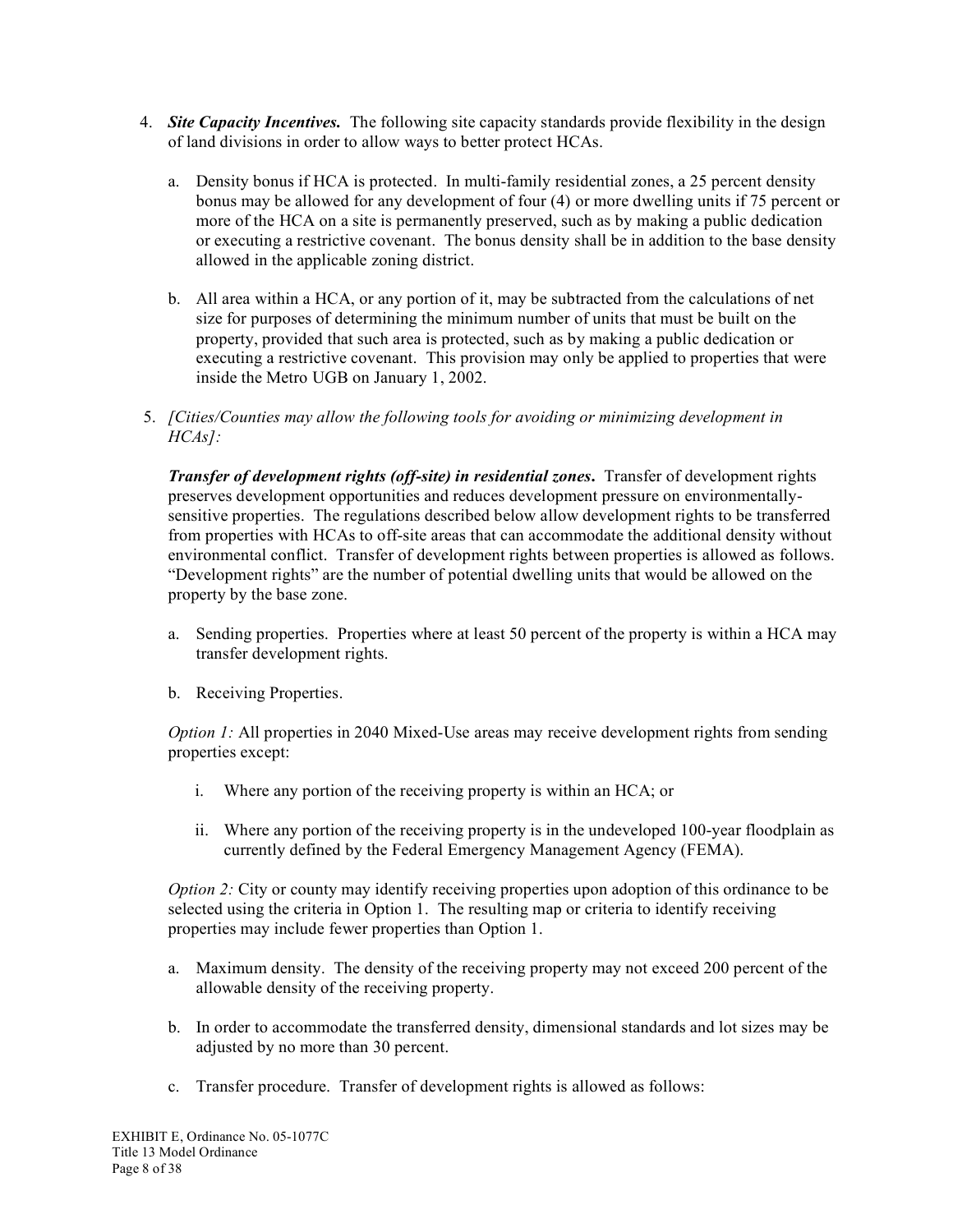- i. Covenant required. The owner of the sending property must execute a covenant with the authorizing authority that reflects the reduced development potential on the sending property. The covenant must be recorded before approval of the final plan. Density transfers shall be recorded on the title of the sending lot in the HCA and on the title of the transfer (receiving) property.
- ii. Sending property included. The sending property must be a part of the application for development on the receiving property. A copy of the covenant for the sending property must be included with the application.
- iii. City or county may purchase development rights from sending properties to place in a development rights bank for later sale to developers to use on receiving properties.
- C. **Development within HCAs.** The following development standards apply to all development that occurs within the HCA except for exempt uses and conditioned activities addressed in Section 3 of this ordinance and utility facilities addressed in subsection 6(D) of this ordinance. If all development occurs outside of an HCA on a property, these standards do not apply. These standards also do not apply to development that occurs pursuant to the standards established by the alternative discretionary development standards in Section 7 of this ordinance. (Note: Applicants seeking to develop within a Water Quality Resource Area must utilize either the discretionary standards located in Section 7 of this ordinance or the review standards for Metro's Title 3 Water Quality Resource Areas).
	- 1. *Disturbance area limitations* to minimize impact to HCA.
		- a. *Single-family residential.* The maximum disturbance area (MDA) allowed within HCAs is determined by subtracting the area of the lot or parcel outside of the HCAs from the total disturbance area (TDA) calculated as described in Table 1 below.  $(TDA - Area outside the HCA = MDA)$ 
			- i. Moderate and Low HCAs are subject to the same disturbance area limitations.
			- ii. Calculation of maximum disturbance area. If a lot or parcel includes both High and Moderate/Low HCAs then:
				- (A) If there is more High HCA than Moderate/Low HCA on the lot or parcel, then the MDA shall be calculated as if all of the Moderate/Low and High HCA were High, per Table 1 below; or
				- (B) If there is more Moderate/Low HCA than High HCA on the lot or parcel, then the MDA shall be calculated as if all of the Moderate/Low and High HCA were Moderate/Low, per Table 1 below.
			- iii. Location of MDA. If a lot or parcel includes different types of HCAs, then:
				- (A) The amount of development that may occur within the High HCA is equal to the total disturbance area minus the area of the lot or parcel outside of the High HCA (TDA – non-High  $HCA = MDA$ ). If the area of the lot or parcel outside the High  $HCA$  is greater than the total disturbance area, then development shall not occur within the High HCA: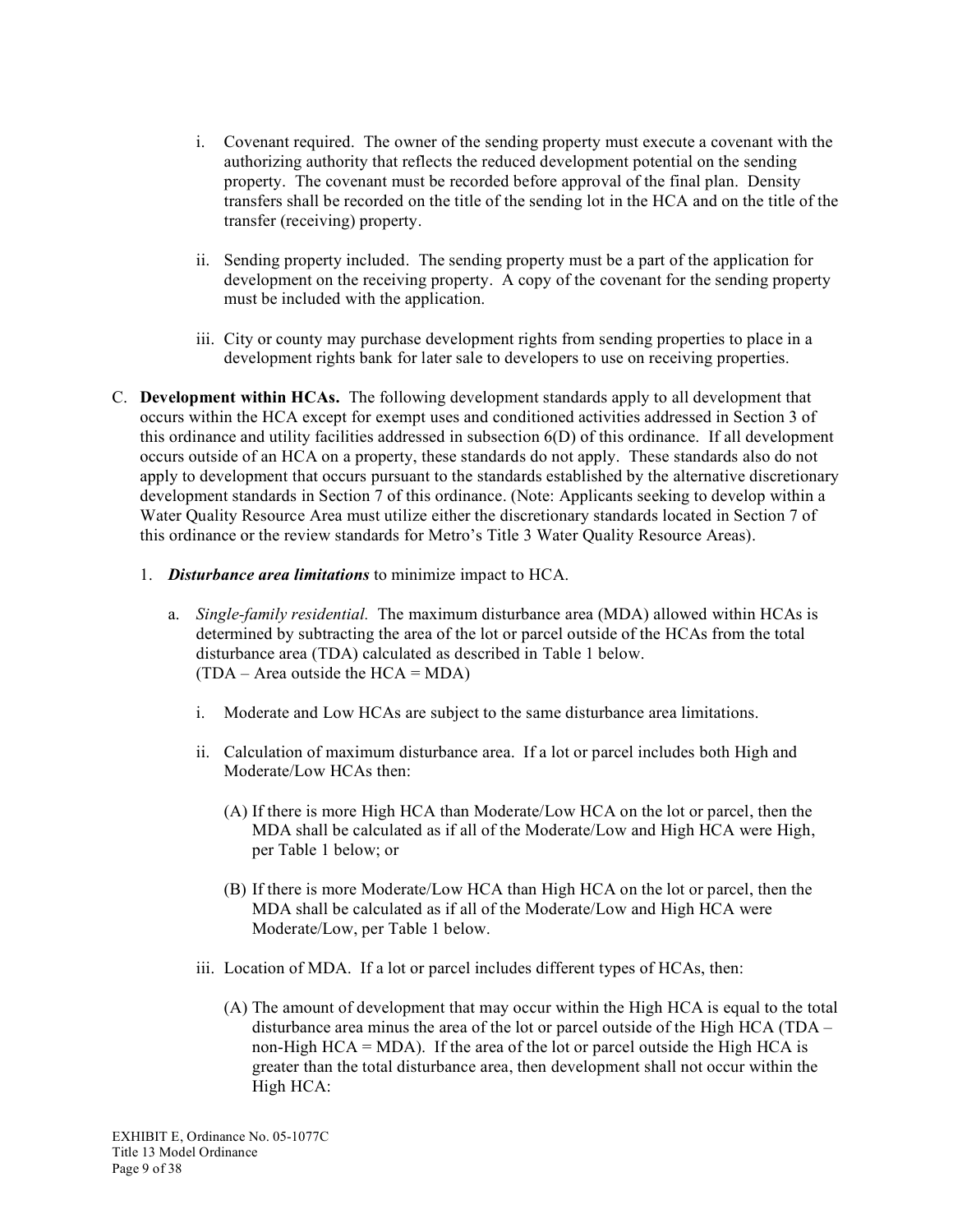(Area outside High  $HCA > TDA$  = no development in High  $HCA$ );

(B) The amount of development that may occur within the Moderate HCA is equal to the total disturbance area minus the area of the lot or parcel outside of the High and Moderate HCA (TDA – (Low HCA + non-HCA) = MDA). If the area of the lot or parcel outside the Moderate HCA is greater than the total disturbance area, then development shall not occur within the Moderate HCA:

(Area outside Moderate HCA > TDA = no development in Moderate HCA);

and

(C) The amount of development that may occur within the Low HCA is equal to the total disturbance area minus the area of the lot or parcel outside of the High, Moderate and Low HCA (TDA – non-HCA = MDA). If the area of the lot or parcel outside the Low HCA is greater than the total disturbance area, then development shall not occur within the Low HCA:

|  |  |  |  |  | (Area outside Low $HCA > TDA =$ no development in Low $HCA$ ). |  |
|--|--|--|--|--|----------------------------------------------------------------|--|
|  |  |  |  |  |                                                                |  |

| <b>HCA</b> type | <b>Total Disturbance Area</b>                                |
|-----------------|--------------------------------------------------------------|
| High            | 50 percent of the lot area, up to maximum of $5,000$ sq. ft. |
| Moderate/Low    | 65 percent of the lot area, up to maximum of $6,000$ sq. ft. |

#### **Table 1. HCA Total Disturbance Area Limitations for SFR.**

b. *All other zones.* The maximum disturbance area (MDA) allowed by right within Low, Moderate and High HCAs in these zones is found in Table 2 below; this MDA is subject to the mitigation requirements described in subsection 6(E) of this ordinance.

| <b>HCA</b> type | <b>Maximum Disturbance Area</b> |
|-----------------|---------------------------------|
| High            | 10 percent of HCA on site       |
| Moderate        | 15 percent of HCA on site       |
| LOW.            | 50 percent of HCA on site       |

- **Table 2. HCA Disturbance Area Limitations for all zones other than SFR.**
- c. Development within an HCA in accordance with the provisions of this ordinance shall not result in a change of the HCA status of such developed areas on a property. In the case of a later development request seeking to develop within previously undisturbed HCAs on a property where a prior development request was subject to the provisions of this ordinance, the calculation of the MDA allowed on the property shall be based on the location of the HCA, notwithstanding the location of any authorized development within the HCA.
- 2. *Protection of habitat during site development.* During development of any site containing a HCA, the following standards apply:
	- a. Work areas shall be marked to reduce potential damage to the HCA.
	- b. Trees in HCAs shall not be used as anchors for stabilizing construction equipment.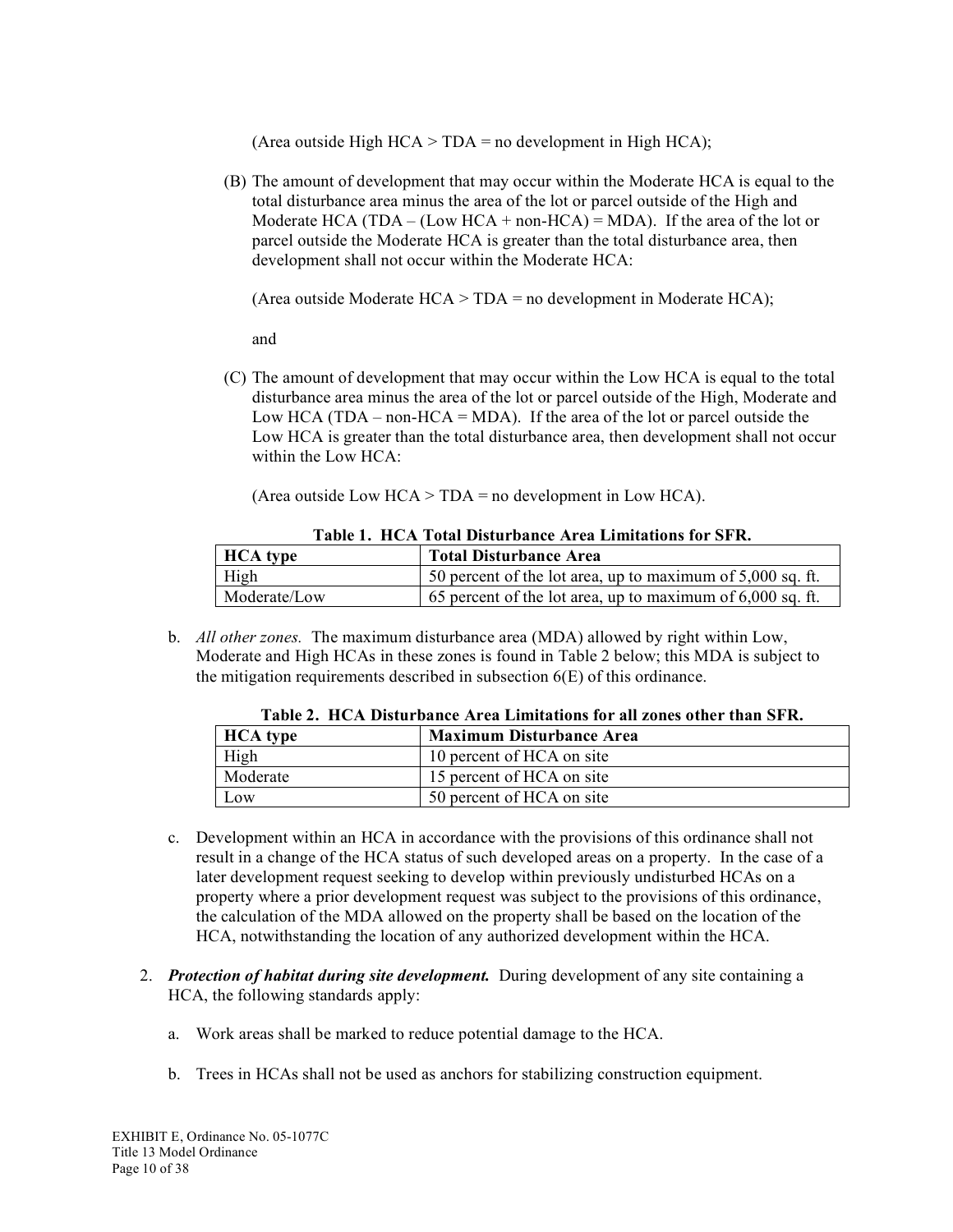- c. Native soils disturbed during development shall be conserved on the property.
- d. An erosion and sediment control plan is required and shall be prepared in compliance with requirements set forth in the [*locally adopted Title 3 erosion control regulations*];
- e. Prior to construction, the HCA that is to remain undeveloped shall be flagged, fenced, or otherwise marked and shall remain undisturbed.
- f. All work on the property shall conform to the Construction Management Plan described in Section 5 of this ordinance.
- D. **Utility facility standards.** The following disturbance area limitations apply to new utilities, private connections to existing or new utility lines, and upgrade
	- a. The disturbance area for utility facility connections to utility facilities is no greater than 10 feet wide.
	- b. The disturbance area for the upgrade of existing utility facilities is no greater than 15 feet wide.
	- c. The disturbance area for new underground utility facilities is no greater than 25 feet wide and disturbs no more than 200 linear feet of Water Quality Resource Area, within any 1,000 linear foot stretch of Water Quality Resource Area; provided that this disturbance area shall be restored with the exception of necessary access points to the utility facility.
	- d. No fill or excavation is allowed within the ordinary high water mark of a stream, unless a permit is obtained from the US Army Corps of Engineers through the Standard Local Operating Procedures for Endangered Species (SLOPES) process.
	- e. Mitigation is required as described in subsection E below.
- E. **Mitigation requirements for disturbance in HCAs.** In order to achieve the goal of reestablishing forested canopy that meets the ecological values and functions described in section 1(A) of this ordinance, tree replacement and vegetation planting are required when development intrudes into a HCA according to the following standards, except for wetlands mitigation requirements imposed by state and federal law.
	- 1. *Required plants and plant densities.* All trees, shrubs and ground cover must be native plants selected from the *Metro Native Plant List*. An applicant must meet Mitigation Option 1 or 2, whichever results in more tree plantings; except that where the disturbance area is one acre or more, the applicant shall comply with Mitigation Option 2:
		- a. *Mitigation Option 1.* In this option, the mitigation requirement is calculated based on the number and size of trees that are removed from the site. Trees that are removed from the site must be replaced as shown in Table 3. Conifers must be replaced with conifers. Bare ground must be planted or seeded with native grasses or herbs. Non-native sterile wheat grass may also be planted or seeded, in equal or lesser proportion to the native grasses or herbs.

///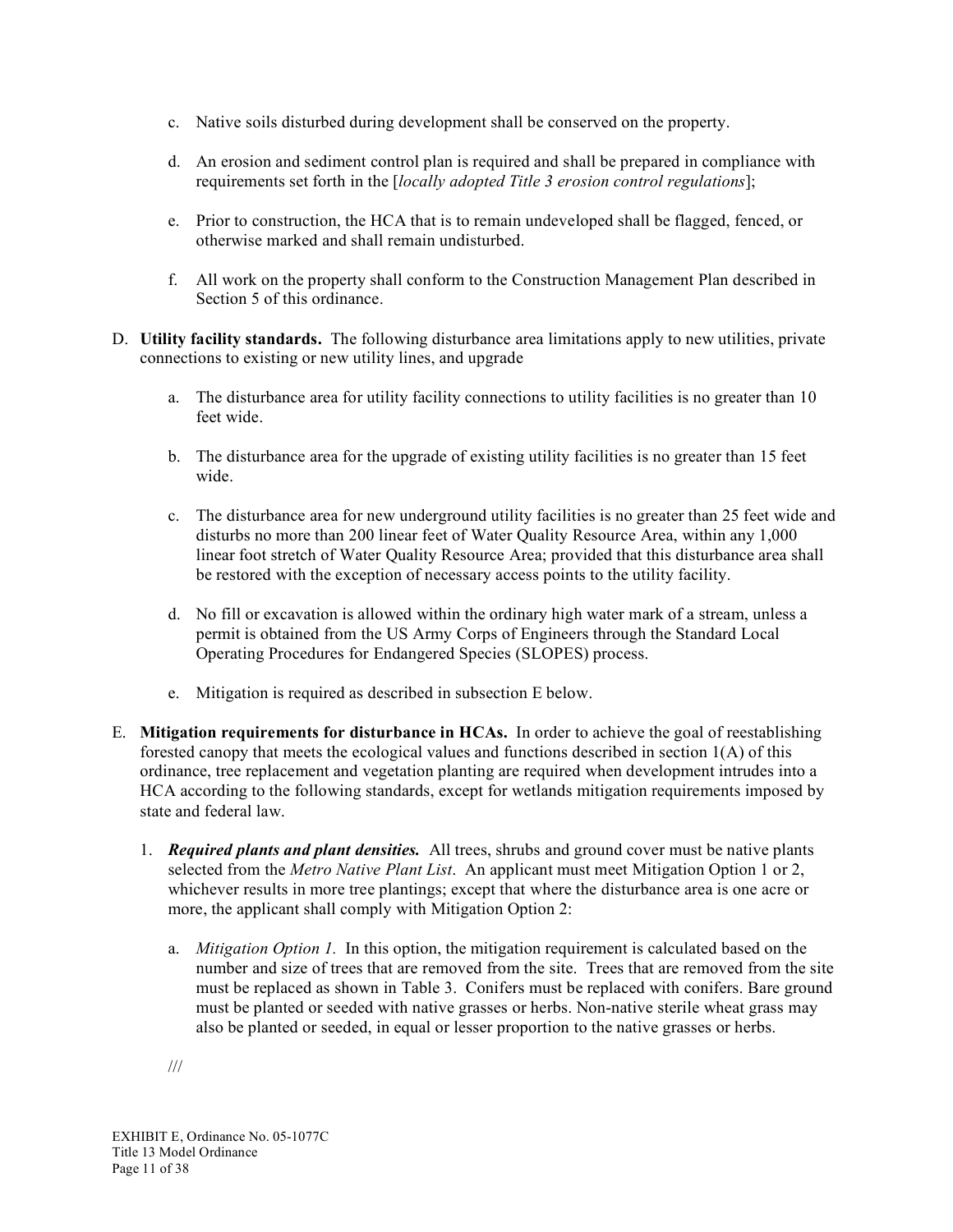| Size of tree to be removed<br>(inches in diameter) | Number of trees and shrubs to be<br>planted |
|----------------------------------------------------|---------------------------------------------|
| 6 to 12                                            | 2 trees and 3 shrubs                        |
| 13 to 18                                           | 3 trees and 6 shrubs                        |
| 19 to 24                                           | 5 trees and 12 shrubs                       |
| 25 to 30                                           | 7 trees and 18 shrubs                       |
| over 30                                            | 10 trees and 30 shrubs                      |

**Table 3. Tree Replacement**

- b. *Mitigation Option 2.* In this option, the mitigation requirement is calculated based on the size of the disturbance area within a HCA. Native trees and shrubs are required to be planted at a rate of five (5) trees and twenty-five (25) shrubs per every 500 square feet of disturbance area (calculated by dividing the number of square feet of disturbance area by 500, and then multiplying that result times five trees and 25 shrubs, and rounding all fractions to the nearest whole number of trees and shrubs; for example, if there will be 330 square feet of disturbance area, then 330 divided by 500 equals .66, and .66 times five equals 3.3, so three trees must be planted, and .66 times 25 equals 16.5, so 17 shrubs must be planted). Bare ground must be planted or seeded with native grasses or herbs. Non-native sterile wheat grass may also be planted or seeded, in equal or lesser proportion to the native grasses or herbs.
- 2. *Plant size.* Replacement trees must be at least one-half inch in caliper, measured at 6 inches above the ground level for field grown trees or above the soil line for container grown trees (the one-half inch minimum size may be an average caliper measure, recognizing that trees are not uniformly round), unless they are oak or madrone which may be one gallon size. Shrubs must be in at least a 1-gallon container or the equivalent in ball and burlap and must be at least 12 inches in height.
- 3. *Plant spacing.* Trees shall be planted between 8 and 12 feet on-center and shrubs shall be planted between 4 and 5 feet on center, or clustered in single species groups of no more than four (4) plants, with each cluster planted between 8 and 10 feet on center. When planting near existing trees, the dripline of the existing tree shall be the starting point for plant spacing measurements.
- 4. *Plant diversity.* Shrubs must consist of at least two (2) different species. If 10 trees or more are planted, then no more than 50% of the trees may be of the same genus.
- 5. *Location of mitigation area.* All vegetation must be planted on the applicant's site within the HCA or in an area contiguous to the HCA; provided, however, that if the vegetation is planted outside of the HCA then the applicant shall preserve the contiguous area by executing a deed restriction, such as a restrictive covenant. *(Note: an off-site mitigation option is provided in a streamlined discretionary review process).*
- 6. *Invasive vegetation.* Invasive non-native or noxious vegetation must be removed within the mitigation area prior to planting.
- 7. *Tree and shrub survival.* A minimum of 80% of the trees and shrubs planted shall remain alive on the fifth anniversary of the date that the mitigation planting is completed.
- 8. *Monitoring and reporting.* Monitoring of the mitigation site is the ongoing responsibility of the property owner. Plants that die must be replaced in kind. For a period of five years, the property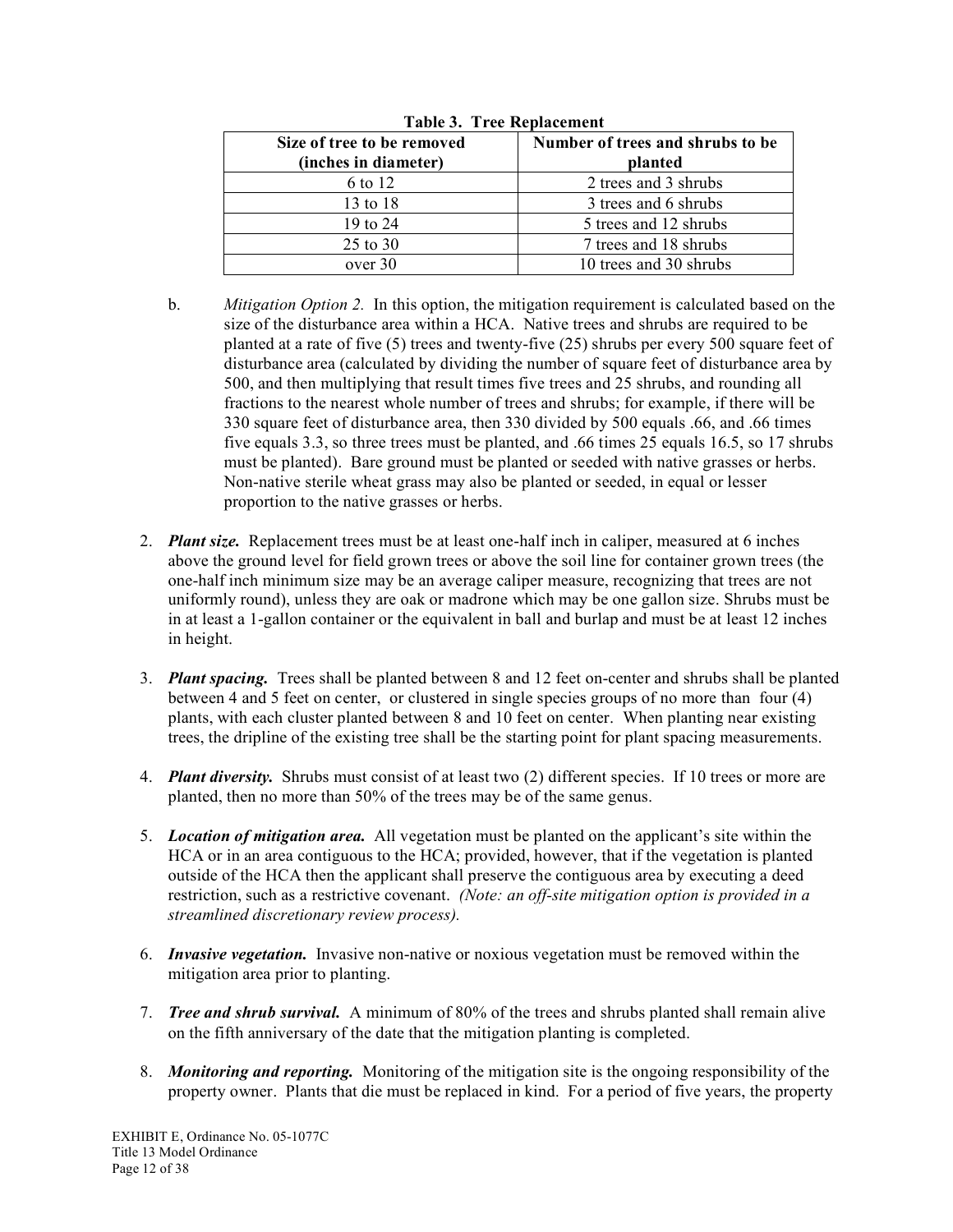owner must submit an annual report to (list appropriate city or county department) documenting the survival of the trees and shrubs on the mitigation site. *[Optional: the city or county may require the property owner to post a performance bond in the amount sufficient to cover costs of plant material and labor associated with site preparation, planting, and maintenance in lieu of the monitoring and reporting requirement.]*

- 9. To enhance survival of the mitigation plantings, the following practices are required:
	- a. Mulching. Mulch new plantings a minimum of three inches in depth and 18 inches in diameter to retain moisture and discourage weed growth.
	- b. Irrigation. Water new plantings one inch per week between June 15th to October 15th, for the three years following planting.
	- c. Weed control. Remove, or control, non-native or noxious vegetation throughout maintenance period.
- 10. To enhance survival of tree replacement and vegetation plantings, the following practices are recommended:
	- a. Planting season. Plant bare root trees between December 1st and February 28th, and potted plants between October 15th and April 30th.
	- b. Wildlife protection. Use plant sleeves or fencing to protect trees and shrubs against wildlife browsing and resulting damage to plants.
- F. **Standards for Partitions and Subdivisions.** The purpose of this section is to allow for partitions in a manner that limits the total amount of allowable development within HCAs on the partitioned parcels; and to require that new subdivision plats delineate and show the Moderate and High HCAs as a separate unbuildable tract.
	- 1. *Standards for Partitions containing HCAs***:**
		- a. When partitioning a property into parcels, an applicant shall verify the boundaries of the HCA on the property according to Section 9 of this ordinance.
		- b. Applicants who are partitioning, but are not simultaneously developing their property, do not need to comply with Section 5 of this ordinance.
		- c. When partitioning a property into parcels there shall be no more than a 30% percentage point difference in the percentage of HCA on the parcels; for example, a partition that produces two parcels, one that is 55% HCA and the other that is 35% HCA is permissible; whereas a partition that produces two parcels, one that is 75% HCA and the other that is 30% HCA is not permissible. However, an applicant may partition a property such that at least 90% of the original property's High HCA and 80% of its moderate HCA is on a separate unbuildable parcel, protected by a restrictive covenant or a public dedication.
		- d. Subsequent development on any parcels containing HCAs shall comply with Section 5, and the development standards of either section 6 or section 7 of this ordinance.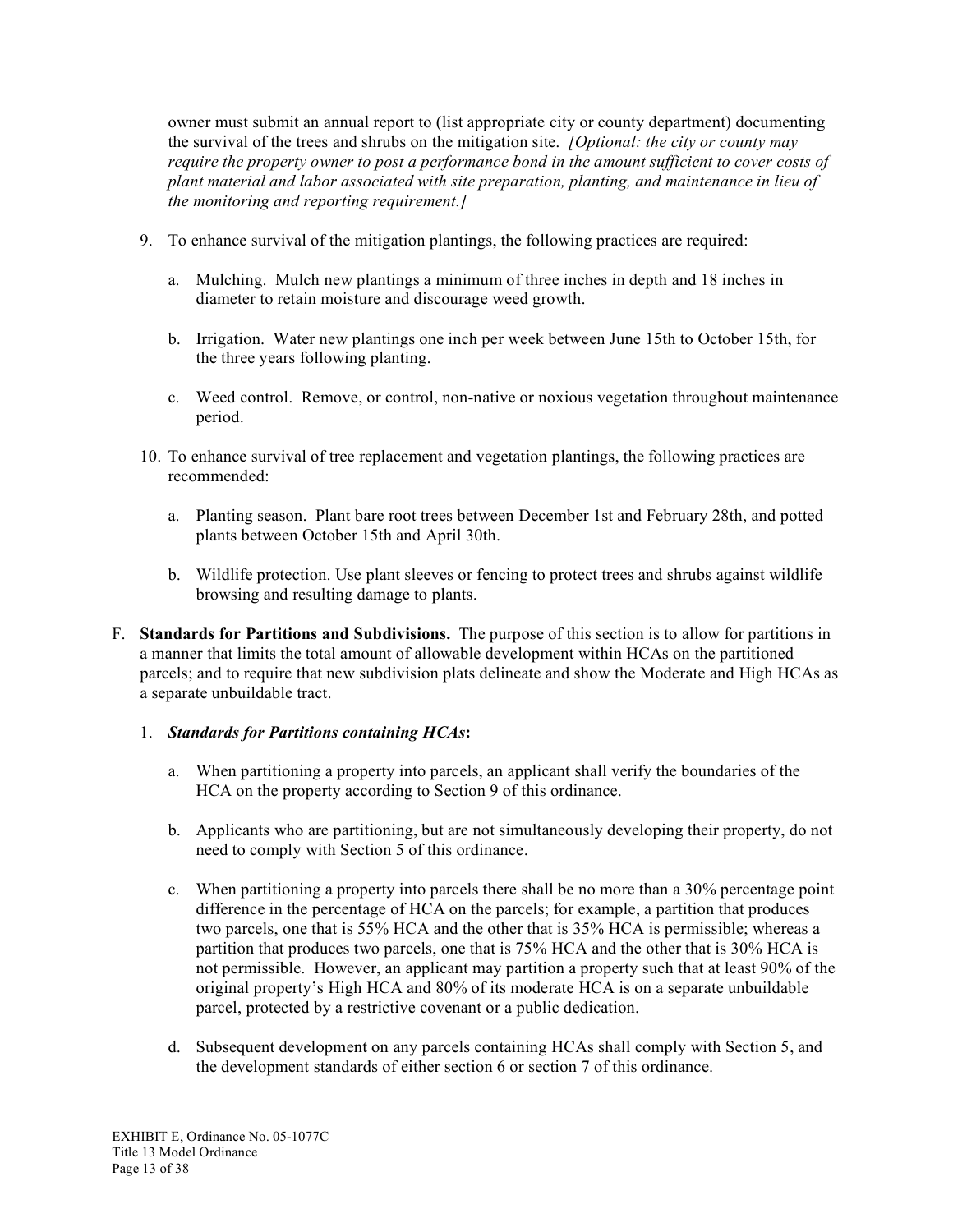### 2. *Standards for Subdivisions containing HCAs***:**

- a. Applicants who are subdividing, but not developing, must verify the location of the HCA boundary according to Section 9 of this ordinance, and comply with this subsection 6(F); such applicants do not need to comply with Section 5 of this ordinance. Applicants who are subdividing, but not developing, property may:
	- i. Complete the mitigation requirements of subsection  $6(E)$  of this ordinance (and, if appropriate, subsections  $7(B)$  and  $7(C)$ ) and thereby exempt all subsequent development on lots containing HCA from further review under this ordinance; or
	- ii. Not complete the mitigation requirements of subsections  $6(E)$ ,  $7(B)$ , or  $7(C)$  of this ordinance, thus requiring that any subsequent development within an HCA be subject to this ordinance.
- b. Applicants who are subdividing and developing properties must comply with Sections 5, 6, and 9 of this ordinance.
- c. When a property containing any HCA is subdivided, this ordinance requires that new subdivision plats delineate and show the Moderate and High HCA as a separate unbuildable tract according to the following process:
	- i. The applicant must place at least 90% of the High HCA and 80% of the Moderate HCA in a separate tract.
		- (A) If over 50% of the HCA on a property is of a High designation, the entire calculation is for High (i.e., 90% of the HCA must be placed within a separate tract).
		- (B) If over 50% of the HCA on a property is of a Moderate designation, the entire calculation is for Moderate (i.e., 80% of the HCA must be placed within a separate tract).
	- ii. If the tract is adjacent to the backyard for residences, the minimum backyard requirement is reduced to 10 ft.
	- iii. The standards for subdivisions in Moderate and High HCAs shall apply in addition to the requirements of the city/county land division ordinance and zoning ordinance.
	- iv. Prior to preliminary plat approval, the Moderate and/or High HCA shall be shown as a separate tract, which shall not be a part of any lot used for construction of a dwelling unit.
	- v. Prior to final plat approval, ownership of the HCA tract shall be identified to distinguish it from lots intended for sale. The tract may be identified as any one of the following:
		- (A) Private natural area held by the owner or homeowners association by a restrictive covenant; or
		- (B) For residential subdivisions, private natural area subject to an easement conveying storm and surface water management rights to the city/county and preventing the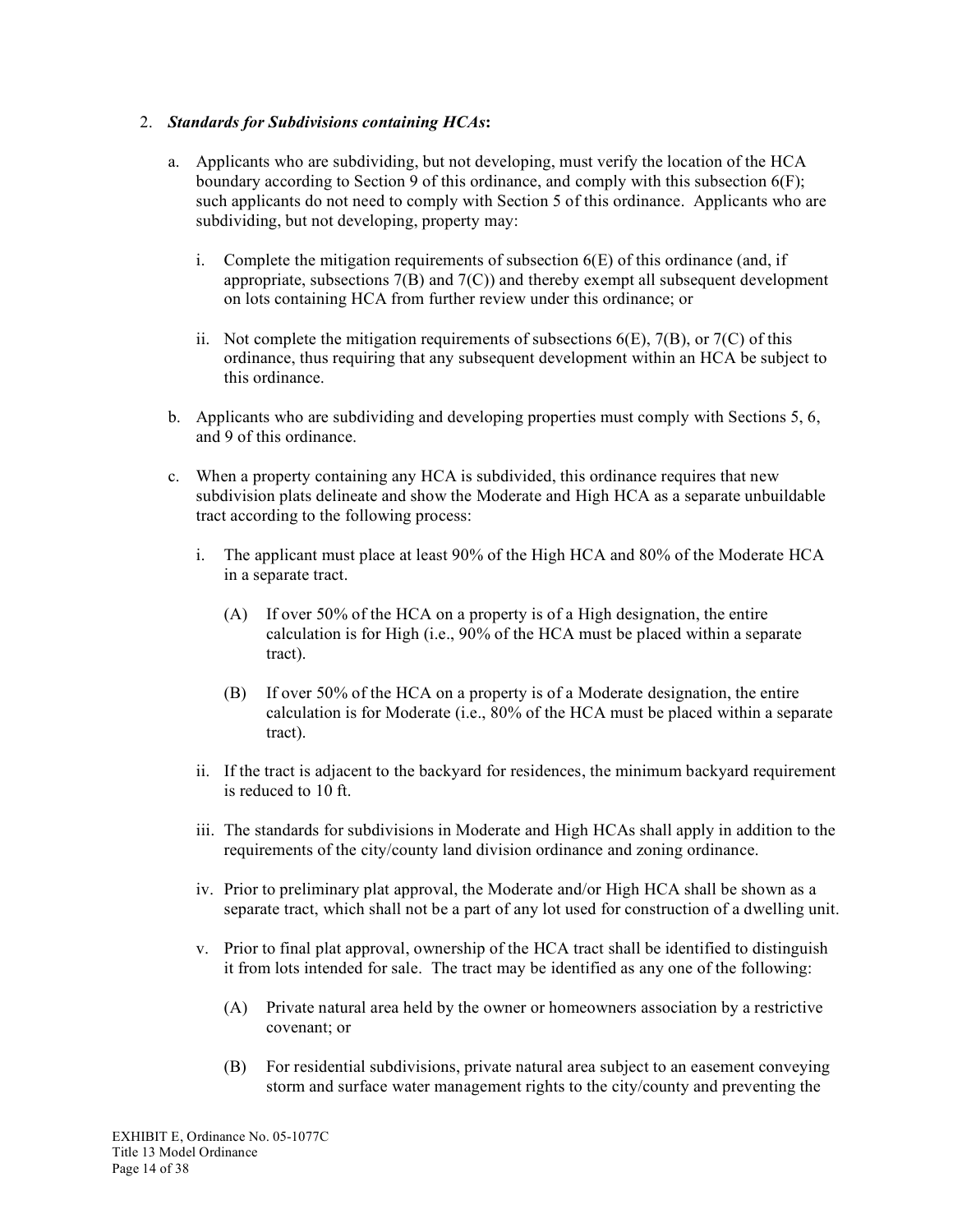owner of the tract from activities and uses inconsistent with the purpose of this ordinance; or

(C) At the owner's option, public natural area where the tract has been dedicated to the city/county or other governmental unit, or a private non-profit with the mission of land conservation.

### **Section 7. Alternative Discretionary Development Standards**

Applicants may choose to use the alternative discretionary development standards provided in this section rather than the development standards provided in section 6 of this ordinance. There are four discretionary review processes provided in this section: subsection A provides discretionary review for an applicant seeking only to partition a property; subsection B provides discretionary review for an applicant who will comply with the development standards in section 6 of this ordinance, except that the applicant seeks to meet the mitigation requirements of that section on a different property from the property on which a HCA will be disturbed; subsection C provides discretionary review for an applicant who will comply with the development standards in section 6 of this ordinance, except that the applicant seeks to meet the mitigation requirements of that section by proportionally varying the number and size of plants required to be planted; and subsection D provides general discretionary review standards applicable to an applicant seeking some other type of discretionary approval of development that will disturb an HCA.

- A. **Discretionary Review for Partitions.** An applicant seeking to partition land in ways that do not accord with the standards established in Section 6(F)(1) may seek review under this subsection 7(A).
	- 1. The applicant shall verify the boundaries of the HCAs on the property according to Section 9 of this ordinance.
	- 2. The applicant shall submit the following application materials:
		- a. A scale map of the entire property that includes:
			- i. Location of all High, Moderate, and Low HCA on the property;
			- ii. Location of any wetlands or water bodies on the property, including a delineation of the Water Quality Resource Area;
			- iii. Location of 100 year floodplain and floodway boundary as defined by the Federal Emergency Management Agency (FEMA) and the area of the 1996 flood inundation; and
			- iv. A delineation of the proposed partition.
		- b. A written and documented explanation of how and why the proposed partition satisfies the approval criteria in subsection  $7(A)(3)$ . Such written documentation shall include an alternatives analysis of different possible partition plans, based on the characteristics and zoning of the property.
	- 3. Approval Criteria. A partition shall be approved under this subsection 7(A) provided that the applicant demonstrates that it is not practicable to comply with the partition standards in Section  $6(F)(1)$  of this ordinance, and that the applicant's partition plan will result in the smallest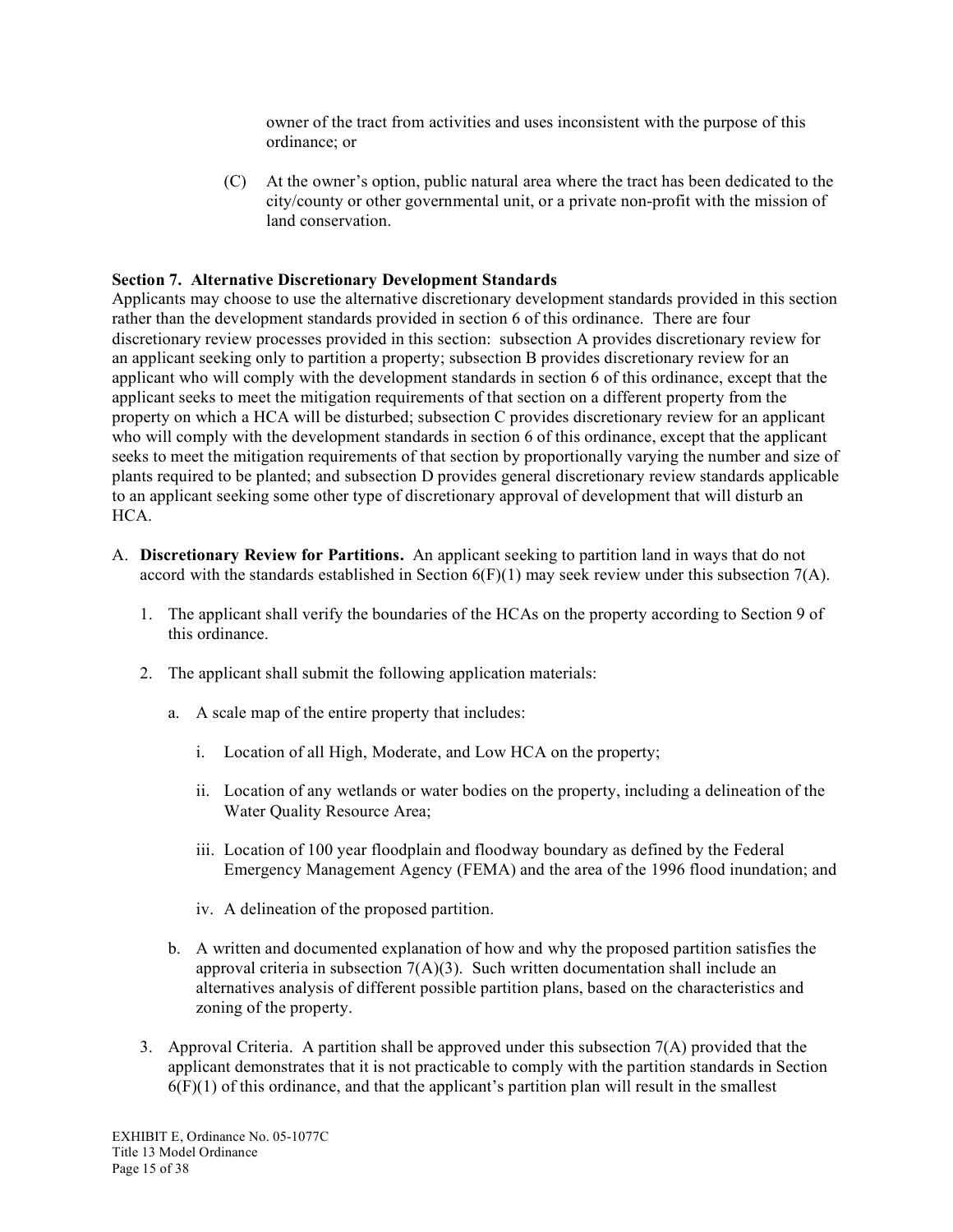practicable percentage point difference in the percentage of HCA on the parcels created by the partition (this will minimize the amount of allowable disturbance areas within HCAs on the parcels, assuming that the development standards in this Section 6 were applied to future development on such parcels).

- 4. Subsequent development on any parcels created by the partition and containing HCAs shall comply with all provisions of this ordinance, except that the map verification completed and approved as part of the partition may be used to satisfy the requirements of section 9 of this ordinance for any such development.
- B. **Discretionary Review To Approve Off-Site Mitigation.** An applicant seeking discretionary approval only for off-site mitigation within the same subwatershed  $(6<sup>th</sup>$  Field Hydrologic Unit Code), but who will comply with all other provisions of Section 6 of this ordinance, may seek review under this subsection  $7(B)$ . (An applicant who seeks to conduct the mitigation in a different subwatershed may apply for such approval under subsection 7(D) of this ordinance.)
	- 1. The applicant shall submit:
		- a. A calculation of the number of trees and shrubs the applicant is required to plant under Section  $6(E)$  of this ordinance; and
		- b. A map and accompanying narrative that details the following:
			- i. The number of trees and shrubs that can be planted on-site;
			- ii. The on-site location where those trees and shrubs can be planted;
			- iii. An explanation of why it is not practicable for the remainder of the mitigation to occur on-site; and
			- iv. The proposed location for off-site mitigation and documentation that the applicant can carry out and ensure the success of the mitigation, including documentation that the applicant possesses legal authority to conduct and maintain the mitigation, such as having a sufficient ownership interest in the mitigation site, and, if the mitigation is not within a HCA, documentation that the mitigation site will be protected after the monitoring period expires, such as through the use of a restrictive covenant.
	- 2. Approval Criteria. Off-site mitigation shall be approved under this subsection 7(B) provided that the applicant has demonstrated that it is not practicable to complete the mitigation on-site and that the applicant has documented that it can carry out and ensure the success of the off-site mitigation on a property within the same subwatershed  $(6<sup>th</sup>$  Field Hydrologic Unit Code) as the related disturbed HCA.
	- 3. Mitigation approved under this subsection 7(B) of this ordinance shall be subject to all of the requirements of subsection 6(E) of this ordinance, except for the requirements of subsection  $6(E)(5)$  of this ordinance.
- C. **Discretionary Review To Approve Mitigation That Varies the Number and Size of Trees and Shrubs.** An applicant seeking discretionary approval only to proportionally vary the number and size of trees and shrubs required to be planted under subsection 6(E), for example to plant fewer larger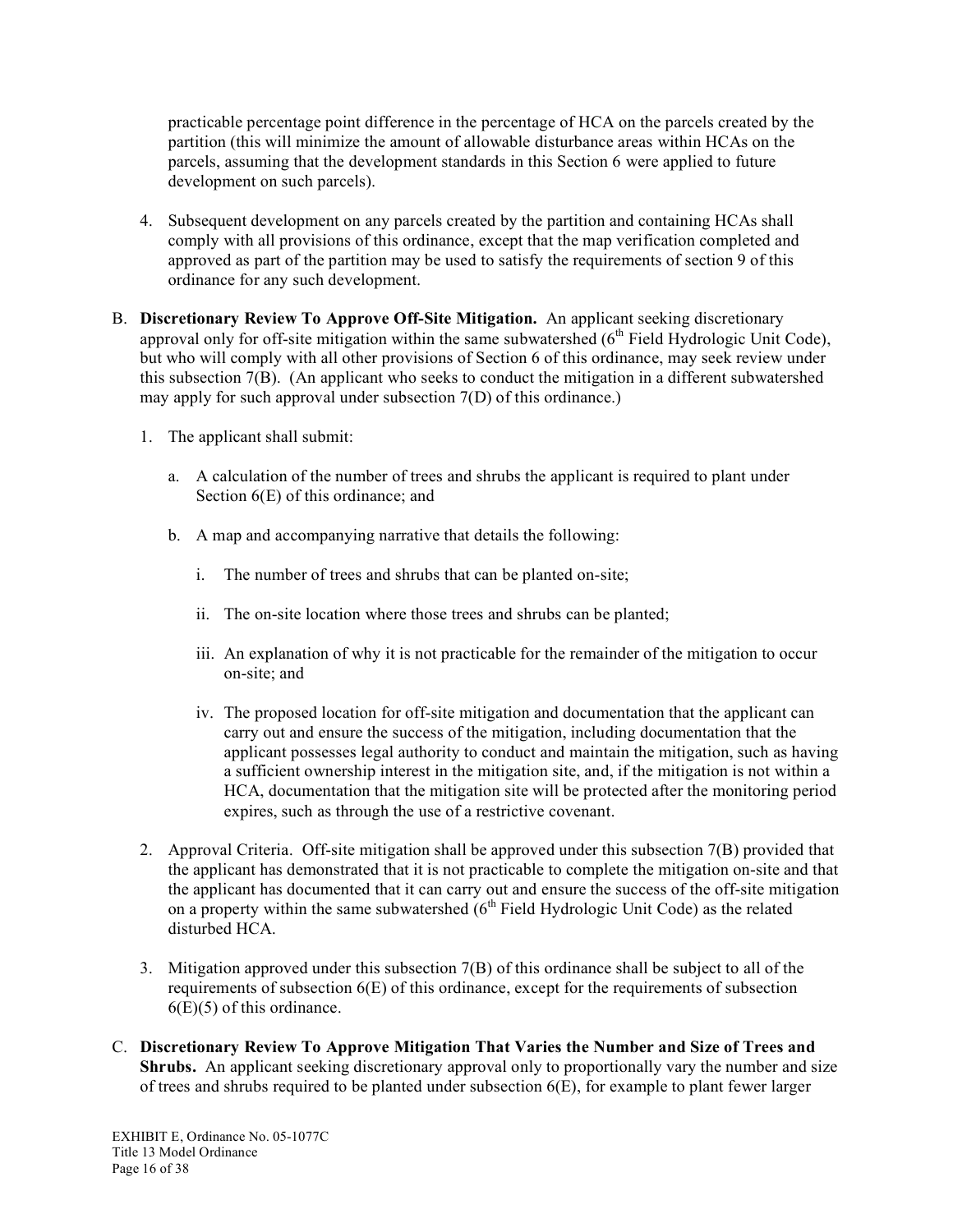trees and shrubs or to plant more smaller trees and shrubs, but who will comply with all other provisions of Section 6 of this ordinance, may seek review under this subsection 7(C).

- 1. The applicant shall submit:
	- a. A calculation of the number of trees and shrubs the applicant would be required to plant under Section 6(E) of this ordinance;
	- b. The numbers and sizes of trees and shrubs that the applicant proposes to plant;
	- c. An explanation of why the numbers and sizes of trees and shrubs that the applicant proposes to plant will achieve, at the end of the fifth year after initial planting, comparable or better mitigation results as the results that would be achieved if the applicant complied with all of the requirements of subsection  $6(E)$  of this ordinance. Such explanation shall be prepared and signed by a knowledgeable and qualified natural resources professional or a certified landscape architect and shall include discussion of site preparation including soil additives and removal of invasive and noxious vegetation, plant diversity, plant spacing, planting season, and immediate post-planting care including mulching, irrigation, wildlife protection, and weed control; and
	- d. The applicant's mitigation site monitoring and reporting plan.
- 2. Approval Criteria. A request to vary the numbers and sizes of trees and shrubs to be planted shall be approved if the applicant demonstrates that the proposed planting will achieve, at the end of the fifth year after initial planting, comparable or better mitigation results as the results that would be achieved if the applicant complied with all of the requirements of subsection 6(E) of this ordinance. Such determination shall take into consideration all of the information required to be submitted under subsection  $7(C)(1)$  of this ordinance.
- 3. Mitigation approved under this subsection 7(C) of this ordinance shall be subject to the requirements of subsections  $6(E)(4)$  through  $6(E)(9)$  of this ordinance, and it is recommended that such mitigation also follow the practices recommended in subsection  $6(E)(10)$  of this ordinance.
- D. **Discretionary Review.** An applicant seeking discretionary approval to undertake any development activity within a HCA that does not comply with subsection 6 of this ordinance and is not described in subsections  $7(A)$ ,  $(B)$ , or  $(C)$  of this ordinance may file an application under this section  $7(D)$  of this ordinance.
	- 1. **Application Requirements.** The applicant shall provide all items described in subsection 6(A) of this ordinance, except that, for utility projects undertaken by public utilities across property that is not owned by the utility, the utility shall not be required to map or provide any information about the property except for the area within 300 feet of the location of the proposed disturbance area of the utility's project, and the applicant shall also provide all of the following:
		- a. *Impact Evaluation and Alternatives Analysis.* An impact evaluation and alternatives analysis is required to determine compliance with the approval criteria and to evaluate development alternatives for a particular property. The alternatives must be evaluated on the basis of their impact on the HCA, the ecological functions provided by the HCA on the property, and off-site impacts within the subwatershed  $(6<sup>th</sup>$  Field Hydrologic Unit Code) where the property is located. The impact evaluation shall include all of the following items: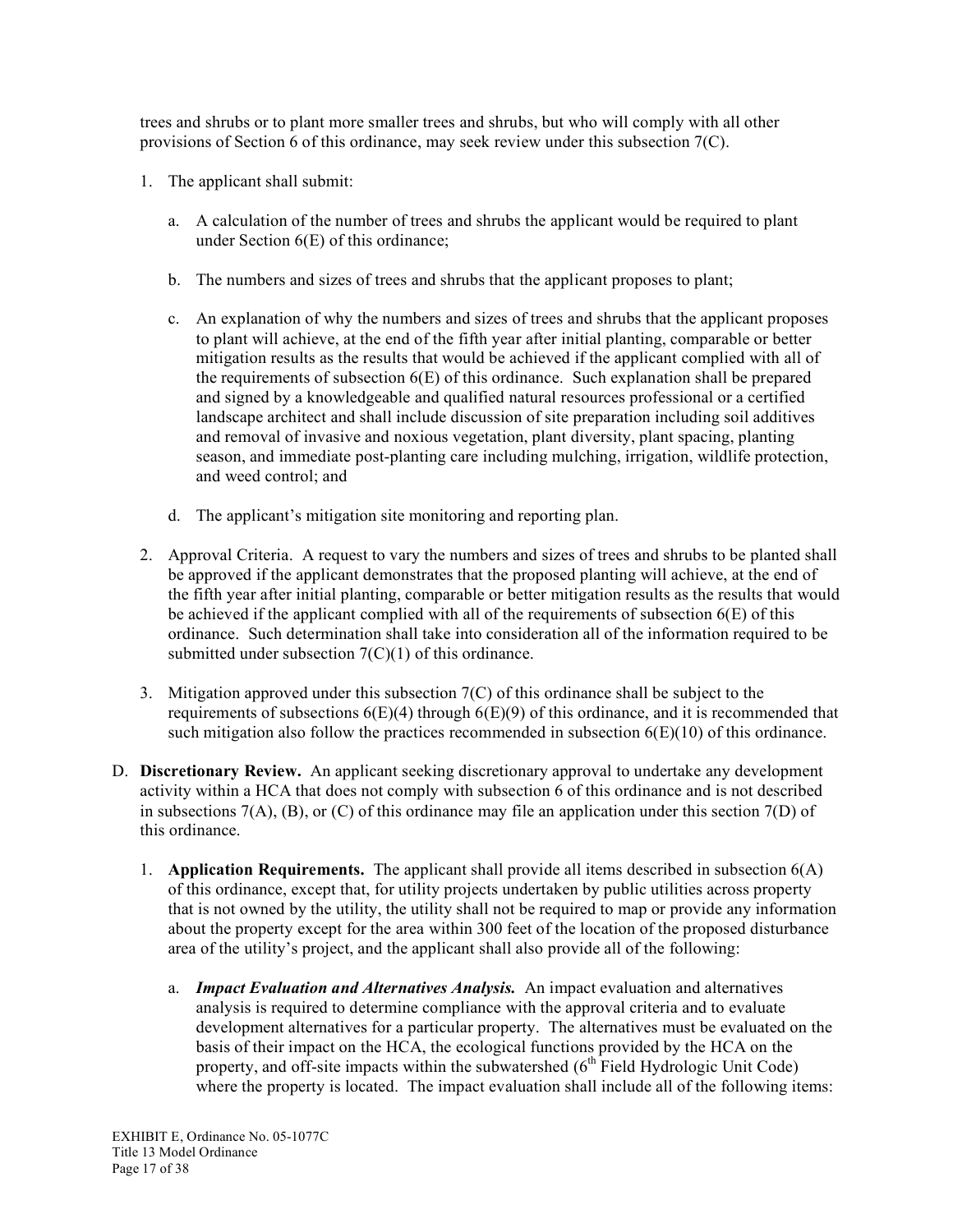- i. Identification of the ecological functions of riparian habitat found on the property as described in Table 4 of this ordinance and the habitat connectivity ecological functions described in subsection  $7(D)(1)(a)(ii)(C)$  and  $(D)$  of this ordinance.
- ii. For upland habitat in areas to be added to the Metro urban growth boundary areas after October 1, 2005, identification of the impact the proposed development would have on the following ecological functions provided by upland wildlife habitat:
	- (A) Habitat patch size;
	- (B) Interior habitat;
	- (C) Connectivity of the habitat to water; and
	- (D) Connectivity of the habitat to other habitat areas.

| Table 4. Ecological functional values of riparian corridors. |                                                                                                                                                                                                                              |  |  |  |  |
|--------------------------------------------------------------|------------------------------------------------------------------------------------------------------------------------------------------------------------------------------------------------------------------------------|--|--|--|--|
| <b>Ecological function</b>                                   | Landscape features providing functional values                                                                                                                                                                               |  |  |  |  |
| Microclimate and shade                                       | Forest canopy or woody vegetation within 100 feet of a stream; a wetland <sup>1</sup> ;<br>or a flood area <sup>2</sup> .                                                                                                    |  |  |  |  |
| Streamflow moderation<br>and water storage                   | A wetland or other water body <sup>3</sup> with a hydrologic connection to a stream;<br>or a flood area <sup>2</sup> .                                                                                                       |  |  |  |  |
| Bank stabilization,<br>sediment and pollution                | All sites within 50 feet of a surface stream;                                                                                                                                                                                |  |  |  |  |
| control                                                      | Forest canopy, woody vegetation, or low structure vegetation/open soils<br>within 100 feet of a stream or a wetland; or forest canopy, woody<br>vegetation, or low structure vegetation/open soils within a flood area; and, |  |  |  |  |
|                                                              | Forest canopy, woody vegetation, or low structure vegetation/open soils<br>within 100-200 feet of a stream if the slope is greater than $25\%$ .                                                                             |  |  |  |  |
| Large wood and channel<br>dynamics                           | Forest canopy within 150 feet of a stream or wetland; or within a flood<br>area; and                                                                                                                                         |  |  |  |  |
|                                                              | The channel migration zone is defined by the floodplain, but where there is<br>no mapped floodplain a default of 50 feet is established to allow for the<br>channel migration zone.                                          |  |  |  |  |
| Organic material sources                                     | Forest canopy or woody vegetation within 100 feet of a stream or wetland;<br>or within a flood area.                                                                                                                         |  |  |  |  |

<sup>1</sup>Refers to "hydrologically-connected wetlands," which are located partially or wholly within  $\frac{1}{4}$  mile of a surface stream or flood area.

<sup>2</sup>Developed floodplains are not identified as HCAs because they do not provide primary ecological functional value. <sup>3.c</sup>Other water body" could include lakes, ponds, reservoirs, or manmade water feature that is not a water quality facility or farm pond.

> iii. Evaluation of alternative locations, design modifications, or alternative methods of development to determine which options reduce the significant detrimental impacts on the HCAs and the ecological functions provided on the property. At a minimum, the following approaches must be considered: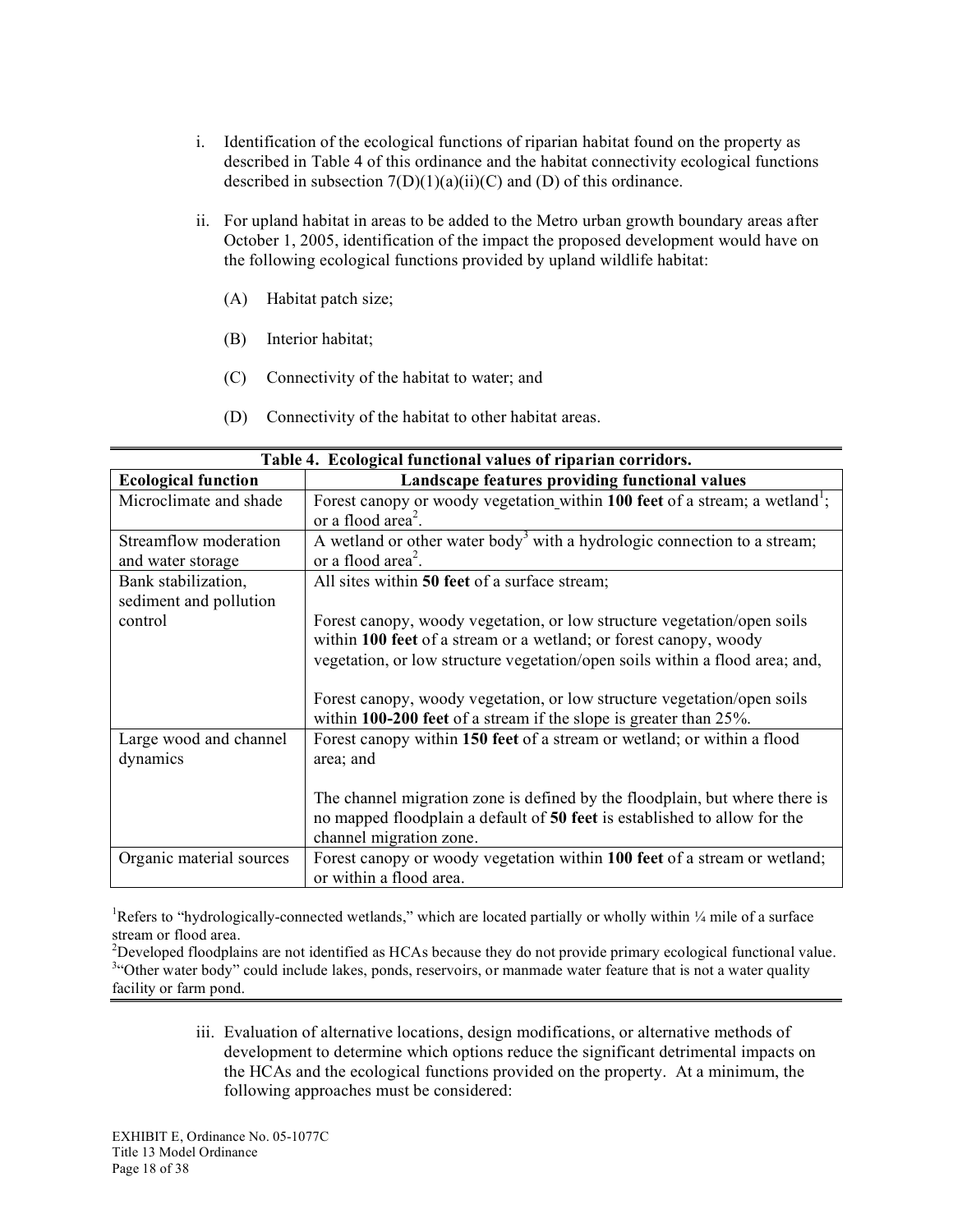- (A) The techniques described in subsection 6(B) of this ordinance;
- (B) Multi-story construction;
- (C) Minimizing building and development footprint;
- (D) Maximizing the use of native landscaping materials; and
- (E) Minimal excavation foundation systems (e.g., pier, post or piling foundation).
- iv. Determination of the alternative that best meets the applicable approval criteria and identification of significant detrimental impacts that are unavoidable.
- b. *Mitigation Plan.* The purpose of a mitigation plan is to compensate for unavoidable significant detrimental impacts to ecological functions that result from the chosen development alternative as identified in the impact evaluation. However, when development occurs within delineated wetlands, then the mitigation required under subsection  $7(D)(2)(d)$ shall not require any additional mitigation than the mitigation required by state and federal law for the fill or removal of such wetlands.
	- i. An applicant may choose to develop a mitigation plan consistent with the requirements of subsection  $6(E)$  of this ordinance. If an applicant so chooses, then the applicant shall submit a mitigation plan demonstrating such compliance.
	- ii. If an applicant chooses to develop an alternative mitigation plan that would not comply with the requirements of subsection  $6(E)$  of this ordinance, including, for example, a proposal to create an alternative plant community type such as an oak savannah or a lowstructure plant community, or where an applicant demonstrates that a portion of identified HCA on its property provides only impaired ecological functions, then the applicant shall submit a mitigation plan that includes all of the following:
		- (A) An explanation of how the proposed mitigation will adequately compensate for the impacts to ecological functions described in the impact evaluation required by subsection  $7(D)(1)(a)$ . The applicant may use the mitigation that would be required under subsection 6(E) of this ordinance as the baseline mitigation required to compensate for disturbance to a HCA that provides an average level of ecological functions. Such explanation shall include:
			- (1) If the applicant uses the mitigation that would be required under subsection 6(E) of this ordinance as the baseline mitigation required to compensate for disturbance to a HCA, then the applicant shall submit a calculation of the number of trees and shrubs the applicant would be required to plant under subsection 6(E) of this ordinance;
			- (2) A site plan showing where the specific mitigation activities will occur and the numbers and sizes of trees and shrubs that the applicant proposes to plant; and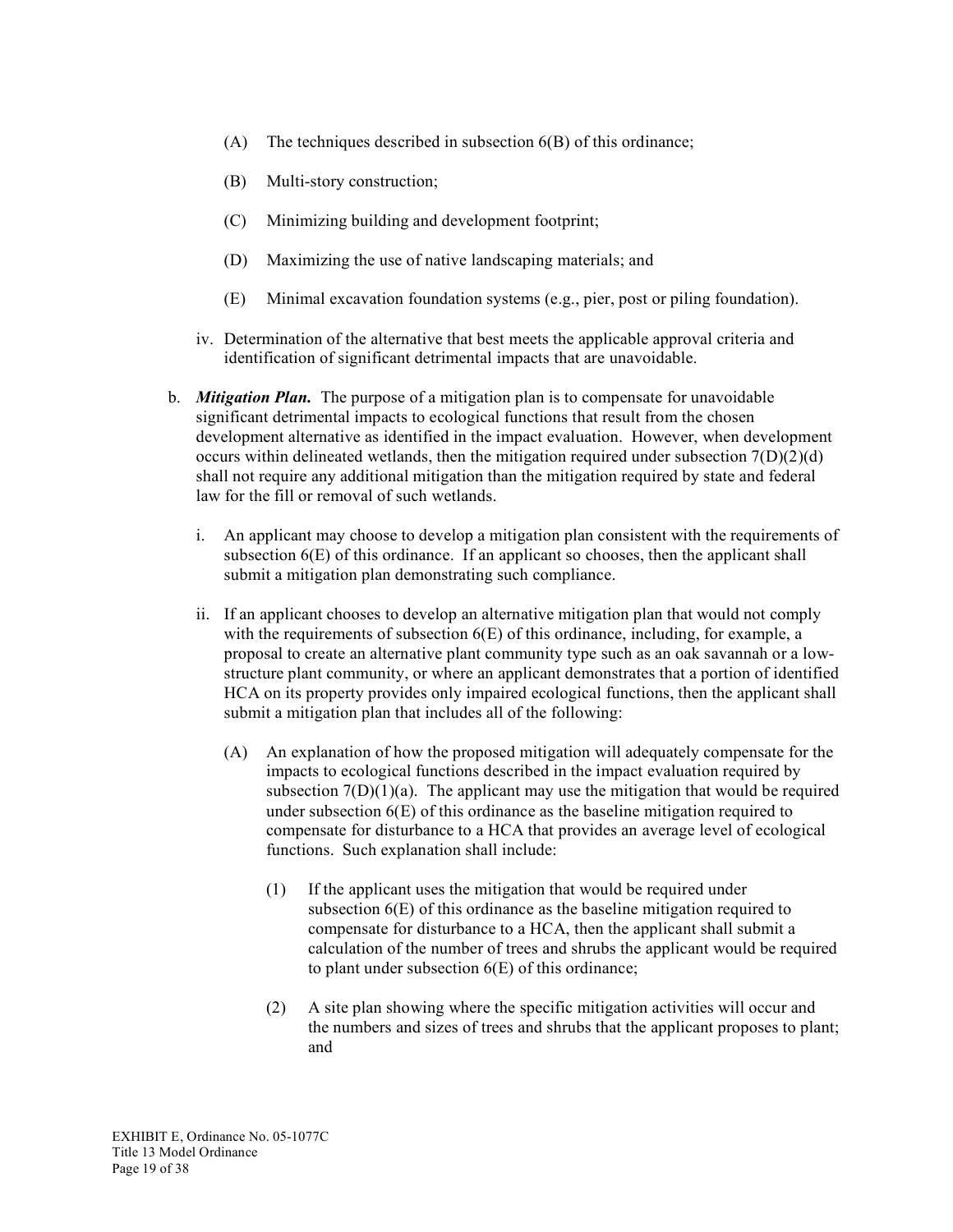- (3) A discussion of site preparation including soil additives and removal of invasive and noxious vegetation, plant diversity, plant spacing, planting season, and immediate post-planting care including mulching, irrigation, wildlife protection, and weed control.
- (B) Documentation of coordination with appropriate local, regional, special district, state, and federal regulatory agencies.
- (C) A list of all parties responsible for implementing and monitoring the mitigation plan and, if mitigation will occur off-site, the names of the owners of property where mitigation plantings will occur.
- (D) The applicant's mitigation site monitoring and reporting plan.
- (E) If the proposed mitigation will not be conducted on-site, the applicant shall submit a map and accompanying narrative that details the following:
	- (1) The number of trees and shrubs that can be planted on-site;
	- (2) The on-site location where those trees and shrubs can be planted;
	- (3) An explanation of why it is not practicable for the remainder of the mitigation to occur on-site; and
	- (4) The proposed location for off-site mitigation and documentation that the applicant can carry out and ensure the success of the mitigation, including documentation that the applicant possesses legal authority to conduct and maintain the mitigation, such as having a sufficient ownership interest in the mitigation site, and, if the mitigation is not within a HCA, documentation that the mitigation site will be protected after the monitoring period expires, such as through the use of a restrictive covenant.
- (F) If the mitigation area is off-site and not within the same subwatershed  $(6<sup>th</sup>$  Field Hydrologic Unit Code) as the related disturbed HCA, the applicant shall submit an explanation of why it is not practicable to conduct the mitigation within the same subwatershed and of why and how, considering the purpose of the mitigation, the mitigation will provide more ecological functional value if implemented outside of the subwatershed.
- (G) An implementation schedule, including timeline for construction, mitigation, mitigation maintenance, monitoring, reporting and a contingency plan. If the applicant is proposing any in-stream work in fish-bearing streams as part of the mitigation project, then the applicant shall submit documentation that such work will be done in accordance with the Oregon Department of Fish and Wildlife instream work timing schedule.
- c. The Impact Evaluation and Alternatives Analysis required by subsection  $7(D)(1)(a)$  and the Mitigation Plan required by subsection  $7(D)(1)(b)$  shall be prepared and signed by either (1) a knowledgeable and qualified natural resource professional, such as a wildlife biologist, botanist, or hydrologist, or (2) a civil or environmental engineer registered in Oregon to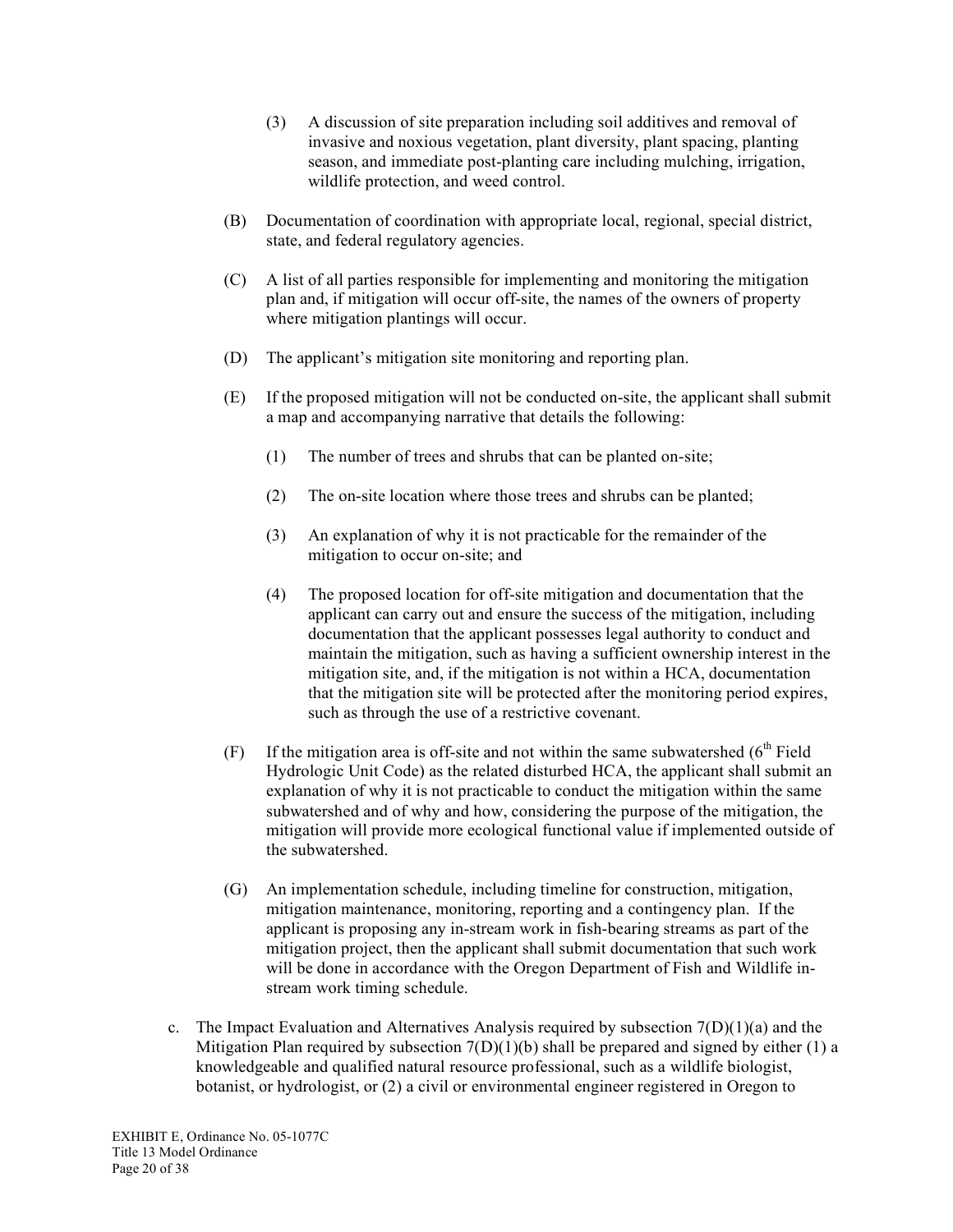design public sanitary or storm systems, storm water facilities, or other similar facilities. The application shall include a description of the qualifications and experience of all persons that contributed to the Impact Evaluation and Alternatives Analysis and to the Mitigation Plan, and, for each person that contributed, a description of the elements of such reports to which the person contributed.

## 2. **Approval Criteria.**

- a. All application requirements in subsection  $7(D)(1)$  shall be met.
- b. *Avoid.* An applicant shall first avoid the intrusion of development into the HCA to the extent practicable. The development that is proposed must have less detrimental impact to HCAs than other practicable alternatives, including significantly different practicable alternatives that propose less development within HCAs. If there is more than one type of HCA on a property then the applicant shall first avoid the intrusion of development into the highervalued HCA, to the extent practicable, and the development that is proposed must have less detrimental impact to the higher-valued HCAs than other practicable alternatives. To avoid development in HCAs, and to the extent practicable, applicants shall use the approaches described in subsection  $7(D)(1)(a)(iii)$ .
- c. *Minimize.* If the applicant demonstrates that there is no practicable alternative that will not avoid disturbance of the HCA, then the development proposed by the applicant within the HCA shall minimize detrimental impacts to the extent practicable. If there is more than one type of HCA on a property then the development within higher-valued HCAs shall be considered more detrimental than development within lower-valued HCAs.
	- i. Development must minimize detrimental impacts to ecological functions and loss of habitat consistent with uses allowed by right under the base zone, to the extent practicable;
	- ii. To the extent practicable within the HCA, the proposed development shall be designed, located, and constructed to:
		- (A) Minimize grading, removal of native vegetation, and disturbance and removal of native soils by using the approaches described in subsection  $6(C)(2)$ , reducing building footprints, and using minimal excavation foundation systems (e.g., pier, post or piling foundation);
		- (B) Minimize adverse hydrological impacts on water resources such as by using the techniques described in Part (a) of Table 5, unless their use is prohibited by an applicable and required State or Federal permit issued to a unit of local government having jurisdiction in the area, such as a permit required under the federal Clean Water Act, 33 U.S.C. §§1251 et seq., or the federal Safe Drinking Water Act, 42 U.S.C. §§300f et seq., and including conditions or plans required by such permit;
		- (C) Minimize impacts on wildlife corridors and fish passage such as by using the techniques described in Part (b) of Table 5; and
		- (D) Consider using the techniques described in Part (c) of Table 5 to further minimize the impacts of development in the HCA.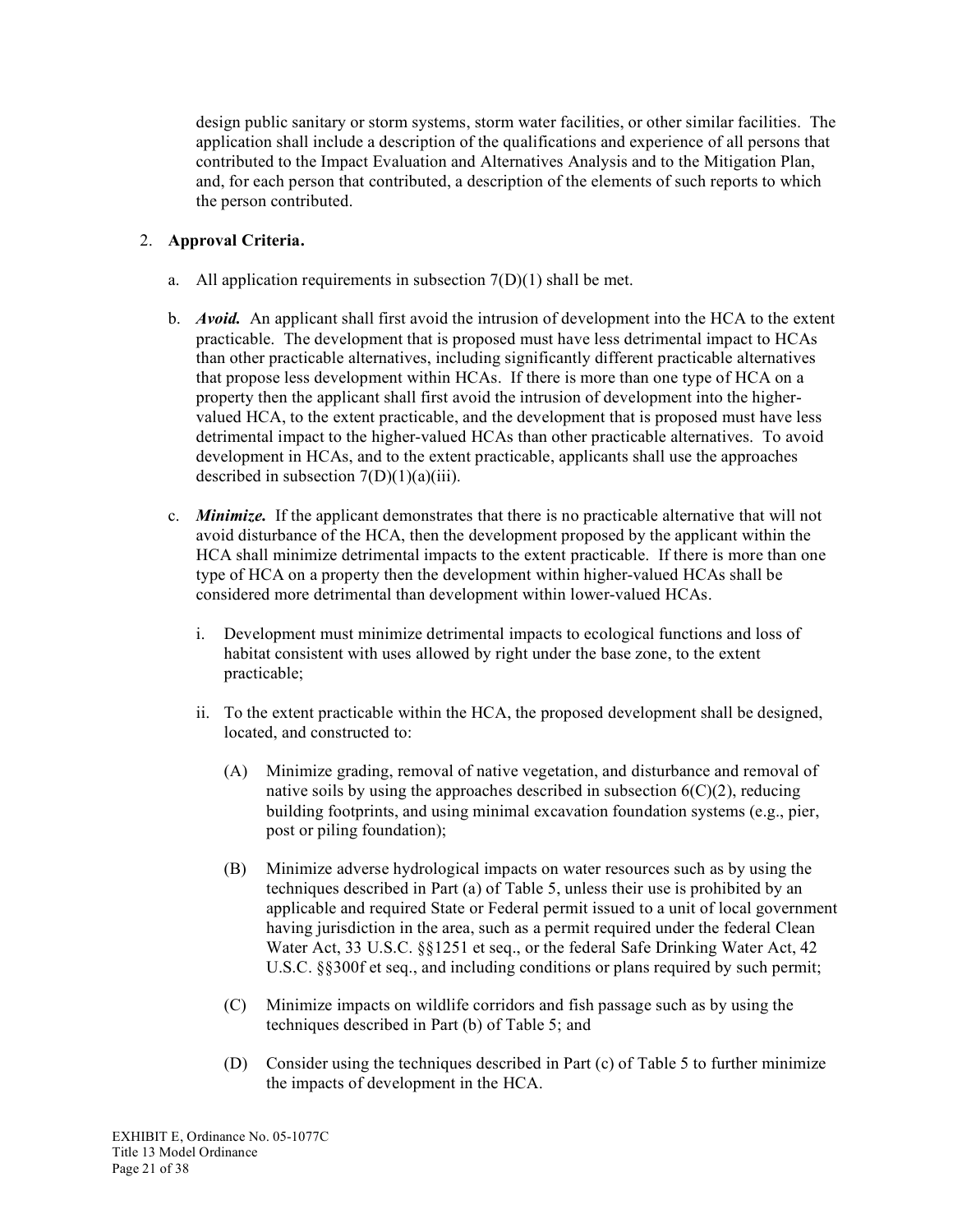## **Table 5. Habitat-friendly development practices.<sup>1</sup>**

# **Part (a): Design and Construction Practices to Minimize Hydrologic Impacts**

- 1. Amend disturbed soils to original or higher level of porosity to regain infiltration and stormwater storage capacity.
- 2. Use pervious paving materials for residential driveways, parking lots, walkways, and within centers of cul-de-sacs.
- 3. Incorporate stormwater management in road right-of-ways.
- 4. Landscape with rain gardens to provide on-lot detention, filtering of rainwater, and groundwater recharge.
- 5. Use green roofs for runoff reduction, energy savings, improved air quality, and enhanced aesthetics.
- 6. Disconnect downspouts from roofs and direct the flow to vegetated infiltration/filtration areas such as rain gardens.
- 7. Retain rooftop runoff in a rain barrel for later on-lot use in lawn and garden watering.
- 8. Use multi-functional open drainage systems in lieu of more conventional curb-and-gutter systems.
- 9. Use bioretention cells as rain gardens in landscaped parking lot islands to reduce runoff volume and filter pollutants.
- 10. Apply a treatment train approach to provide multiple opportunities for storm water treatment and reduce the possibility of system failure.
- 11. Reduce sidewalk width and grade them such that they drain to the front yard of a residential lot or retention area.
- 12. Reduce impervious impacts of residential driveways by narrowing widths and moving access to the rear of the site.
- 13. Use shared driveways.
- 14. Reduce width of residential streets, depending on traffic and parking needs.
- 15. Reduce street length, primarily in residential areas, by encouraging clustering and using curvilinear designs.
- 16. Reduce cul-de-sac radii and use pervious vegetated islands in center to minimize impervious effects, and allow them to be utilized for truck maneuvering/loading to reduce need for wide loading areas on site.
- 17. Eliminate redundant non-ADA sidewalks within a site (i.e., sidewalk to all entryways and/or to truck loading areas may be unnecessary for industrial developments).
- 18. Minimize car spaces and stall dimensions, reduce parking ratios, and use shared parking facilities and structured parking.
- 19. Minimize the number of stream crossings and place crossing perpendicular to stream channel if possible.
- 20. Allow narrow street right-of-ways through stream corridors whenever possible to reduce adverse impacts of transportation corridors.

## **Part (b): Design and Construction Practices to Minimize Impacts on Wildlife Corridors and Fish Passage**

- 1. Carefully integrate fencing into the landscape to guide animals toward animal crossings under, over, or around transportation corridors.
- 2. Use bridge crossings rather than culverts wherever possible.
- 3. If culverts are utilized, install slab, arch or box type culverts, preferably using bottomless designs that more closely mimic stream bottom habitat.
- 4. Design stream crossings for fish passage with shelves and other design features to facilitate terrestrial wildlife passage.
- 5. Extend vegetative cover through the wildlife crossing in the migratory route, along with sheltering areas.

 $\frac{1}{1}$ <sup>1</sup> These development practices represent the state of scientific knowledge at the time of this ordinance's enactment, if more effective habitat-friendly practices become available, they should be used.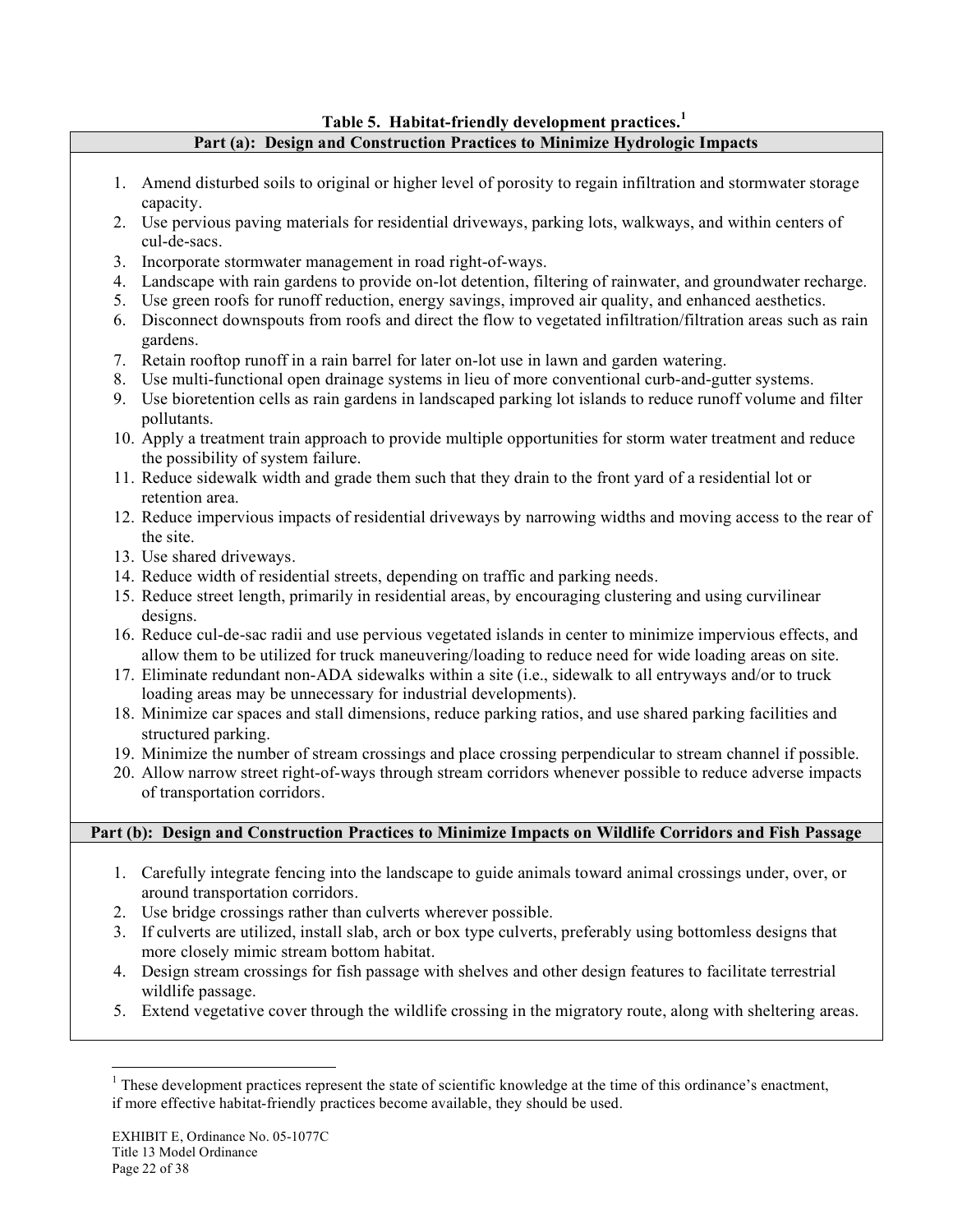## **Part (c): Miscellaneous Other Habitat-Friendly Design and Construction Practices**

- 1. Use native plants throughout the development (not just in HCA).
- 2. Locate landscaping (required by other sections of the code) adjacent to HCA.
- 3. Reduce light spill-off into HCAs from development.
- 4. Preserve and maintain existing trees and tree canopy coverage, and plant trees, where appropriate, to maximize future tree canopy coverage.
	- d. *Mitigate.* If the applicant demonstrates that there is no practicable alternative that will not avoid disturbance of the HCA, then development must mitigate for adverse impacts to the HCA. All proposed mitigation plans must meet the following standards.
		- i. The mitigation plan shall demonstrate that it compensates for detrimental impacts to ecological functions provided by HCAs, after taking into consideration the applicant's efforts to minimize such detrimental impacts through the use of the techniques described in Table 5 and through any additional or innovative techniques. A mitigation plan that requires the amount of planting that would be required under subsection 6(E) of this ordinance based on the amount of proposed disturbance area within the HCA, and that otherwise complies with all of the mitigation requirements in subsection  $6(E)$  of this ordinance, shall be considered to have satisfied the requirements of this subsection  $7(D)(2)(d)$  of this ordinance.
		- ii. Mitigation shall occur on the site of the disturbance, to the extent practicable. Off-site mitigation shall be approved if the applicant has demonstrated that it is not practicable to complete the mitigation on-site and that the applicant has documented that it can carry out and ensure the success of the off-site mitigation, as described in subsection  $7(B)(1)(b)(iv)$  of this ordinance. In addition, if the off-site mitigation area is not within the same subwatershed  $(6<sup>th</sup>$  Field Hydrologic Unit Code) as the related disturbed HCA, the applicant shall demonstrate that it is not practicable to complete the mitigation within the same subwatershed and that, considering the purpose of the mitigation, the mitigation will provide more ecological functional value if implemented outside of the subwatershed. Mitigation shall not be allowed outside of the Metro jurisdictional boundary.
		- iii. All re-vegetation plantings shall be with native plants listed on the *Metro Native Plant List.*
		- iv. All in-stream work in fish-bearing streams shall be done in accordance with the Oregon Department of Fish and Wildlife in-stream work-timing schedule.
		- v. A mitigation maintenance plan shall be included and shall be sufficient to ensure the success of the planting, and compliance with the plan shall be a condition of development approval.
	- e. *Municipal Water Utility Facilities Standards.* Except as provided within this subsection, in addition to all other requirements of subsection  $7(D)(2)$  of this ordinance, municipal potable water, storm water (drainage) and wastewater utility facilities may be built, expanded, repaired, maintained, reconfigured, rehabilitated, replaced or upsized if not exempted in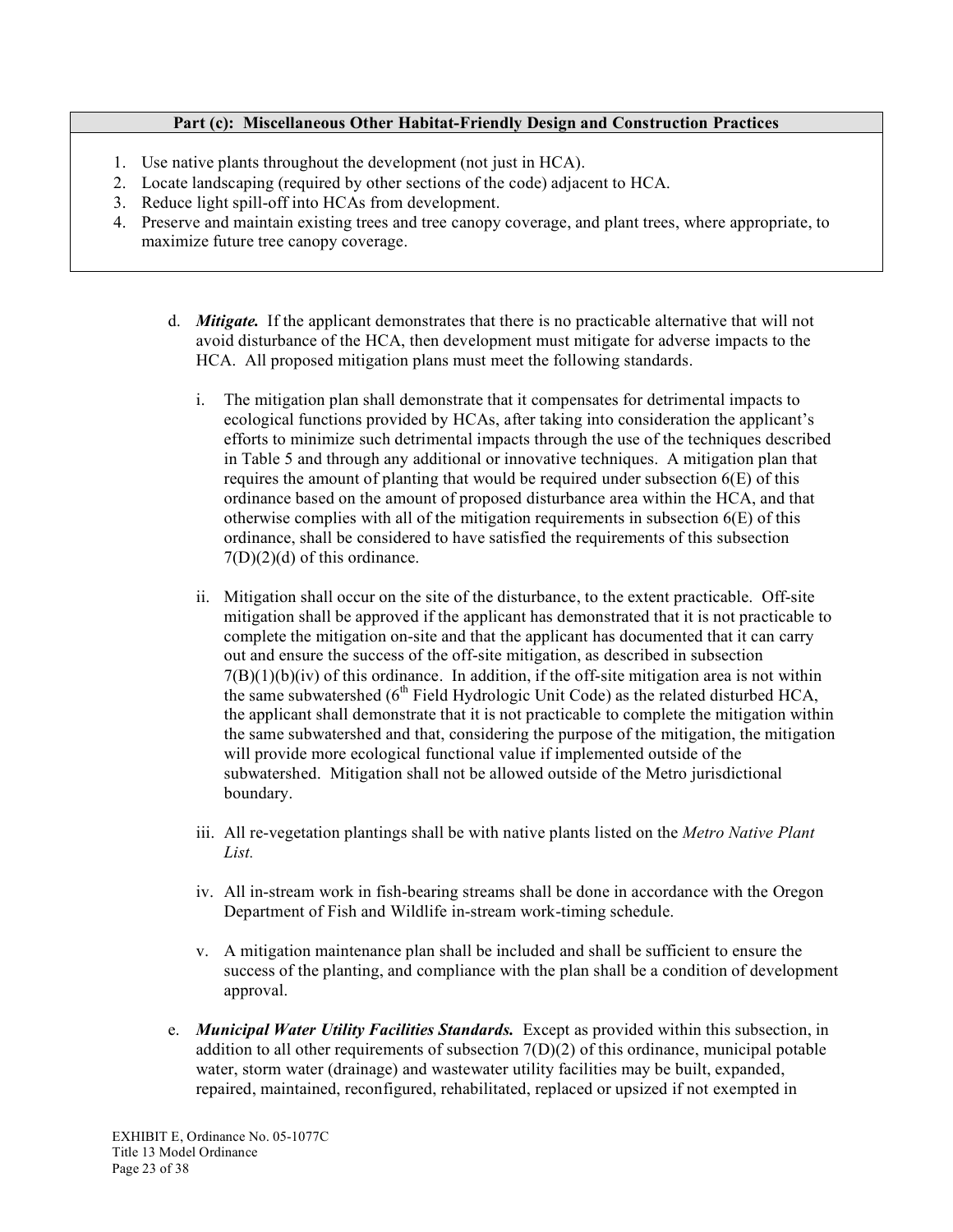Section 3 of this ordinance. These facilities may include but are not limited to water treatment plants, wastewater treatment plants, raw water intakes, pump stations, transmission mains, conduits or service lines, terminal storage reservoirs, and outfall devices provided that:

- i. Such projects shall not have to comply with the requirements of subsection  $7(D)(2)(b)$  of this ordinance, provided that, where practicable, the project does not encroach closer to a water feature than existing operations and development, or for new projects where there are no existing operations or development, that the project does not encroach closer to a water feature than practicable;
- ii. Best management practices will be employed that accomplish the following:
	- (A) Account for watershed assessment information in project design;
	- (B) Minimize the trench area and tree removal within the HCA;
	- (C) Utilize and maintain erosion controls until other site stabilization measures are established, post-construction;
	- (D) Replant immediately after backfilling or as soon as effective;
	- (E) Preserve wetland soils and retain soil profiles;
	- (F) Minimize compactions and the duration of the work within the HCA;
	- (G) Complete in-water construction during appropriate seasons, or as approved within requisite Federal or State permits;
	- (H) Monitor water quality during the construction phases, if applicable; and
	- (I) Implement a full inspection and monitoring program during and after project completion, if applicable.

### **Section 8. Variances**

- A. The purpose of this Section is to ensure that compliance with this ordinance does not cause unreasonable hardship. To avoid such instances, the requirements of this ordinance may be varied. Variances are also allowed when strict application of this ordinance would deprive an owner of all economically viable use of land.
- B. This Section applies in addition to the standards governing proposals to vary the requirements of the base zone.
- C. Notice of variance applications shall be provided:
	- 1. Upon receiving an application to vary the requirements of this ordinance, the notice shall be provided to all property owners within *[insert appropriate distance consistent with state law and other local notice provisions]* of the subject property inside the urban growth boundary, and within [*insert appropriate distance consistent with state law and other local notice provisions*] feet of the subject property outside the urban growth boundary, to Metro, to any neighborhood or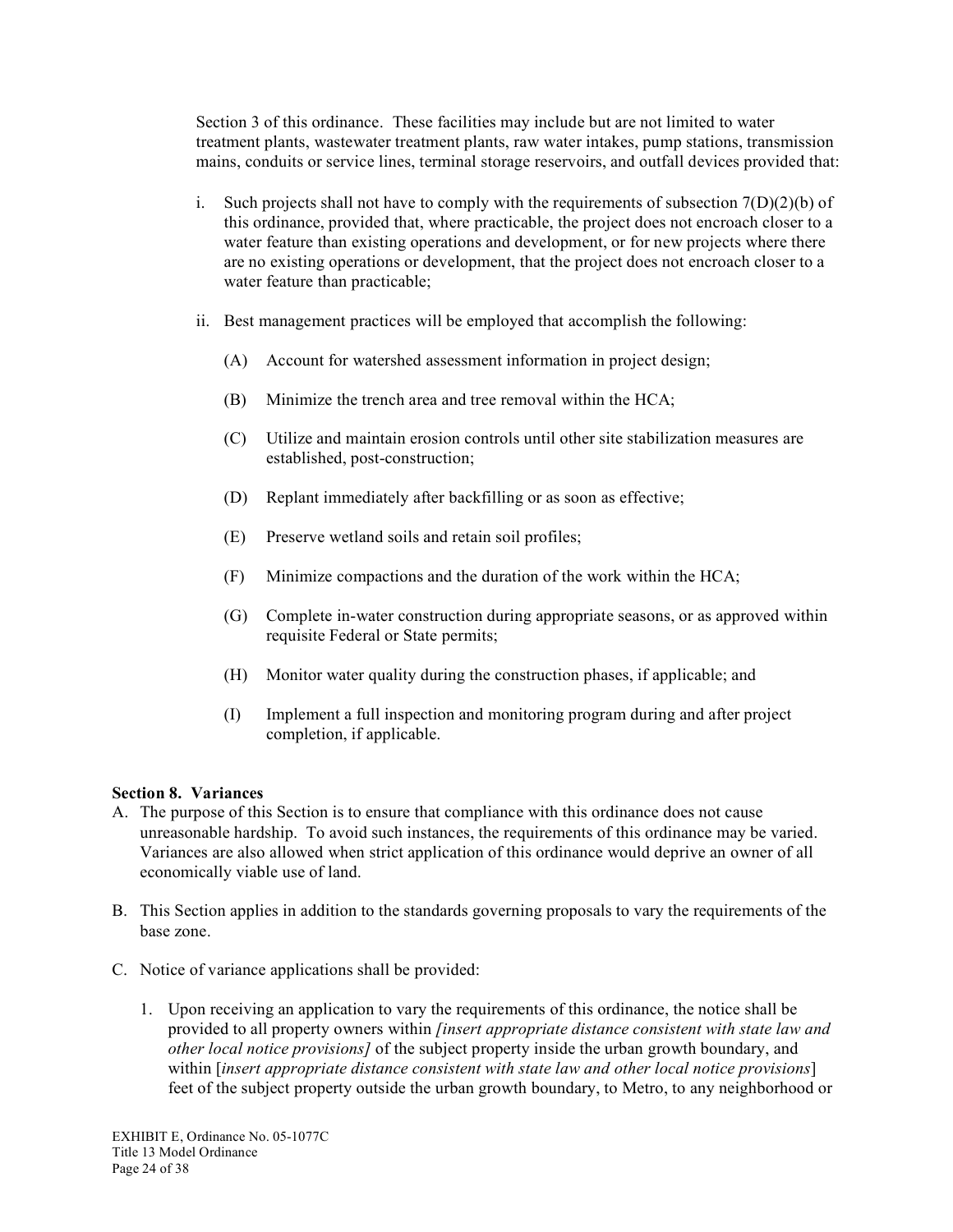community planning organization recognized by the [*city/county*] and whose boundaries include the property, and to any watershed council recognized by the Oregon Watershed Enhancement Board and whose boundaries include the property.

- 2. Within seven (7) days of a decision on the variance, notice of the decision shall be provided to Metro, to any neighborhood or community planning organization recognized by the [*city/county*] and whose boundaries include the property, to any watershed council recognized by the Oregon Watershed Enhancement Board and whose boundaries include the property, and to any other person required to receive notice of such a decision under state law.
- D. **Hardship Variance.** Variances to avoid unreasonable hardship caused by the strict application of this ordinance are permitted subject to the criteria set forth in this section. To vary from the requirements of this ordinance, the applicant must demonstrate the following:
	- 1. The variance is the minimum necessary to allow the proposed use or activity;
	- 2. Unless the proposed variance is from mitigation under Section 6(E) or mitigation under Section 7(B),  $(C)$ , or  $(D)(1)(b)$  and  $D(2)(d)$ , the proposed use will comply with those standards, as applicable; and
	- 3. The proposed use complies with the standards of the base zone.
- E. **Buildable Lot Variance.** A variance to avoid the loss of all economically viable use of a lot that is partially inside a HCA is permitted. Applicants must demonstrate the following:
	- 1. Without the proposed variance, the applicant would be denied economically viable use of the subject property. To meet this criterion, the applicant must show that:
		- a. The proposed use cannot meet the standards in Section 8(D) (hardship variance); and
		- b. No other application could result in permission for an economically viable use of the subject property. Evidence to meet this criterion shall include a list of uses allowed on the subject property.
	- 2. The proposed variance is the minimum necessary to allow for the requested use;
	- 3. The proposed variance will comply with Section  $6(E)$  or  $7(B)$ ,  $(C)$ , or  $D(1)(b)$  and  $D(2)(d)$ (mitigation); and
	- 4. The proposed use complies with the standards of the base zone.
- F. **Variance Conditions.** Conditions may be imposed to limit any adverse impacts that may result from granting any variance.

## **Section 9. Map Administration and HCA Verification**

A. **Exempt development.** Development that is outside of any HCA and no closer than 100 feet to the border of an HCA (including all impervious surfaces and landscaping), based on the HCA map, may proceed without having to comply with this section or any other portion of this ordinance except for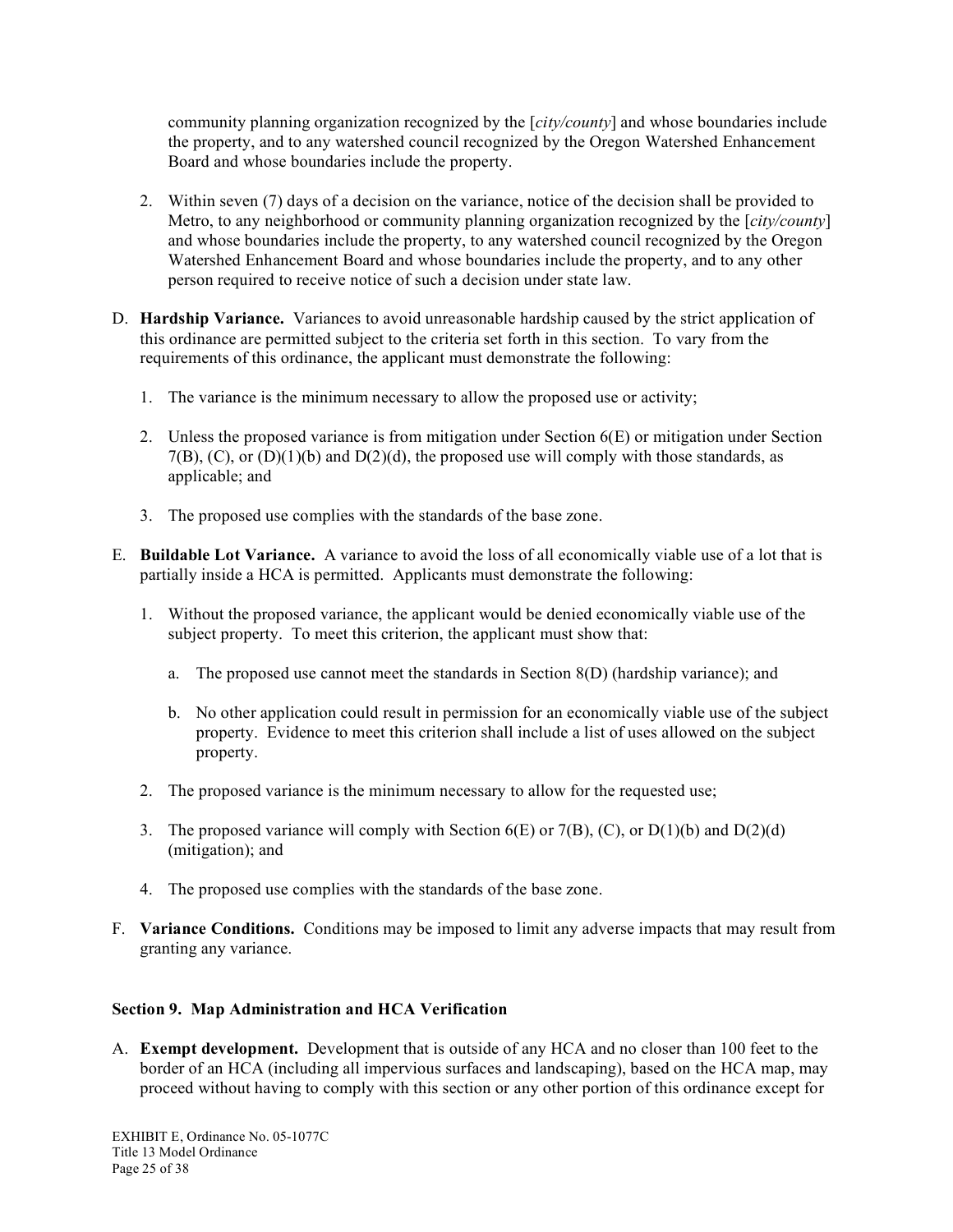Section 5, Construction Management Plan. *[Note: At the time a city or county adopts this model ordinance and its HCA map, such city or county may decrease the 100 feet "safe harbor" distance provided in this section to no fewer than 25 feet provided that it conducts additional analysis to correct any misalignment errors of the type described in section 9(E)(2) of this ordinance and adopts sufficient findings of fact to justify such corrections.]*

- B. Verification of the location of HCAs as described in this section shall not be considered a comprehensive plan amendment. [*Note: Adjustment of the mapped HCA shall only proceed as provided in this ordinance.]*
- C. Map verification is available to correct for mistakes in the location of HCAs on properties. Map verification shall not be used to dispute whether identified HCAs provide the ecological functions that they are assumed to provide based on the ecological criteria used to identify them. If an applicant believes that a properly identified HCA does not provide the ecological functions that it has been identified as providing, then the applicant may use the discretionary review process to decrease the amount of mitigation required for disturbing such an area.
- D. The map verification requirements described in this section 9 of this ordinance shall be met at the time an applicant requests a building permit, grading permit, tree removal permit, land division approval, or some other land use decision. A property owner, or another person with the property owner's consent, may request to verify the location of HCAs on a real property lot or parcel pursuant to this Section 9 of this ordinance at other times, but whether the *[city/county]* processes such request shall be at the Planning Director's sole discretion, based on staff availability, funding resources, and policy priorities. If a person receives a verification separate from a simultaneous request for a building permit, grading permit, tree removal permit, land division approval, or some other land use decision, then the person may use the verification to satisfy the requirements of this section at any time up until five years after the date the verification was issued.
- E. Notwithstanding any other provisions of this Section 9 of this ordinance, for utility projects undertaken by public utilities across property that is not owned by the utility, the utility shall not be required to map or provide any information about the property except for the area within 300 feet of the location of the proposed disturbance area of the utility's project.
- F. **Basic Verification Approaches.** The basic verification approaches described in subsections 9(F)(1) through (3) of this ordinance are available for applicants who believe either (1) that the HCA map is accurate, (2) that there is a simple incongruity between the HCA map and the boundary lot lines of a property, or (3) that the property was developed prior to *[insert date—either the effective date of this ordinance or two years after acknowledgement of the regional program, whichever is earlier]*.
	- 1. *Applicant Believes HCA Map is Accurate.* An applicant who believes that the HCA map is accurate may comply with this subsection  $9(F)(1)$  of this ordinance. The applicant shall submit the following information regarding the real property lot or parcel:
		- a. A detailed property description;
		- b. A copy of the applicable HCA map;
		- c. A summer 2005 aerial photograph of the property, with lot lines shown, at a scale of at least 1 map inch equal to 50 feet for lots of 20,000 or fewer square feet, and a scale of 1 map inch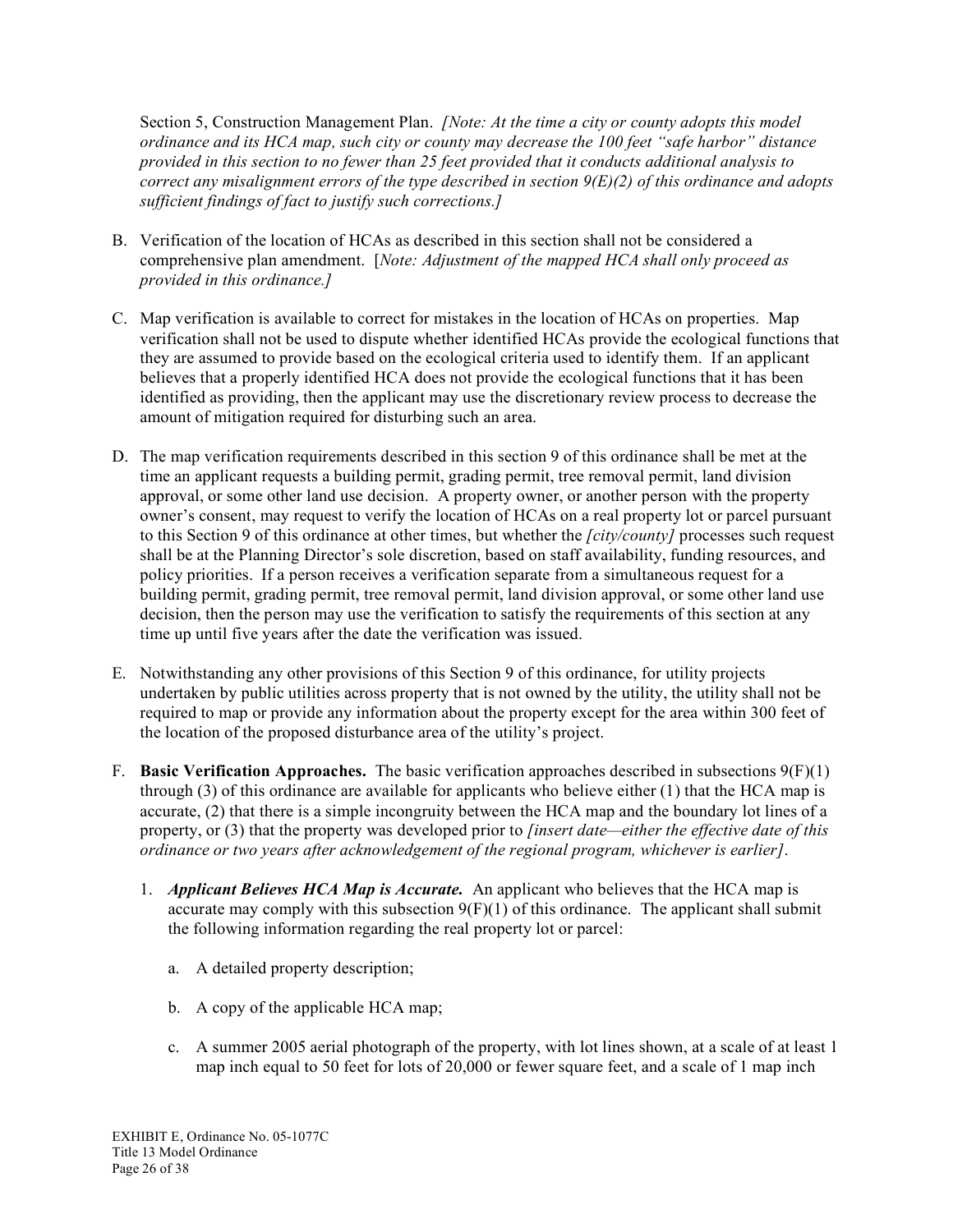equal to 100 feet for larger lots (available from the Metro Data Resource Center, 600 N.E. Grand Ave., Portland, OR 97232; 503-797-1742);

- d. The information required to be submitted under Section 6 or 7 of this ordinance if the applicant proposes development within any HCA under those provisions; and
- e. Any other factual information that the applicant wishes to provide to support map verification.
- 2. *Obvious Misalignment Between Mapped Habitat and Property Lot Lines.* In some cases, the mapped vegetative cover layer in the GIS database might not align precisely with the tax lot layer that shows property lines, resulting in a HCA map that is also misaligned with tax lot lines. An applicant who believes that the HCA map is inaccurate based on such an obvious misalignment may comply with this subsection  $9(F)(2)$  of this ordinance. The applicant shall submit the following information regarding the real property lot or parcel:
	- a. The information described in subsections  $9(F)(1)(a)$  through (e) of this ordinance; and
	- b. A documented demonstration of the misalignment between the HCA map and the property's tax lot boundary lines. For example, an applicant could compare the boundary lot lines shown for roads within 500 feet of a property with the location of such roads as viewed on the aerial photograph of the area surrounding a property to provide evidence of the scale and amount of incongruity between the HCA maps and the property lot lines, and the amount of adjustment that would be appropriate to accurately depict habitat on the property.
- 3. *Property Developed Between Summer 2002 and [Insert date of Approval of Regional Program].* Where a property was developed between the summer of 2002 (when the aerial photo used to determine the regional habitat inventory was taken) and *[insert date that the regional program was approved],* the applicant shall submit the following information regarding the real property lot or parcel:
	- a. The information described in subsection  $9(F)(1)(a)$  through (e) of this ordinance;
	- b. A summer 2002 aerial photograph of the property, with lot lines shown, at a scale of at least 1 map inch equal to 50 feet for lots of 20,000 or fewer square feet, and a scale of 1 map inch equal to 100 feet for larger lots (available from the Metro Data Resource Center, 600 N.E. Grand Ave., Portland, OR 97232; 503-797-1742);
	- c. Any approved building permits or other development plans and drawings related to the development of the property that took place between summer 2002 and *insert date that the regional program was approved]*; and
	- d. A clear explanation and documentation, such as supporting maps or drawings or an more recent aerial photograph, indicating the new development that has occurred and where previously identified habitat no longer exists because it is now part of a developed area.
- 4. *Decision Process.* The Planning Director's map verification decision made pursuant to this subsection 9(F) of this ordinance may be an administrative decision. The Planning Director's decision shall be based on consideration of the information submitted by the applicant, any information collected during a site visit to the lot or parcel, any information generated by prior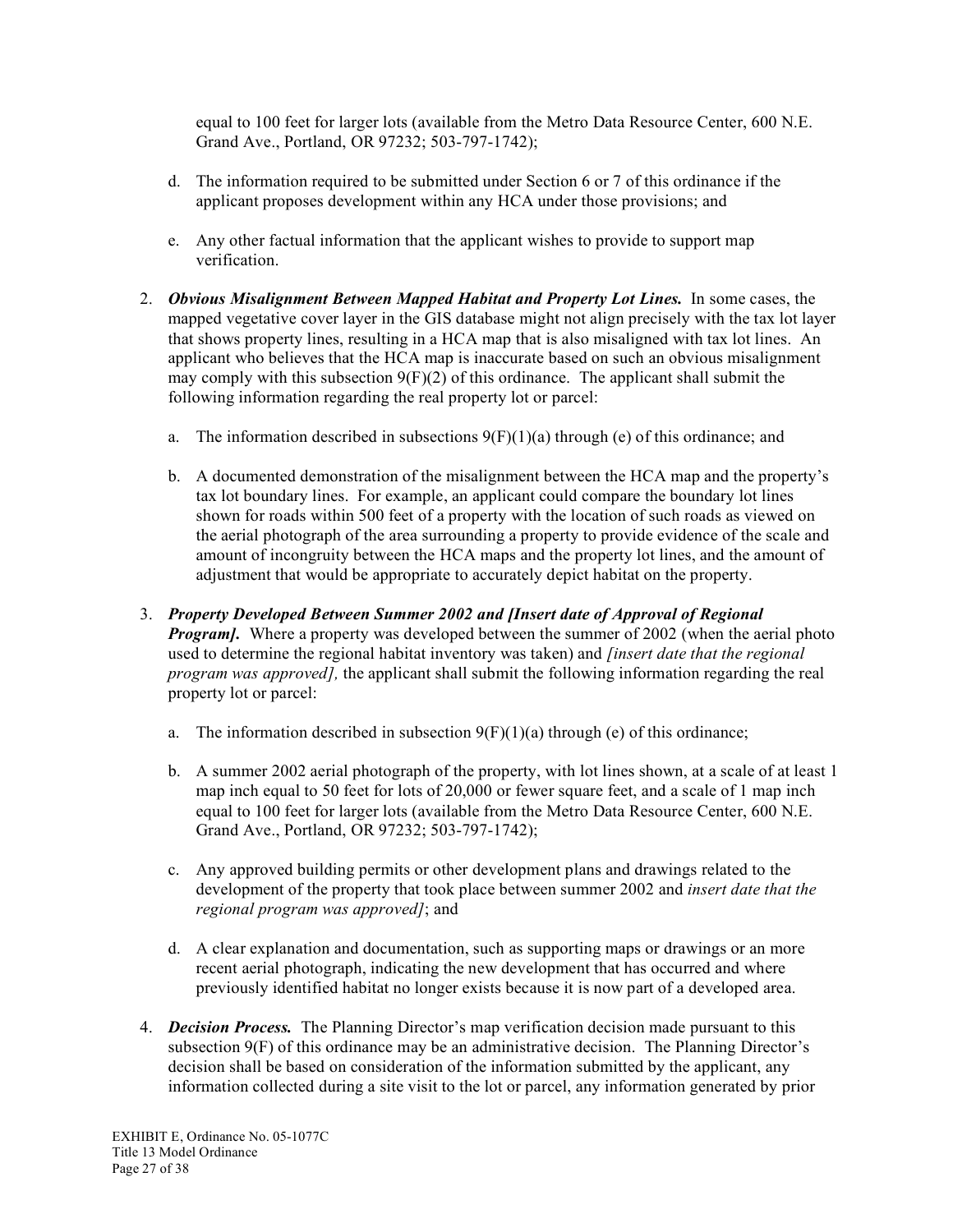map verifications that have occurred on adjacent properties, and any other objective factual information that has been provided to the Planning Director.

- G. **Detailed Verification Approach.** All applicants who believe that the HCA map is inaccurate for a reason other than as described in subsections  $9(F)(2)$  and (3) may file a verification request consistent with this subsection  $9(G)$  of this ordinance.
	- 1. *Application requirements.* The applicant shall submit a report prepared and signed by either (1) a knowledgeable and qualified natural resource professional, such as a wildlife biologist, botanist, or hydrologist, or (2) a civil or environmental engineer registered in Oregon to design public sanitary or storm systems, storm water facilities, or other similar facilities. Such report shall include:
		- a. A description of the qualifications and experience of all persons that contributed to the report, and, for each person that contributed, a description of the elements of the analysis to which the person contributed;
		- b. The information described in subsections  $9(F)(1)(a)$  through (e) of this ordinance;
		- c. The information described in subsections  $9(F)(2)(b)$  and  $9(F)(3)(b)$  through (d) of this ordinance, if the applicant believes such information is relevant to the verification of habitat location on the subject lot or parcel;
		- d. Additional aerial photographs if the applicant believes they provide better information regarding the property, including documentation of the date and process used to take the photos and an expert's interpretation of the additional information they provide;
		- e. A map showing the topography of the property shown by contour lines of 2 foot intervals for slopes less than 15% and by 10 foot intervals for slopes 15% or greater; and
		- f. Any additional information necessary to address each of the verification criteria in subsection 9(G)(4) of this ordinance, a description of where any HCAs are located on the property based on the application of the verification criteria in subsection  $9(G)(4)$  of this ordinance, and factual documentation to support the analysis.
	- 2. *Notice requirements.* Upon receipt of a completed application pursuant to this subsection 9(G) of this ordinance, the Planning Director shall provide notice of the map verification application to Metro, to the owners of record of property on the most recent property tax assessment roll where such property is located within 100 feet of the subject property, *[Note: A city or county may increase the 100 feet neighbor notification requirement if it so chooses]* to any neighborhood or community planning organization recognized by the governing body and whose boundaries include the property, and to any watershed council recognized by the Oregon Watershed Enhancement Board and whose boundaries include the property. The notice provided by the jurisdiction shall comply with the notice requirements of ORS 197.763. The Planning Director shall accept written public comments regarding the matter during a public comment period.
	- 3. *Decision process.* The Planning Director shall apply the verification criteria in subsection 9(G)(4) of this ordinance to confirm the location of any HCAs based on the HCA map, the information submitted by the applicant, any information received during the public comment period, and any additional information readily available, including information collected during a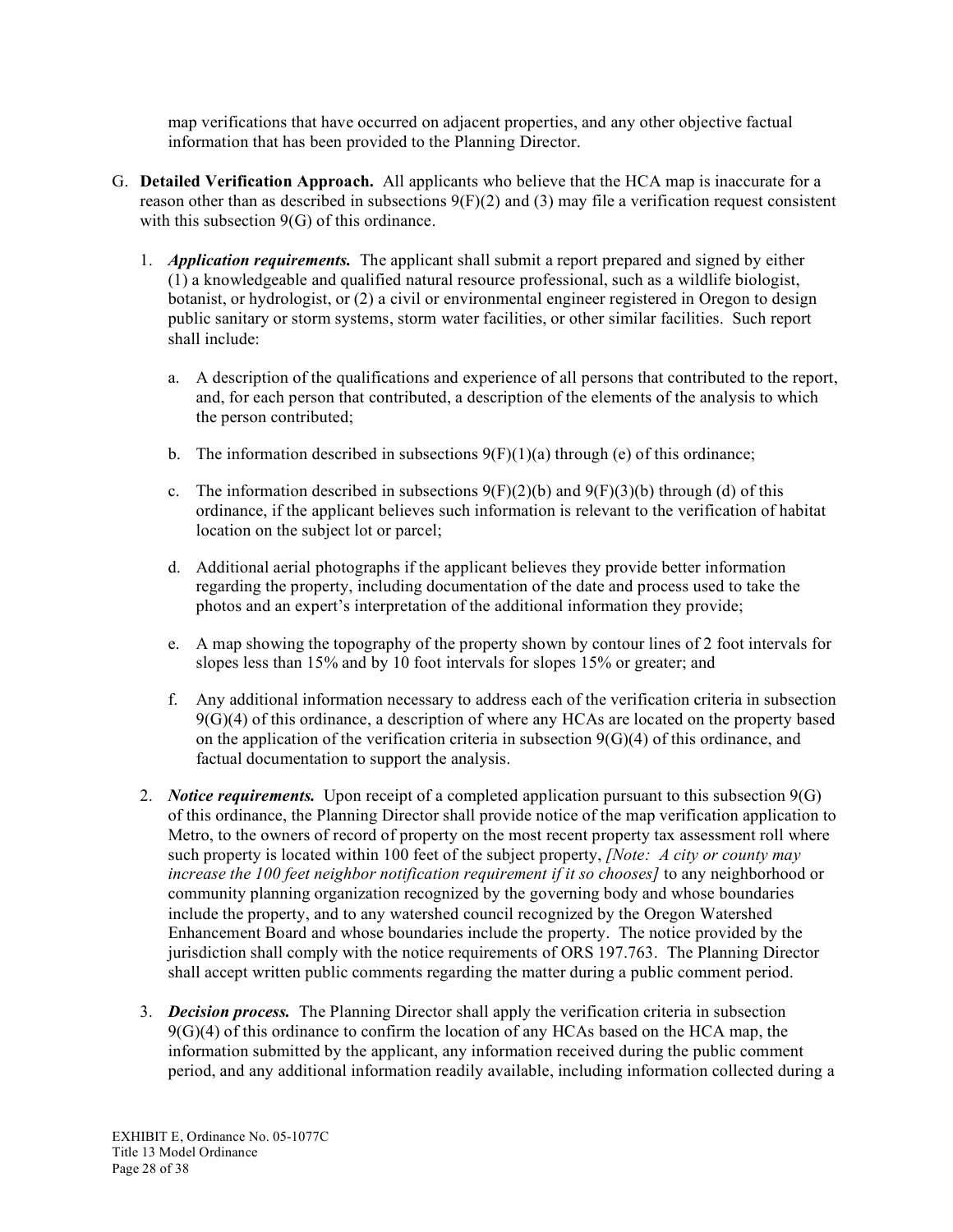site visit to the lot or parcel. The applicant and all persons that submitted written comments shall be provided with a written explanation of the Planning Director's decision.

- 4. *Verification Criteria.* The verification of the location of HCAs shall be according to the fourstep process described in this subsection  $9(G)(4)$  of this ordinance. A verification application shall not be considered complete and shall not be granted unless all the information required to be submitted with the verification application has been received.
	- a. *Step 1. Verifying boundaries of inventoried riparian habitat.* Locating habitat and determining its riparian habitat class is a four-step process:
		- i. Locate the Water Feature that is the basis for identifying riparian habitat.
			- (A) Locate the top of bank of all streams, rivers, and open water within 200 feet of the property.
			- (B) Locate all flood areas within 100 feet of the property.
			- (C) Locate all wetlands within 150 feet of the property based on the Local Wetland Inventory map (if completed) and on the Metro 2002 Wetland Inventory Map (available from the Metro Data Resource Center, 600 N.E. Grand Ave., Portland, OR 97232; 503-797-1742). Identified wetlands shall be further delineated consistent with methods currently accepted by the Oregon Division of State Lands and the U.S. Army Corps of Engineers.
		- ii. Identify the vegetative cover status of all areas on the property that are within 200 feet of the top of bank of streams, rivers, and open water, are wetlands or are within 150 feet of wetlands, and are flood areas and within 100 feet of flood areas.
			- (A) Vegetative cover status shall be as identified on the Metro Vegetative Cover Map (available from the Metro Data Resource Center, 600 N.E. Grand Ave., Portland, OR 97232; 503-797-1742).
			- (B) The vegetative cover status of a property may be adjusted only if (1) the property was developed prior to the time the regional program was approved (see subsection  $9(F)(3)$  of this ordinance, above), or (2) an error was made at the time the vegetative cover status was determined. To assert the latter type of error, applicants shall submit an analysis of the vegetative cover on their property using summer 2002 aerial photographs and the definitions of the different vegetative cover types provided in Section 11 of this ordinance.
		- iii. Determine whether the degree that the land slopes upward from all streams, rivers, and open water within 200 feet of the property is greater than or less than 25% (using the methodology as described in *[insert a reference to the city or county code section that describes the methodology used to identify Water Quality Resource Areas pursuant to Title 3 of the Urban Growth Management Functional Plan]*); and
		- iv. Identify the riparian habitat classes applicable to all areas on the property using Table 6 and the data identified in subsections  $9(G)(4)(a)(i)$  through (iii).
		- ///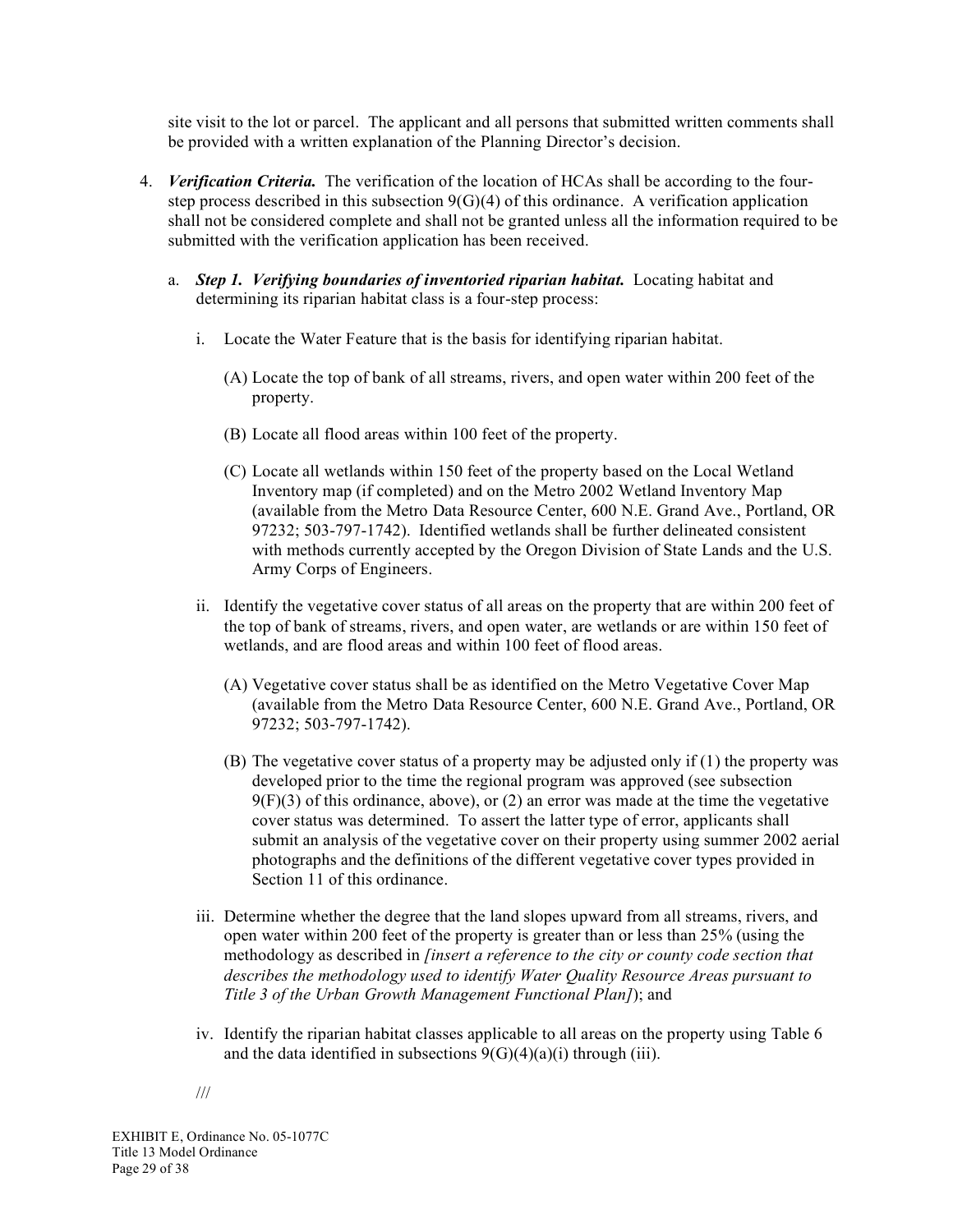|                        |                                                              | Development/Vegetation Status <sup>1</sup> |                       |                         |  |
|------------------------|--------------------------------------------------------------|--------------------------------------------|-----------------------|-------------------------|--|
| <b>Distance</b>        |                                                              |                                            | <b>Woody</b>          |                         |  |
| from Water             | <b>Developed areas</b>                                       | Low structure                              | vegetation            | <b>Forest Canopy</b>    |  |
| <b>Feature</b>         | not providing                                                | vegetation or                              | (shrub and            | (closed to open         |  |
|                        | vegetative cover                                             | open soils                                 | scattered forest      | forest canopy)          |  |
|                        |                                                              |                                            | canopy)               |                         |  |
|                        |                                                              |                                            |                       |                         |  |
| <b>Surface Streams</b> |                                                              |                                            |                       |                         |  |
| $0 - 50'$              | Class II                                                     | Class $I^2$                                | Class I               | Class I                 |  |
| $50' - 100'$           |                                                              | Class $II^3$                               | Class I               | Class I                 |  |
| $100' - 150'$          |                                                              | Class $II^3$ if                            | Class $II^3$ if       | Class $II^3$            |  |
|                        |                                                              | slope>25%                                  | slope>25%             |                         |  |
| $150' - 200'$          |                                                              | Class $II^3$ if                            | Class $II^3$ if       | Class $II^3$ if         |  |
|                        |                                                              | slope>25%                                  | slope>25%             | slope $>25\%$           |  |
|                        |                                                              |                                            |                       |                         |  |
|                        | Wetlands (Wetland feature itself is a Class I Riparian Area) |                                            |                       |                         |  |
| $0-100'$               |                                                              | Class II <sup>3</sup>                      | Class I               | Class I                 |  |
| $100' - 150'$          |                                                              |                                            |                       | Class $II^2$            |  |
|                        |                                                              |                                            |                       |                         |  |
| <b>Flood Areas</b>     |                                                              |                                            |                       |                         |  |
| Within 300'            |                                                              | Class I                                    | Class I               | Class I                 |  |
| of river or            |                                                              |                                            |                       |                         |  |
| surface                |                                                              |                                            |                       |                         |  |
| stream                 |                                                              |                                            |                       |                         |  |
| More than              | 4                                                            | Class $II^3$                               | Class II <sup>3</sup> | Class I                 |  |
| 300' from              |                                                              |                                            |                       |                         |  |
| river or               |                                                              |                                            |                       |                         |  |
| surface                |                                                              |                                            |                       |                         |  |
| stream                 |                                                              |                                            |                       |                         |  |
| $0-100$ ' from         |                                                              |                                            | Class $II^{3, 5}$     | Class $\overline{II}^3$ |  |
| edge of flood          |                                                              |                                            |                       |                         |  |
| area                   |                                                              |                                            |                       |                         |  |

**Table 6: Method for Locating Boundaries of Class I and II Riparian Areas.**

<sup>1</sup> The vegetative cover type assigned to any particular area was based on two factors: the type of vegetation observed in aerial photographs and the size of the overall contiguous area of vegetative cover to which a particular piece of vegetation belonged. As an example of how the categories were assigned, in order to qualify as "forest canopy" the forested area had to be part of a larger patch of forest of at least one acre in size.<br><sup>2</sup> Except that areas within 50 feet of surface streams shall be Class II riparian areas if their vegetation

status is "Low structure vegetation or open soils," and if they are high gradient streams. High gradient streams are identified on the Metro Vegetative Cover Map. If a property owner believes the gradient of a stream was incorrectly identified, then the property owner may demonstrate the correct classification by identifying the channel type using the methodology described in the Oregon Watershed Assessment Manual, published by the Oregon Watershed Enhancement Board, and appended to the Metro's Riparian Corridor and Wildlife Habitat Inventories Report, Attachment 1 to Exhibit F to Metro

Ordinance No. 05-1077C.<br><sup>3</sup> Areas that have been identified as habitats of concern, as designated on the Metro Habitats of Concern Map (on file in the Metro Council office), shall be treated as Class I riparian habitat areas in all cases, subject to the provision of additional information that establishes that they do not meet the criteria used to identify habitats of concern as described in Metro's Technical Report for Fish and Wildlife. Examples of habitats of concern include: Oregon white oak woodlands, bottomland hardwood forests, wetlands, native grasslands, riverine islands or deltas, and important wildlife migration corridors.<br><sup>4</sup> If development prior to the effective date of Metro Ordinance No. 05-1077C within a contiguous,

undeveloped flood area (to include contiguous flood areas on adjacent properties) that was not mapped as having any vegetative cover has reduced the size of that contiguous flood area to less than one half of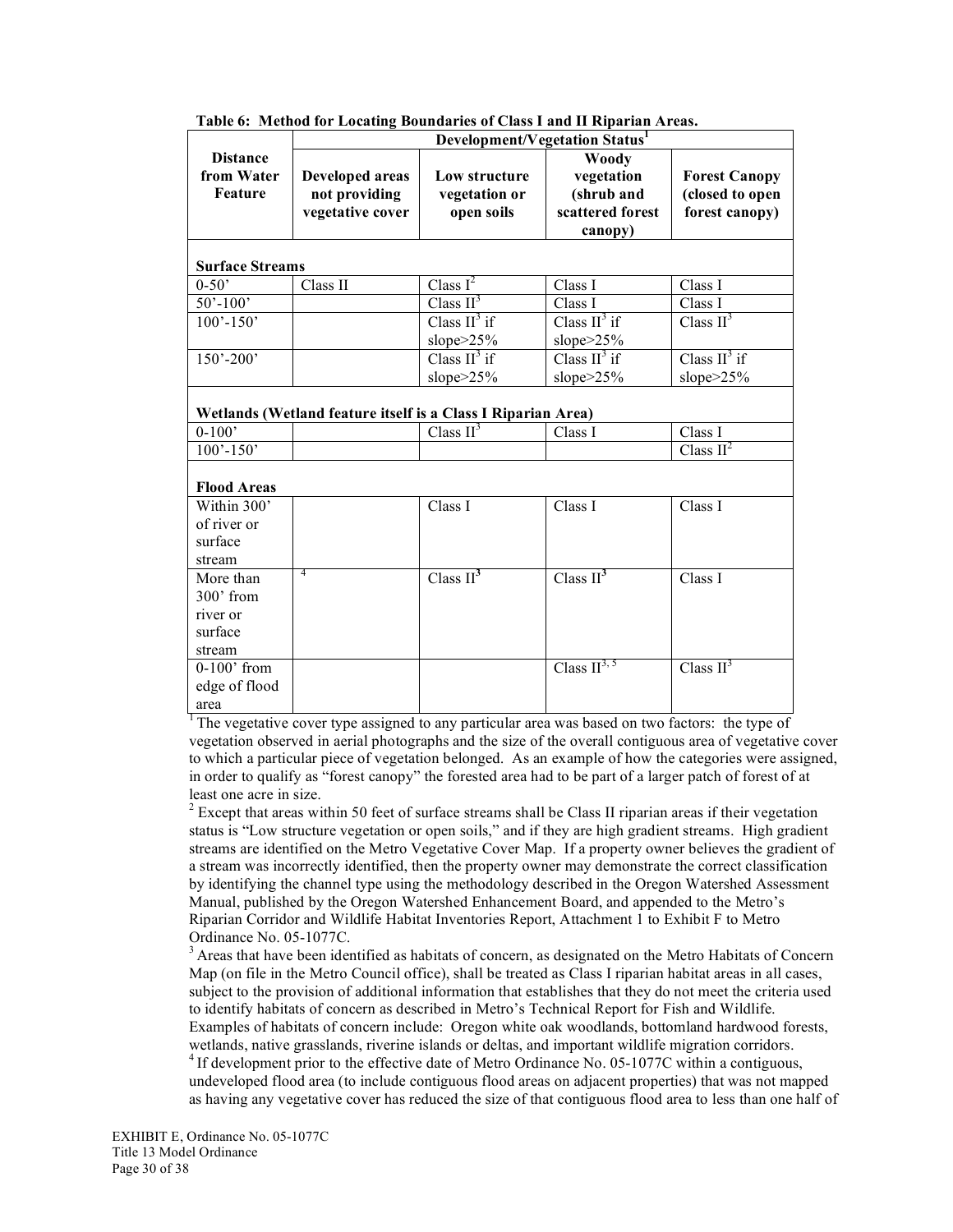an acre in size, then the remaining flood area shall also be considered a developed flood area and shall not be identified as habitat.

 $5$  Only if within 300 feet of a river or surface stream.

- b. *Step 2. Verifying boundaries of inventoried upland habitat in future urban growth*  **boundary expansion areas.** Upland habitat was identified based on the existence of contiguous patches of forest canopy, with limited canopy openings. The "forest canopy" designation is made based on analysis of aerial photographs, as part of determining the vegetative cover status of land within the region. Upland habitat shall be as identified on the HCA map unless corrected as provided in this subsection.
	- i. Except as provided in subsection  $9(G)(4)(b)(ii)$ , vegetative cover status shall be as identified on the Metro Vegetative Cover Map used to inventory habitat at the time the area was brought within the urban growth boundary (available from the Metro Data Resource Center, 600 N.E. Grand Ave., Portland, OR 97232; 503-797-1742).
	- ii. The only allowed corrections to the vegetative cover status of a property are as follows:
		- (A) To correct errors made when the vegetative status of an area was determined based on analysis of the aerial photographs used to inventory the habitat at the time the area was brought within the urban growth boundary. For example, an area may have been identified as "forest canopy" when it can be shown that such area has less than 60% canopy crown closure, and therefore should not have been identified as "forest canopy." The perimeter of an area delineated as "forest canopy" on the Metro Vegetative Cover Map may be adjusted to more precisely indicate the dripline of the trees within the canopied area provided that no areas providing greater than 60% canopy crown closure are de-classified from the "forest canopy" designation. To assert such errors, applicants shall submit an analysis of the vegetative cover on their property using the aerial photographs that were used to inventory the habitat at the time the area was brought within the urban growth boundary and the definitions of the different vegetative cover types provided in Section 11 of this ordinance; and
		- (B) To remove tree orchards and Christmas tree farms from inventoried habitat; provided, however, that Christmas tree farms where the trees were planted prior to 1975 and have not been harvested for sale as Christmas trees shall not be removed from the habitat inventory.
	- iii. If the vegetative cover status of any area identified as upland habitat is corrected pursuant to subsection  $9(G)(4)(b)(ii)(A)$  to change the status of an area originally identified as "forest canopy," then such area shall not be considered upland habitat unless it remains part of a forest canopy opening less than one acre in area completely surrounding by an area of contiguous forest canopy.
- c. *Step 3. Urban Development Value of the Property.* The urban development value of property designated as regionally significant habitat is depicted on the Metro Habitat Urban Development Value Map (available from the Metro Data Resource Center, 600 N.E. Grand Ave., Portland, OR 97232; 503-797-1742).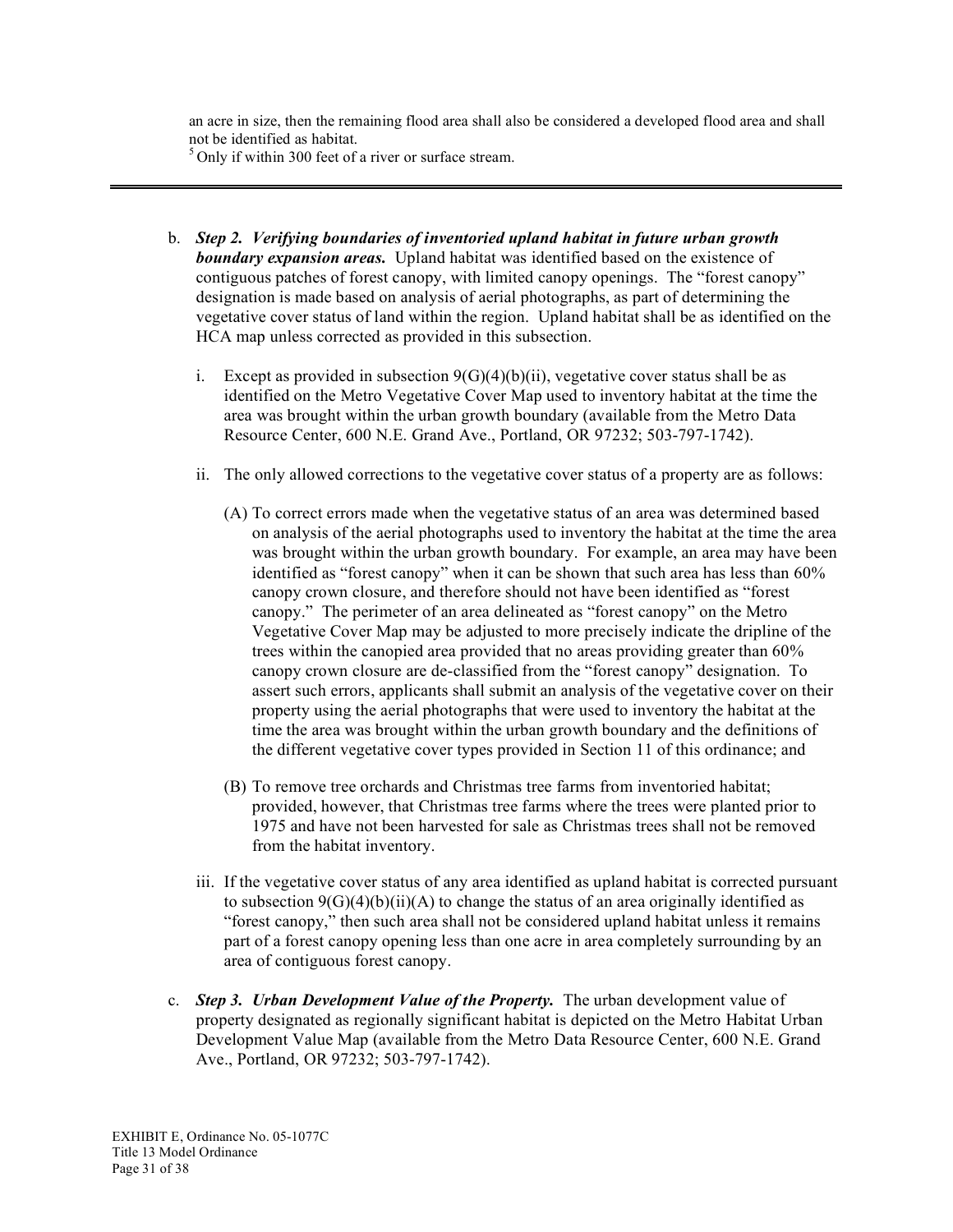- i. A property's urban development value designation shall be adjusted upward if the Metro 2040 Design Type designation for the property lot or parcel has changed from a category designated as a lower urban development value category to one designated as a higher urban development value category. 2040 Design Type designations are identified on the Metro 2040 Applied Concept Map (also available from the Metro Data Resource Center, 600 N.E. Grand Ave., Portland, OR 97232; 503-797-1742).
- ii. Properties in areas designated on the 2040 Applied Concept Map as the Central City, Regional Centers, Town Centers, and Regionally Significant Industrial Areas are considered to be of high urban development value; properties in areas designated as Main Streets, Station Communities, Other Industrial Areas, and Employment Centers are of medium urban development value; and properties in areas designated as Inner and Outer Neighborhoods and Corridors are of low urban development value.
- iii. As designated in Title 13 of Metro's Urban Growth Management Functional Plan, properties owned by a regionally significant educational or medical facility are designated as high urban development value.
- d. *Step 4.**Cross-Reference Habitat Class With Urban Development Value.* City and county verification of the locations of High, Moderate, and Low Habitat Conservation Areas shall be consistent with Tables 7 and 8.

| Fish & wildlife<br>habitat<br>classification | <b>High Urban</b><br>development<br>value <sup>1</sup> | Medium Urban<br>development<br>value <sup>2</sup> | Low Urban<br>development<br>value <sup>3</sup> | Other areas:<br><b>Parks and Open</b><br>Spaces, no design<br>types outside UGB |
|----------------------------------------------|--------------------------------------------------------|---------------------------------------------------|------------------------------------------------|---------------------------------------------------------------------------------|
| Class I Riparian                             | Moderate HCA                                           | High HCA                                          | High HCA                                       | High HCA /<br>High $HCA+4$                                                      |
| Class II Riparian                            | Low HCA                                                | Low HCA                                           | Moderate HCA                                   | Moderate HCA /<br>High $HCA+4$                                                  |
| Class A Upland<br>Wildlife                   | No HCA                                                 | No HCA                                            | No HCA                                         | No $HCA/$<br>High HCA $5/$<br>High $HCA+4$                                      |
| Class B Upland<br>Wildlife                   | No HCA                                                 | No HCA                                            | No HCA                                         | No $HCA/$<br>High $HCA^3/$<br>High $HCA+4$                                      |

**Table 7: Method for Identifying Habitat Conservation Areas ("HCA")**

NOTE: The default urban development value of property is as depicted on the Metro Habitat Urban Development Value Map. The Metro 2040 Design Type designations provided in the following footnotes are only for use when a city or county is determining whether to make an HCA adjustment.

<sup>1</sup>Primary 2040 design type: Regional Centers, Central City, Town Centers, and Regionally Significant Industrial Areas <sup>2</sup>Secondary 2040 design type: Main Stracts, Station Communities, Other Industrial areas and Employment <sup>2</sup>Secondary 2040 design type: Main Streets, Station Communities, Other Industrial areas, and Employment Centers <sup>3</sup>Tertiary 2040 design type: Inner and outer neighborhoods, Corridors

4 Cities and counties shall give Class I and II riparian habitat and Class A and B upland wildlife habitat in parks designated as natural areas even greater protection than that afforded to High Habitat Conservation Areas.

5 All Class A and B upland wildlife habitat in publicly-owned parks and open spaces, except for parks and open spaces where the acquiring agency clearly identified that it was acquiring the property to develop it for active recreational uses, shall be considered High HCAs.

**Table 8: Method for Identifying Habitat Conservation Areas ("HCA") in Future Urban Growth Boundary Expansion Areas**

| <b>Fish &amp; wildlife</b><br>habitat | <b>High Urban</b><br>development | <b>Medium Urban</b><br>development | Low Urban<br>development | Other areas:<br>Parks and Open<br>Spaces, no design |
|---------------------------------------|----------------------------------|------------------------------------|--------------------------|-----------------------------------------------------|
|---------------------------------------|----------------------------------|------------------------------------|--------------------------|-----------------------------------------------------|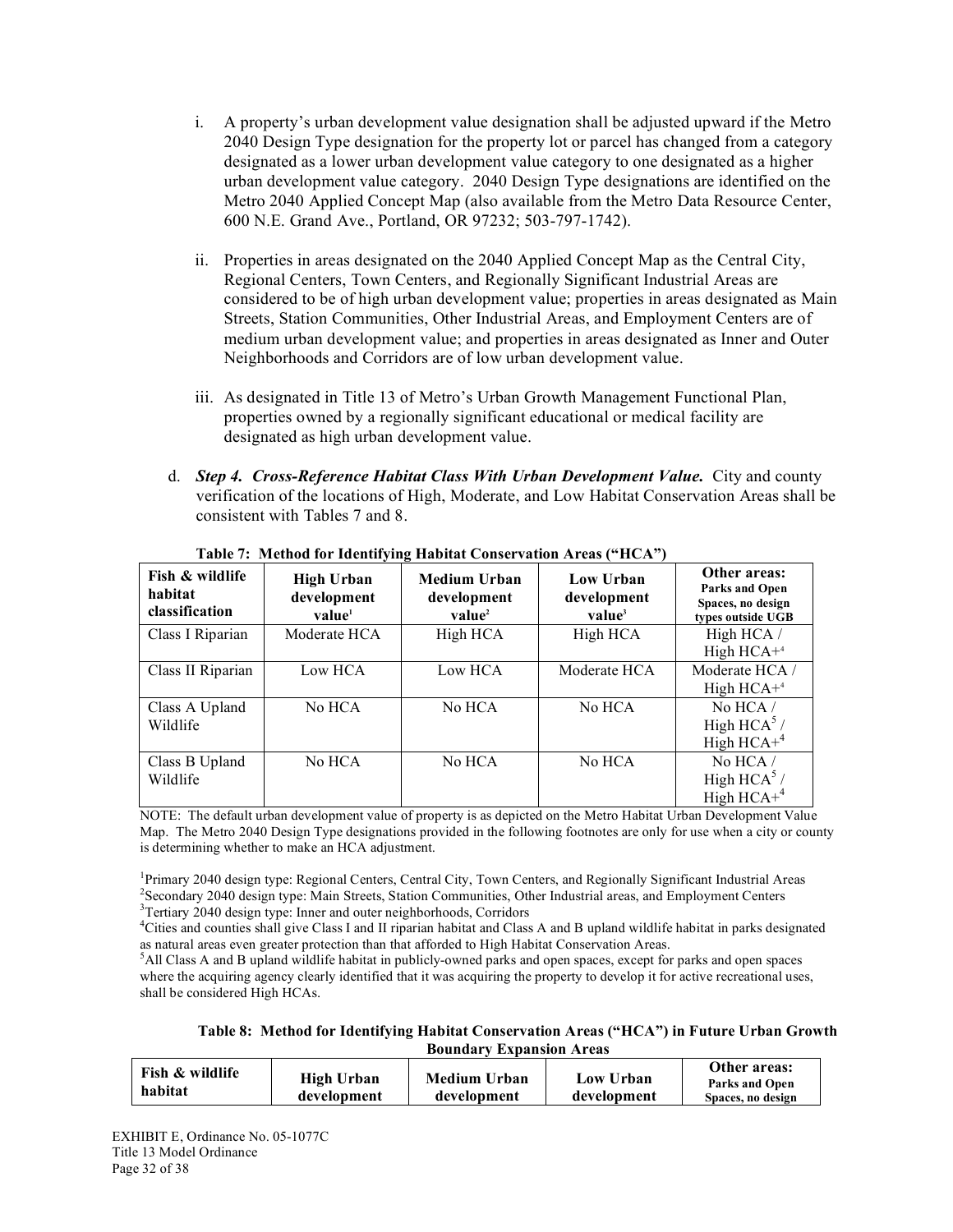| classification    | value <sup>1</sup> | value <sup>2</sup> | value <sup>3</sup> | types outside UGB |
|-------------------|--------------------|--------------------|--------------------|-------------------|
| Class I Riparian  | Moderate HCA       | High HCA           | High HCA           | High HCA /        |
|                   |                    |                    |                    | High $HCA+4$      |
| Class II Riparian | Low HCA            | Low HCA            | Moderate HCA       | Moderate HCA /    |
|                   |                    |                    |                    | High $HCA+4$      |
|                   |                    |                    |                    |                   |
| Class A Upland    | Low HCA            | Moderate HCA       | Moderate HCA       | High HCA /        |
| Wildlife          |                    |                    |                    | High HCA $5/$     |
|                   |                    |                    |                    | High $HCA+4$      |
| Class B Upland    | Low HCA            | Low HCA            | Moderate HCA       | Moderate HCA /    |
| Wildlife          |                    |                    |                    | High HCA $5/$     |
|                   |                    |                    |                    | High $HCA+4$      |

NOTE: The default urban development value of property is as depicted on the Metro Habitat Urban Development Value Map. The Metro 2040 Design Type designations provided in the following footnotes are only for use when a city or county is determining whether to make an HCA adjustment.

<sup>1</sup>Primary 2040 design types: Regional Centers, Central City, Town Centers, and Regionally Significant Industrial Areas <sup>2</sup> Secondary 2040 design types: Main Streets, Station Communities, Other Industrial areas, and Employment Centers <sup>3</sup><br><sup>3</sup> Equitary 2040 design types: Inner and outer neighborhoods. Corridors <sup>3</sup>Tertiary 2040 design types: Inner and outer neighborhoods, Corridors

4 Cities and counties shall give Class I and II riparian habitat and Class A and B upland wildlife habitat in parks designated as natural areas even greater protection than that afforded to High Habitat Conservation Areas.

5 All Class A and B upland wildlife habitat in publicly-owned parks and open spaces, except for parks and open spaces where the acquiring agency clearly identified that it was acquiring the property to develop it for active recreational uses, shall be considered High HCAs.

#### **Section 10. Severability**

The provisions of this ordinance are severable. If any section, clause, or phrase of this ordinance is adjudged to be invalid by a court of competent jurisdiction, the decision of that court shall not affect the validity of the remaining portions of this ordinance.

#### **Section 11. Definitions**

Unless specifically defined in this section, words or phrases used in this ordinance shall be interpreted to give them the same meaning as they have in common usage and to give this ordinance its most reasonable application.

**Building site** - The area on a lot or parcel that is designated to contain a structure, impervious surface, or non-native landscaping.

**Building footprint** - The area that is covered by buildings or other roofed structures. A roofed structure includes any structure more than 6 feet above grade at any point, and that provides an impervious cover over what is below. Building footprint also includes uncovered horizontal structures such as decks, stairways and entry bridges that are more than 6 feet above grade. Eaves are not included in building coverage. Underground facilities and structures are defined based on the foundation line.

**Developed areas not providing vegetative cover** - are areas that lack sufficient vegetative cover to meet the one-acre minimum mapping units of any other type of vegetative cover.

**Developed flood area** – A flood area (a) upon which a building or other structure has been located, or (b) that is an uncovered, hard-surfaced area or an area covered with a perforated hard surface (such as "Grasscrete") that is able to withstand vehicular traffic or other heavy-impact uses; provided, however, that graveled areas shall not be considered developed flood areas.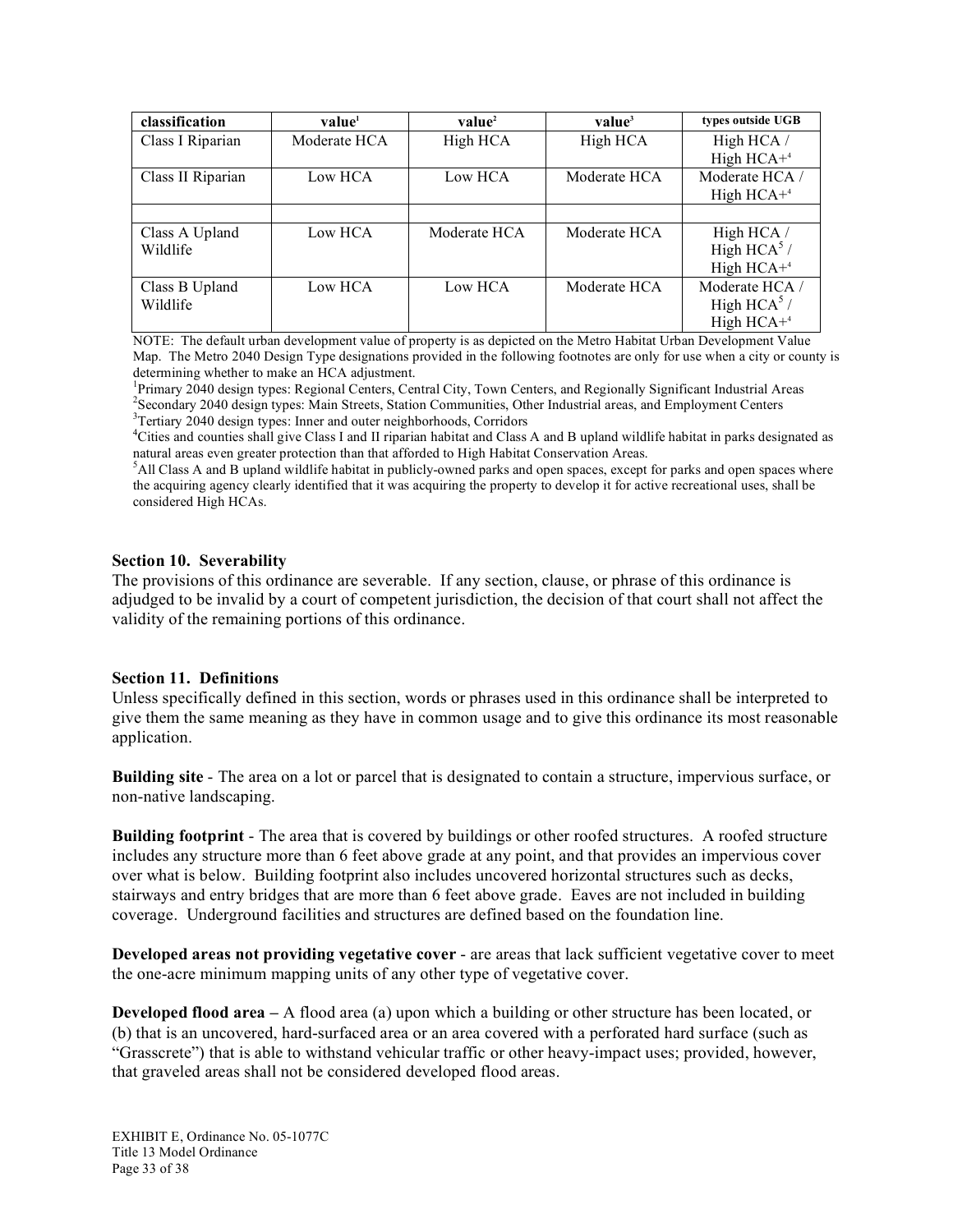**Development -** Any man-made change defined as buildings or other structures, mining, dredging, paving, filling, or grading in amounts greater than ten (10) cubic yards on any lot or excavation. In addition, any other activity that results in the removal of more than: either 10 percent or 20,000 square feet of the vegetation in the Habitat Conservation Areas on the lot is defined as development. When individual trees are removed, the area contained within the tree's drip line shall be the basis for calculating the square footage of vegetation removed.

Development does not include the following: (a) Stream enhancement or restoration projects approved by cities and counties; or (b) Farming practices as defined in ORS 30.930 and farm use as defined in ORS 215.203, except that buildings associated with farm practices and farm uses are subject to the requirements of this ordinance.

**Disturb** - Man-made changes to the existing physical status of the land, which are made in connection with development. The following uses are excluded from the definition:

- enhancement or restoration of the Water Quality Resource Area;
- planting native cover identified in the Metro Native Plant List.

**Disturbance Area -** An area that contains all temporary and permanent development, exterior improvements, and staging and storage areas on the site. For new development the disturbance area must be contiguous. The disturbance area does not include agricultural and pasture lands or naturalized areas.

**Dripline** - The outermost edge of a tree's canopy; when delineating the drip line on the ground, it will appear as an irregularly shaped circle defining the canopy's perimeter.

**Ecological functions -** The primary biological and hydrologic characteristics of healthy fish and wildlife habitat. Riparian ecological functions include microclimate and shade, streamflow moderation and water storage, bank stabilization and sediment/pollution control, sources of large woody debris and natural channel dynamics, and organic material sources. Upland wildlife ecological functions include size of habitat area, amount of habitat with interior conditions, connectivity of habitat to water resources, connectivity to other habitat areas, and presence of unique habitat types.

**Effective Impervious Area -** A subset of total impervious area that is hydrologically connected via sheet flow or discrete conveyance to a drainage system or receiving body of water

**Emergency -** Any man-made or natural event or circumstance causing or threatening loss of life, injury to person or property, and includes, but is not limited to, fire, explosion, flood, severe weather, drought earthquake, volcanic activity, spills or releases of oil or hazardous material, contamination, utility or transportation disruptions, and disease.

**Engineer** - A registered professional engineer licensed by the State of Oregon.

**Enhancement** - The process of improving upon the natural functions and/or values of an area or feature that has been degraded by human activity. Enhancement activities may or may not return the site to a predisturbance condition, but create/recreate beneficial processes and features that occur naturally.

**Erosion** - Erosion is the movement of soil particles resulting from actions of water or wind.

**Fill -** Any material such as, but not limited to, sand, gravel, soil, rock or gravel that is placed in a wetland or floodplain for the purposes of development or redevelopment.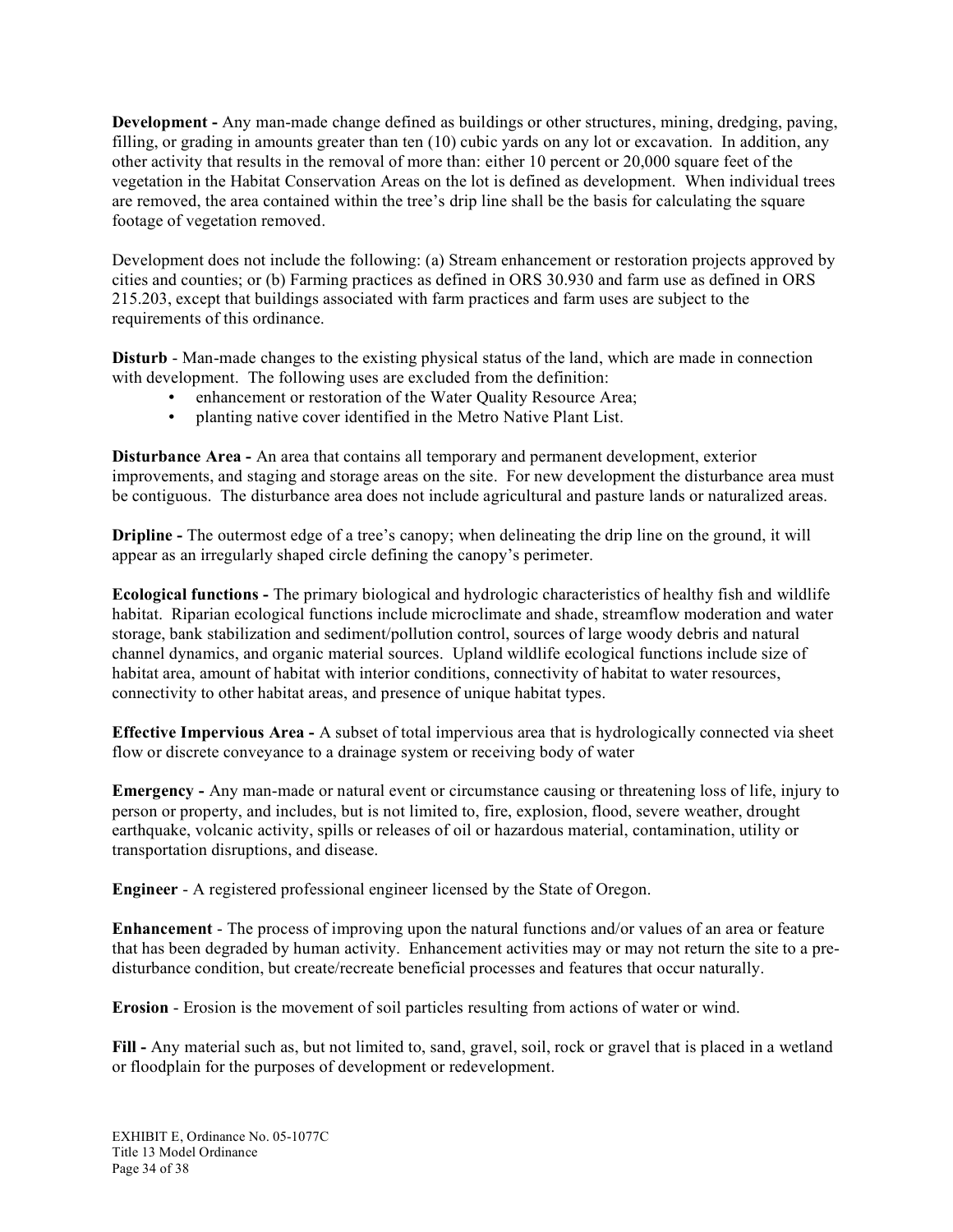**Flood areas** - Those areas contained within the 100-year floodplain and floodway as shown on the Federal Emergency Management Agency Flood Insurance Maps and all lands that were inundated in the February 1996 flood (note that areas that were mapped as flood areas but were filled to a level above the base flood level prior to September 30, 2005, consistent with all applicable local, state, and federal laws shall no longer be considered habitat based on their status as flood areas).

**Flood Management Areas -** All lands contained within the 100-year floodplain, flood area and floodway as shown on the Federal Emergency Management Agency Flood Insurance Maps and the area of inundation for the February 1996 flood. In addition, all lands which have documented evidence of flooding**.**

**Floodplain** - The land subject to periodic flooding, including the 100-year floodplain as mapped by FEMA Flood Insurance Studies or other substantial evidence of actual flood events.

**Floodway** - The portion of a watercourse required for the passage or conveyance of a given storm event as identified and designated by the (identify name) city/county pursuant to this Ordinance. The floodway shall include the channel of the watercourse and the adjacent floodplain that must be reserved in an unobstructed condition in order to discharge the base flood without flood levels by more than one foot.

**Floor Area Ratio (FAR) -** The amount of floor area in relation to the amount of site area, expressed in square feet. For example, a floor area ratio of 2 to 1 means two square feet of floor area for every one square foot of site area.

**Forest canopy** - Areas that are part of a contiguous grove of trees of one acre or larger in area with approximately 60% or greater crown closure, irrespective of whether the entire grove is within 200 feet of the relevant water feature.

**Habitat Conservation Area or HCA -** An area identified on the Habitat Conservation Areas Map and subject to the development standards.

**Habitat-friendly development -** A method of developing property that has less detrimental impact on fish and wildlife habitat than does traditional development methods. Examples include clustering development to avoid habitat, using alternative materials and designs such as pier, post, or piling foundations designed to minimize tree root disturbance, managing storm water on-site to help filter rainwater and recharge groundwater sources, collecting rooftop water in rain barrels for reuse in site landscaping and gardening, and reducing the amount of effective impervious surface created by development.

**Invasive non-native or noxious vegetation** - Plant species that are listed as nuisance plants or prohibited plants on the Metro Native Plant List as adopted by Metro Council resolution because they are plant species that have been introduced and, due to aggressive growth patterns and lack of natural enemies in the area where introduced, spread rapidly into native plant communities.

**Lot -** Lot means a single unit of land that is created by a subdivision of land. (ORS 92.010).

**Low structure vegetation or open soils** - Areas that are part of a contiguous area one acre or larger of grass, meadow, crop-lands, or areas of open soils located within 300 feet of a surface stream (low structure vegetation areas may include areas of shrub vegetation less than one acre in size if they are contiguous with areas of grass, meadow, crop-lands, orchards, Christmas tree farms, holly farms, or areas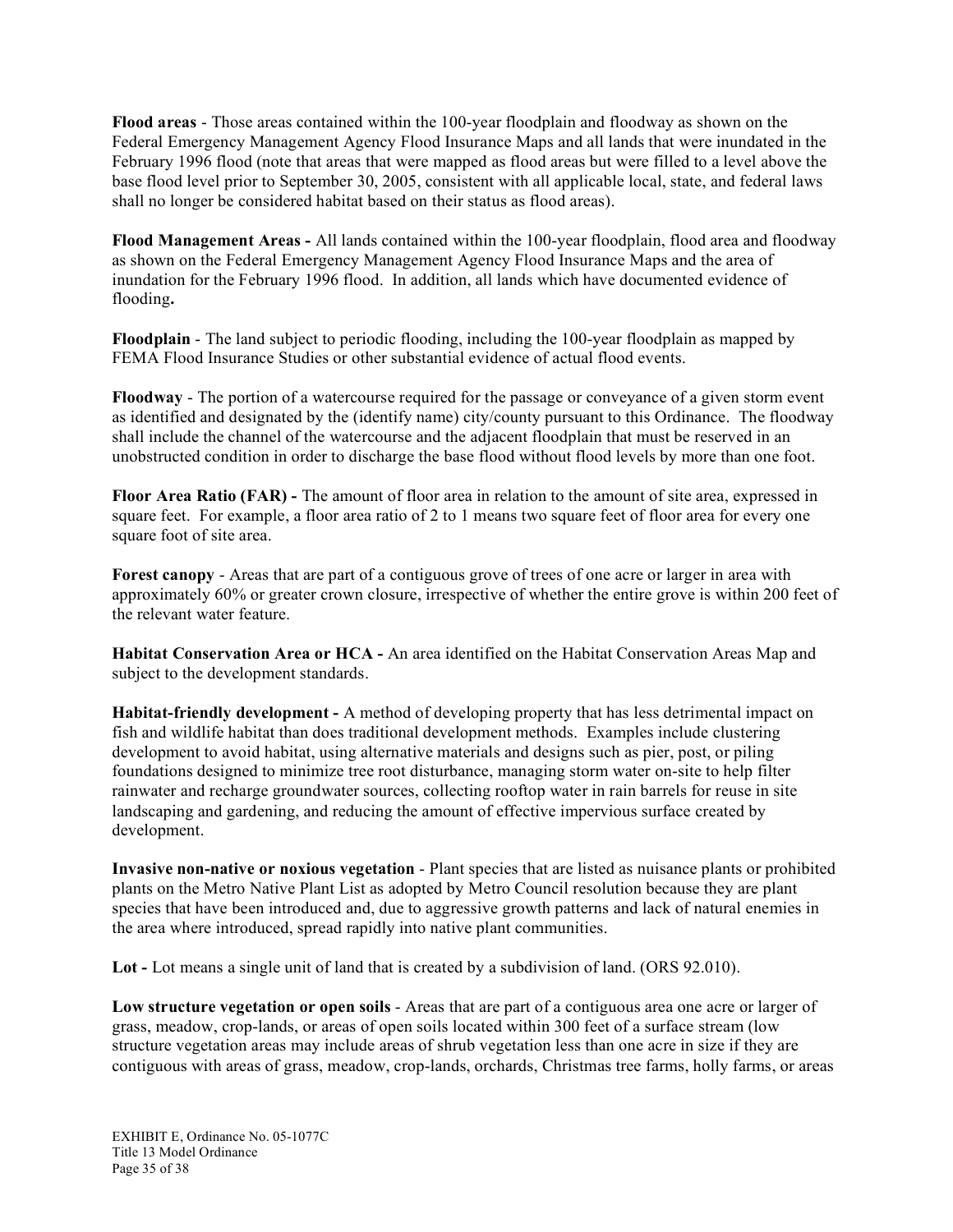of open soils located within 300 feet of a surface stream and together form an area of one acre in size or larger).

**Mitigation -** The reduction of adverse effects of a proposed project by considering, in the order: a) avoiding the impact all together by not taking a certain action or parts of an action; b) minimizing impacts by limiting the degree or magnitude of the action and its implementation; c) rectifying the impact by repairing, rehabilitating or restoring the affected environment; d) reducing or eliminating the impact over time by preservation and maintenance operations during the life of the action by monitoring and taking appropriate measures; and e) compensating for the impact by replacing or providing comparable substitute water quality resource areas or habitat conservation areas.

**Native vegetation or native plant** - Vegetation listed as a native plant on the Metro Native Plant List as adopted by Metro Council resolution and any other vegetation native to the Portland metropolitan area provided that it is not listed as a nuisance plant or a prohibited plant on the Metro Native Plant List.

**Open space** - Land that is undeveloped and that is planned to remain so indefinitely. The term encompasses parks, forests and farmland. It may also refer only to land zoned as being available to the public, including playgrounds, watershed preserves and parks.

**Owner or property owner** - The person who is the legal record owner of the land, or where there is a recorded land sale contract, the purchaser thereunder.

**Parcel** - Parcel means a single unit of land that is created by a partitioning of land. (ORS 92.010).

**Partition** - Partition means to divide land into two or three parcels of land within a calendar year. (ORS 92.010)

**Phased development project -** A phased development plan includes the following:

- A site plan showing the proposed final development of the site and phases, including the initial and interim phases.
- A written statement describing each phase, including the potential uses, and the approximate timeline for each phase of development.

**Practicable -** means available and capable of being done after taking into consideration cost, existing technology, and logistics in light of overall project purpose and probable impact on ecological functions. The practicability of a development option shall include consideration of the type of HCA that will be affected by the proposed development. For example, High HCAs have been so designated because they are areas that have been identified as having lower urban development value and higher-valued habitat, so it should be more difficult to show that alternative development options that avoid the habitat are not practicable. On the other hand, Low HCAs have been so designated because they are areas that have been identified as having higher urban development value and lower-valued habitat, so it should be less difficult to show that alternative development options that avoid the habitat are not practicable.

**Redevelopment –** Development that occurs on sites that have previously been developed.

**Restoration** - The process of returning a disturbed or altered area or feature to a previously existing natural condition. Restoration activities reestablish the structure, function, and/or diversity to that which occurred prior to impacts caused by human activity.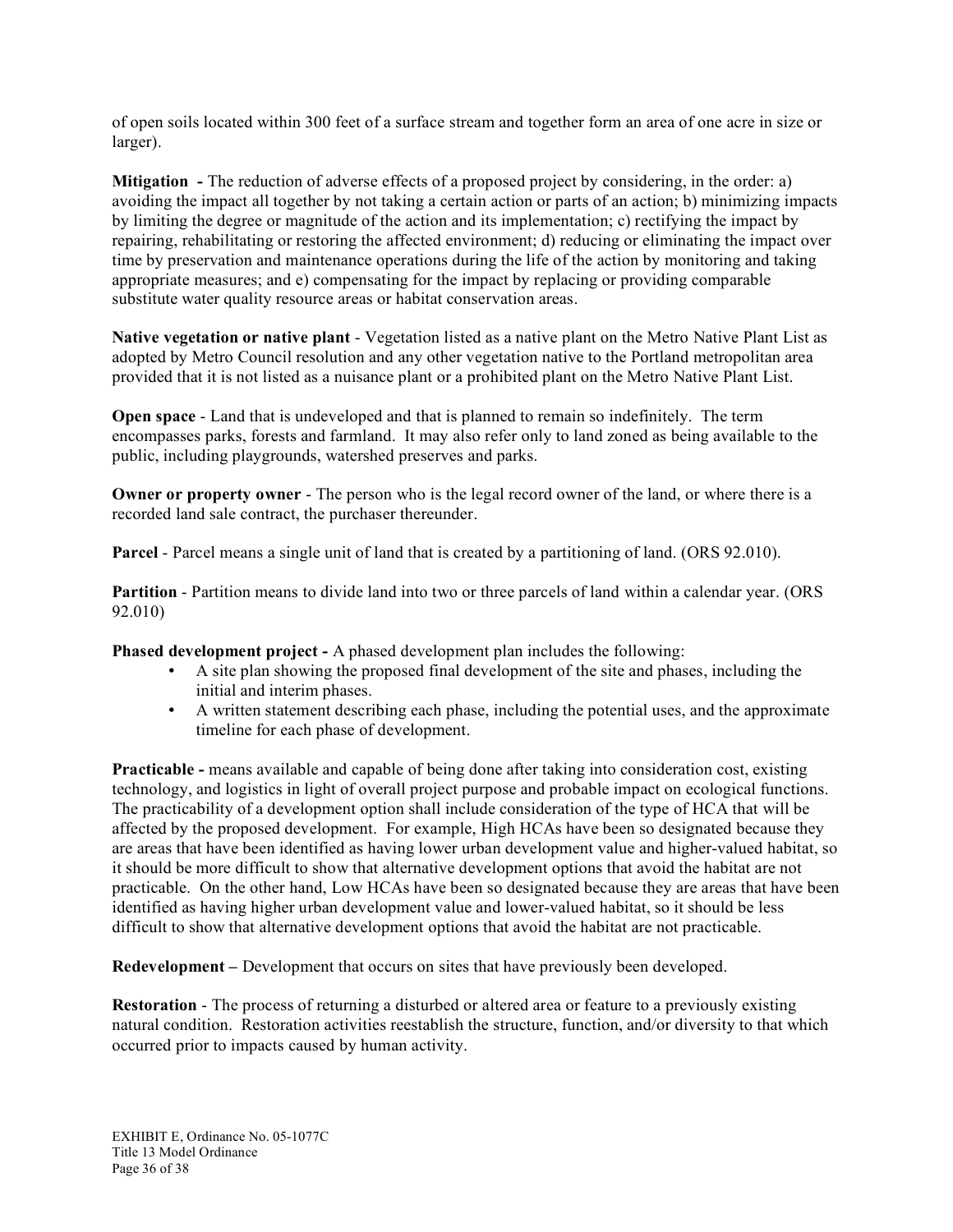**Riparian** - Those areas associated with streams, lakes and wetlands where vegetation communities are predominately influenced by their association with water.

**Routine repair and maintenance** - Activities directed at preserving an existing allowed use or facility, without expanding the development footprint or site use.

**Set-back adjustment** - The placement of a building a specified distance away from a road, property line or protected resource.

**Significant negative impact -** An impact that affects the natural environment, considered individually or cumulatively with other impacts on the HCA, to the point where existing fish and wildlife habitat functional values are degraded.

**Statewide Land Use Planning Goal 5** - Oregon's statewide planning goal that addresses open space, scenic and historic areas, and natural resources. The purpose of the goal is to conserve open space and protect natural and scenic resources.

**Steep slopes** - Steep slopes are those slopes that are equal to or greater than 25%. Steep slopes have been removed from the "buildable lands" inventory and have not been used in calculations to determine the number of acres within the urban growth boundary that are available for development.

**Stormwater pre-treatment facility** - Any structure or drainage way that is designed, constructed, and maintained to collect and filter, retain, or detain surface water run-off during and after a storm event for the purpose of water quality improvement.

**Stream -** A body of running water moving over the earth's surface in a channel or bed, such as a creek, rivulet or river. It flows at least part of the year, including perennial and intermittent streams. Streams are dynamic in nature and their structure is maintained through build-up and loss of sediment.

**Structure** - A building or other major improvement that is built, constructed or installed, not including minor improvements, such as fences, utility poles, flagpoles or irrigation system components, that are not customarily regulated through zoning codes.

**Subdivision -** A Subdivision of land means to divide land into four or more lots within a calendar year. (ORS 92.010).

**Top of Bank -** The same as "bankful stage" defined in OAR 141-85-010.

**Urban Development Value -** The economic value of a property lot or parcel as determined by analyzing three separate variables: assessed land value, value as a property that could generate jobs ("employment value"), and the Metro 2040 design type designation of property. The urban development value of all properties containing regionally significant fish and wildlife habitat is depicted on the Metro Habitat Urban Development Value Map

**Urban Growth Boundary or UGB** - means an urban growth boundary adopted pursuant to ORS chapter 197.

**Utility facilities** - Buildings, structures or any constructed portion of a system which provide**s** for the production, transmission, conveyance, delivery or furnishing of services including, but not limited to,